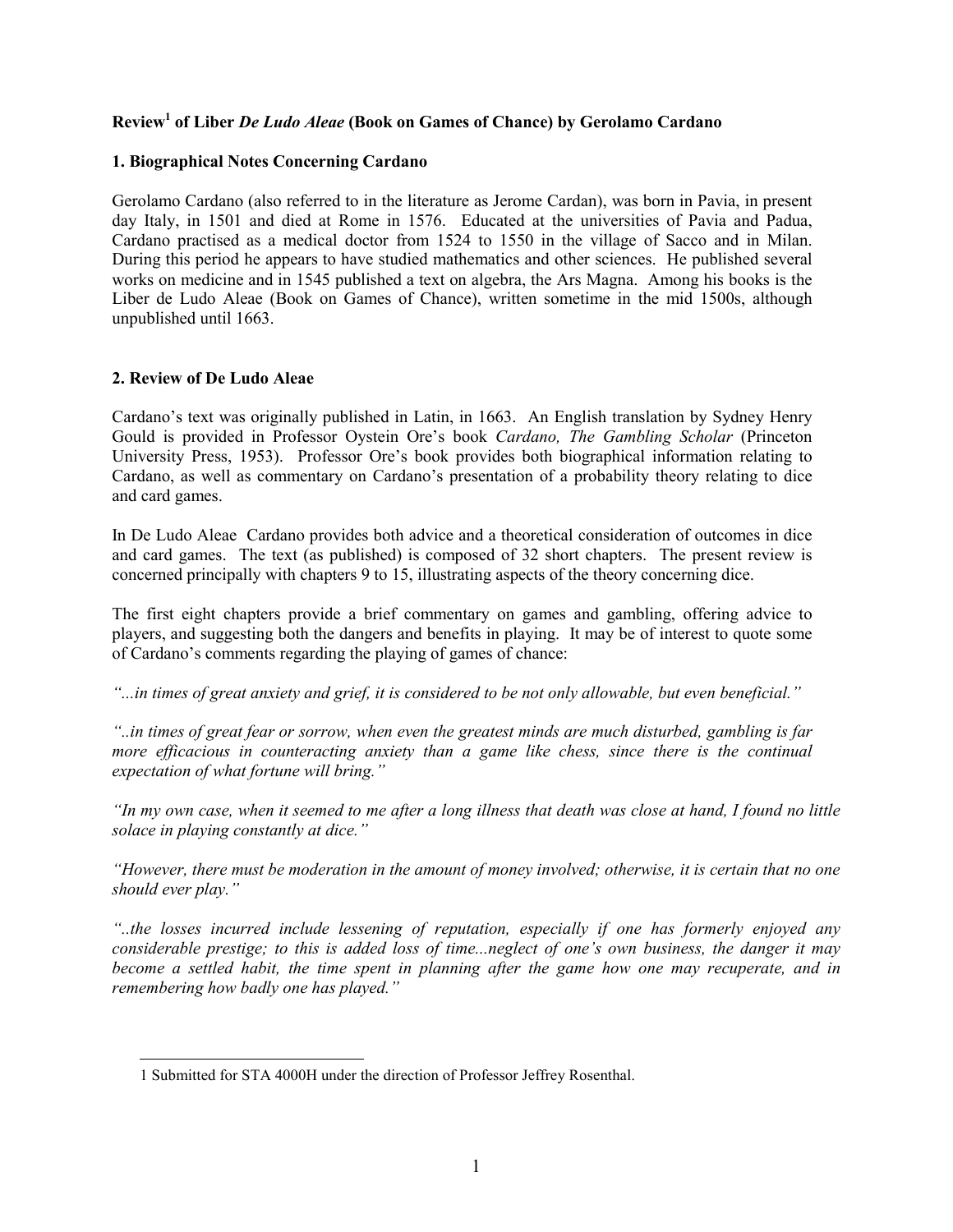Cardano especially warns that lawyers, doctors and those in like professions avoid gambling, which could be injurious to their reputations and business. Interestingly, he adds:

*"Men of these professions incur the same judgement if they wish to practice music."*

In Chapter 6 Cardano presents what he refers to as the Fundamental Principle of Gambling:

*"The most fundamental principle of all in gambling is simply equal conditions...of money, of situation...and of the dice itself. To the extent to which you depart from that equality, if it is in your opponent's favour, you are a fool, and if in your own, you are unjust."*

What is most important for our purposes, is to recognise that Cardano's fundamental principle states that games of chance can only be fairly played when there are equiprobable outcomes. This principle is the basis for his theory relating to outcomes in games of dice.

Cardano begins to present (the results) of his theory on dice in Chapter 9: *On the Cast of One Die*. Given that a die has six points, he states:

*"...in six casts each point should turn up once; but since some will be repeated, it follows that others will not turn up."*

We see here that his principle is at work (the symmetry of the die allows equiprobable outcomes), and also that he recognises (confirmed by experience no doubt), that the principle is an ideal, and that in practice we will not have each point turn up once in every six casts. There would appear to be an implicit understanding of a "long range relative frequency" interpretation of *"in six casts each point should turn up once".* Or, in the contemporary language of probability theory, we would say that we *expect* in six casts each point should turn up once.

In this chapter, the concepts referred to as "circuit" and "equality" are introduced:

*"One-half of the total number of faces always represents equality; thus the chances are equal that a given point will turn up in three throws, for the total circuit is completed in six, or again that one of three given points will turn up in one throw. For example, I can as easily throw one, three, or five as two, four, or six."*

The "circuit" refers to the number of possible (elementary) outcomes, what in contemporary probability theory may be referred to as "the size of the sample space". "Equality" appears to be a concept related to expectation. Since a given point on a die is expected to turn up once in six throws (the circuit), it could equally turn up in the first or second three casts. Cardano also provides a variation on this interpretation, indicating that in one throw, three given points  $(1,3,5)$  could turn up as easily as the three other points (2,4,6). Equality then can be understood as defined, that is, one-half of the circuit, or as (in contemporary terms) an event, which is as likely as its complementary event (that is, an event with probability one-half).

Professor Ore suggests that the concept of equality is a consequence of Cardano having "the practical game in mind":

*"...he seems to assume that usually there are only two [players]...each will stake the same amount A so that the whole pot is*  $P = 2A$ *. When a player considers how much he has won or lost it is natural to relate it not to the whole pot 2A but to his own stake A. In terms of such a measure his expectation becomes*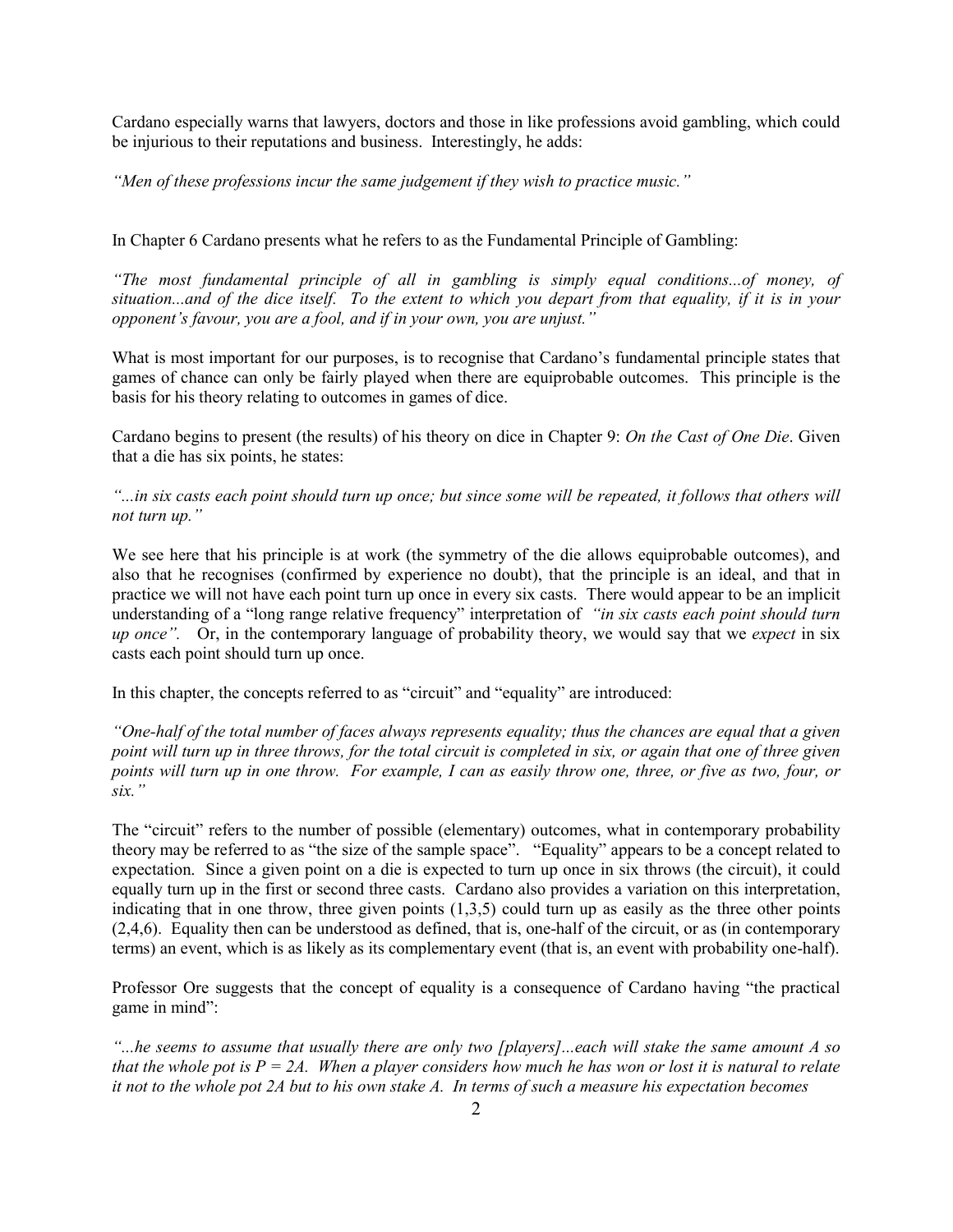$$
E = pP = 2pA = p_eA
$$

[where p refers to the proportion of favourable outcomes for one player and  $p_e$  is called the *equality proportion* by Professor Ore]

*so that the equality proportion or the double probability becomes the natural factor measuring loss or gain. …In a fair game…the number of favourable and unfavourable cases must be the same and each player has the same probability [1/2]. …This means that each player has equality in his favourable cases, so that the corresponding equality proportions are [1]. And Cardano expresses this simply by saying that "there is equality".*

In Chapter 11 Cardano discusses the case of two dice. He enumerates the various possible throws:

*"…there are six throws with like faces, and fifteen combinations with unlike faces, which when doubled gives thirty, so that there are thirty-six throws in all, and half of these possible results is eighteen."*

It is somewhat interesting that Cardano does not at this stage provide an illustration, or table to aid his explanation. If the outcomes of the cast of two dice are represented by ordered pairs, the throws with like faces are  $(1,1)$ ,  $(2,2)$ … $(6,6)$ , six in all, and those with unlike faces are:  $(1,2)$ ,  $(1,3)$ ,  $(1,4)$ ,  $(1,5)$ ,  $(1,6)$ ,  $(2,3), (2,4), (2,5), (2,6), (3,4), (3,5), (3,6), (4,5), (4,6), (5,6),$  fifteen in number, and finally:  $(2,1)...(6,5),$ another fifteen. In total there are, as Cardano states, 36 possible outcomes. His use of the text only description surely would have made the subject more difficult for the reader to appreciate his reasoning – unless the reader was well versed in the subject matter. A lay reader for example, would likely ask why the unlike face combinations would have to be doubled. As it turns out, this manner of explanation is typical in Cardano's text, although he does provide some illustrations. For this reason it would seem a reasonable conjecture that the work is intended for those persons familiar with gambling.

In this chapter, a result is given, comparing how likely, relative to equality, it is to get at least one die with one point (an ace) in each of two casts of two dice:

*"The number of throws containing at least one ace is eleven out of the circuit of thirty-six; or somewhat more than half of equality; and in two casts of two dice the number of ways of getting at least one ace twice is more than 1/6 but less than 1/4 of equality."*

Cardano does not describe how he derived this result, however the following reasoning seems quite possible. The number of ways of getting at least one ace is  $11 - (1,1)$ ,  $(1,2)$ ,  $(1,3)$ ,  $(1,4)$ ,  $(1,5)$ ,  $(1,6)$ ,  $(2,1)$ ,  $(3,1)$ ,  $(4,1)$ ,  $(5,1)$  and  $(6,1)$ . As 11 is less than 12, there are fewer than 12 times 12 or 144 ways of getting at least an ace in both casts of the dice. In two casts of two dice, there are 36 times 36 or 1,296 possible outcomes (the circuit in this case). Equality is defined as half of 1,296, which is 648. 144 divided by 648 is less than 1/4. Also, since 10 is less than 11, there are more than 10 times 10 or 100 ways of getting at least an ace in both casts. As 100 divided by 648 is more than 1/6, Cardano's result is confirmed. Note that the statement "more than 1/6 but less than 1/4 of equality" in terms of modern probability would be "more than  $1/6$  times  $1/2$  or  $1/12$  but less than  $1/4$  times  $1/2$  or  $1/8$ ", that is the probability of the event is between 1/8 and 1/12. Why wasn't Cardano more exact? If the above reasoning was followed, he would have known that there were 121 possible ways in which the aces could turn up. Possibly, for his purposes, the precise fraction is unnecessary. It may have been sufficient to explain that a game in which a player wagers on the occurrence of at least one ace in two casts of two dice, was not a fair game. The player could expect only between 1/4 and 1/6 of their own stake. Also, interestingly, the use of upper and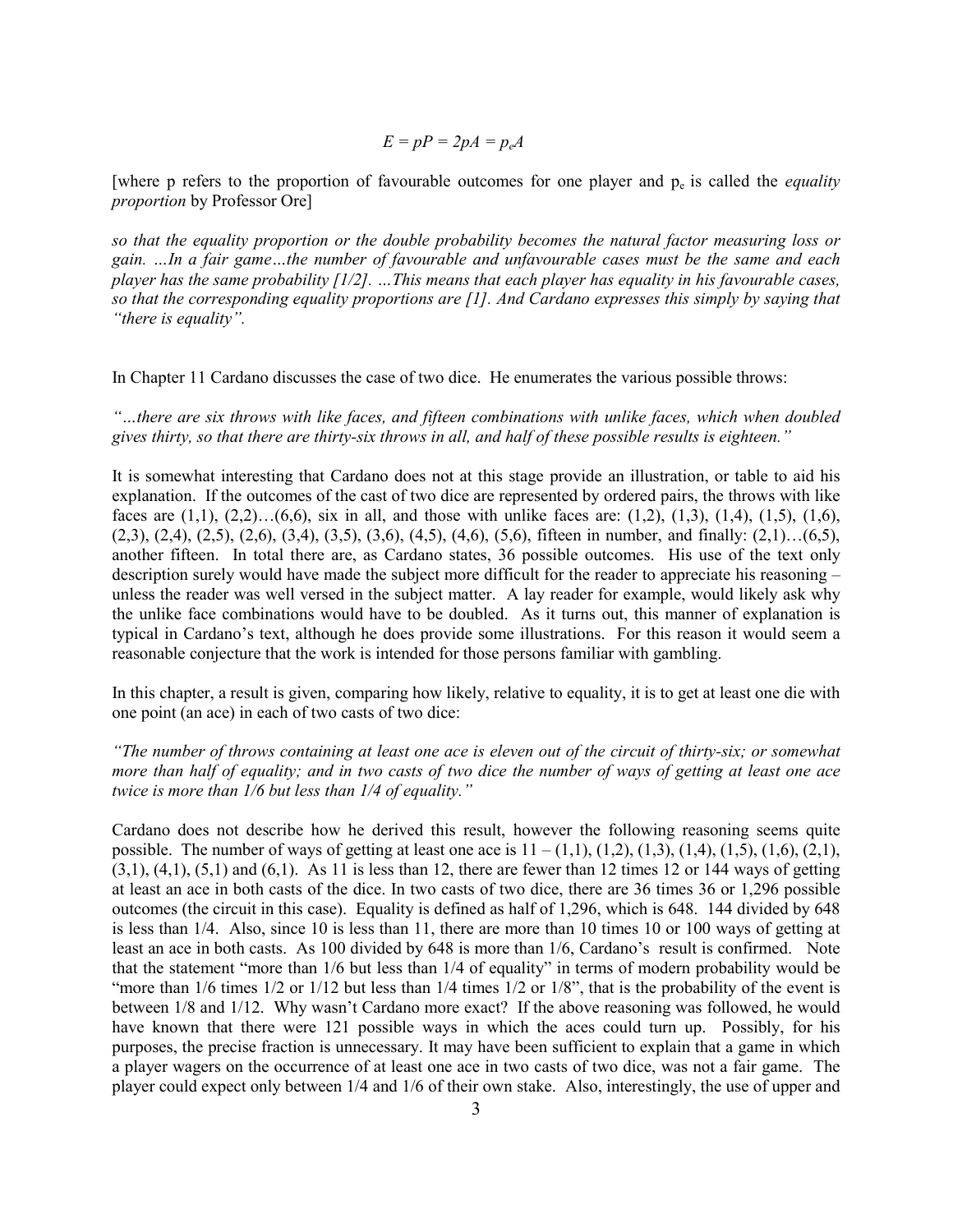lower bounds suggests some variation in practice – although we can not say for sure that this is what Cardano wished to express. It may have been seen as a more aesthetic way of describing the proportion. Clearly however, concepts and problems familiar to modern students of probability are being considered.

In Chapter 12, the casting of three dice is considered. Again the possible outcomes are enumerated, the total (circuit) being 216. While the wording is somewhat vague, Cardano appears to make an error in reporting the number of outcomes with at least one unspecified point (such as an ace):

*"…out of the 216 possible results, each single face will be found in 108 and will not be found in as many."*

According to Professor Ore his reasoning seems to be that for one cast of a die, 1/6 of a given point can be expected to turn up. In 3 throws, 3 times 1/6 or 1/2 of the point will occur. Of 216 possible outcomes, 108 would be favourable. However, if Cardano realised (as appears to be the case) that there were 11 possible outcomes for a single point in two throws of the dice, would he make such an error? Was it an approximation only? Cardano does indicate in subsequent chapters that there are 91 possible outcomes, which is correct.

Chapters 13 and 14 concern outcomes of the sum of points. The theory is an extension of the earlier results, and Cardano observes:

*"In the case of two dice, the points 12 and 11 can be obtained respectively as (6,6) and (6,5). The point 10 consists of (5,5) and of (6,4) but the latter can occur in two ways, so that the whole number of ways of obtaining 10 will be 1/12 of the circuit and 1/6 of equality."*

Note that Cardano uses ordered pairs to illustrate the outcomes (presuming that the translated text does not use this for simplification). Also note that the expression 1/12 of the circuit is what we would refer to as a probability of 1/12.

In Chapter 14 the use of the term "odds" is found, as we would apply it today:

*"If therefore, someone should say, 'I want an ace, a deuce, or a trey, you know that there are 27 favourable throws, and since the circuit is 36, the rest of the throws in which these points will not turn up will be 9; the odds will therefore be 3 to 1.'"*

An incorrect computation of odds is found in the same chapter:

*"If it is necessary for someone that he should throw at least twice, then you know that the throws favourable for it are 91 in number, and the remainder is 125; so we multiplying each of these numbers by itself and get to 8,281 and 15,625, and the odds are about 2 to 1."*

Cardano realises that an error has been made, and discusses this in chapter 15:

*"This reasoning seems to be false... for example, the chance of getting one of any three chosen faces in one cast of one dice is equal to the chance of getting one of the other three, but according to this reasoning there would be an even chance of getting a chosen face each time in two casts, and thus in three, and four, which is most absurd. For if a player with two dice can with equal chances throw an even and an odd number, it does not follow that he can with equal fortune throw an even number in each of three successive casts."*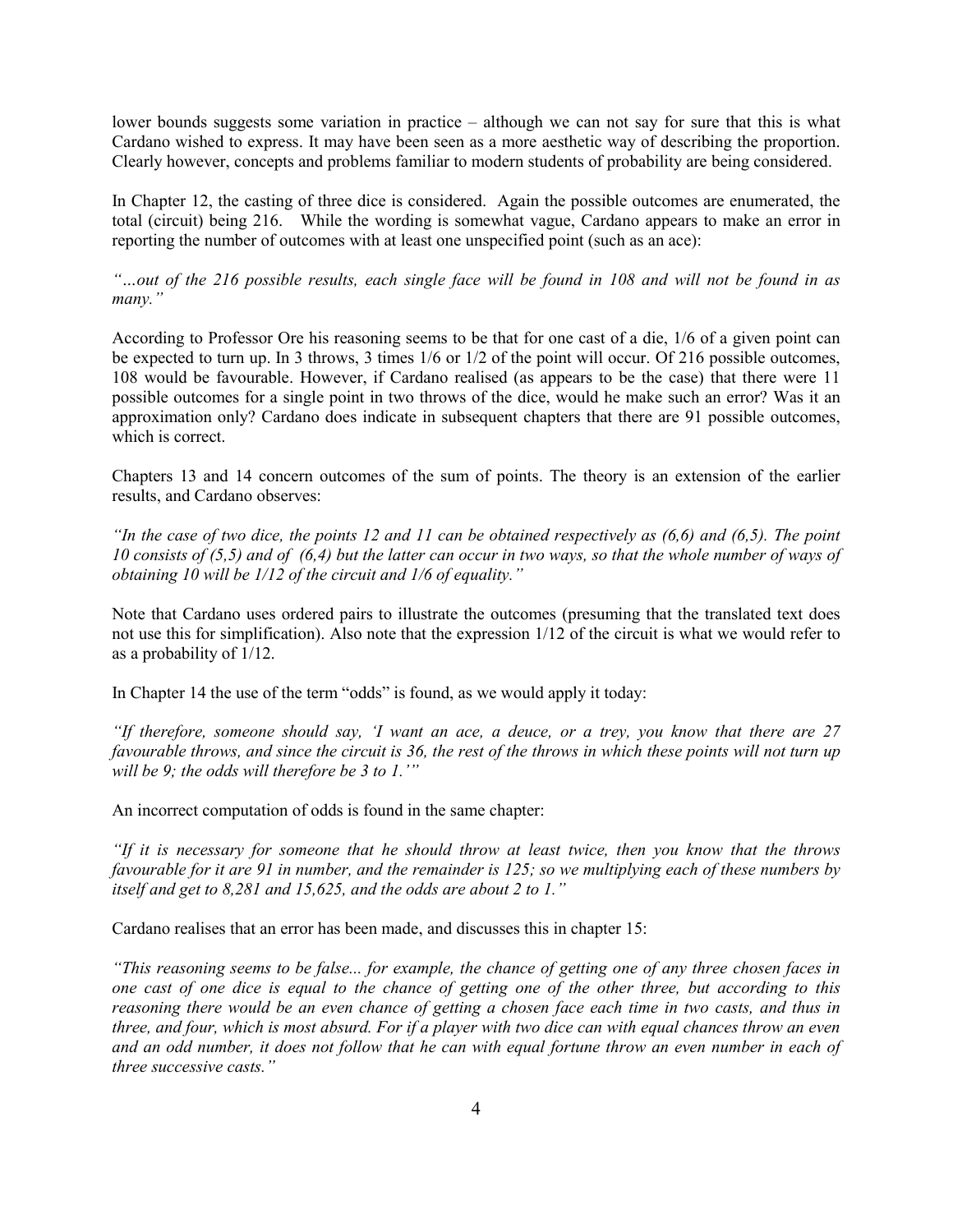It is interesting that after having made this observation, the earlier text is not corrected. Professor Ore notes that this is typical of Cardano's presentations. The passage is also interesting for its use of the words "chance" and "fortune" relating to the possible outcomes of throws. In the following paragraph the word "probability" is used:

*"In comparison where the probability is one half, as of even faces with odd, we shall multiply the number of casts by itself and subtract one from the product, and the proportion which the remainder bears to unity will be the proportion of the wagers to be staked. Thus, in 2 successive casts we shall multiply 2 by itself, which will be 4; we shall subtract 1; the remainder is 3; therefore the player will rightly wager 3 against 1..."*

Cardano continues to discuss the computation of odds in the chapter, however what is of principal interest is the use of the word "probability". The above passage is quite possibly the first application of the word in written form, with the meaning comparable to its use in the modern theory (based on symmetry or a long-range relative frequency definition).

It is well known that the theory of probability has its origins in questions on gambling. Why is this the case? Although people were aware of the variable and unpredictable character of every day phenomena (such as the weather, commodity prices, etc.), games of chance lend themselves to a mathematical discussion because the universe of possibilities is (relatively) easily known and computed, at least for simple games.

Cardano's text would appear to be the first known mathematical work on the theory of probability, although published after the more famous correspondence between Pascal and Fermat.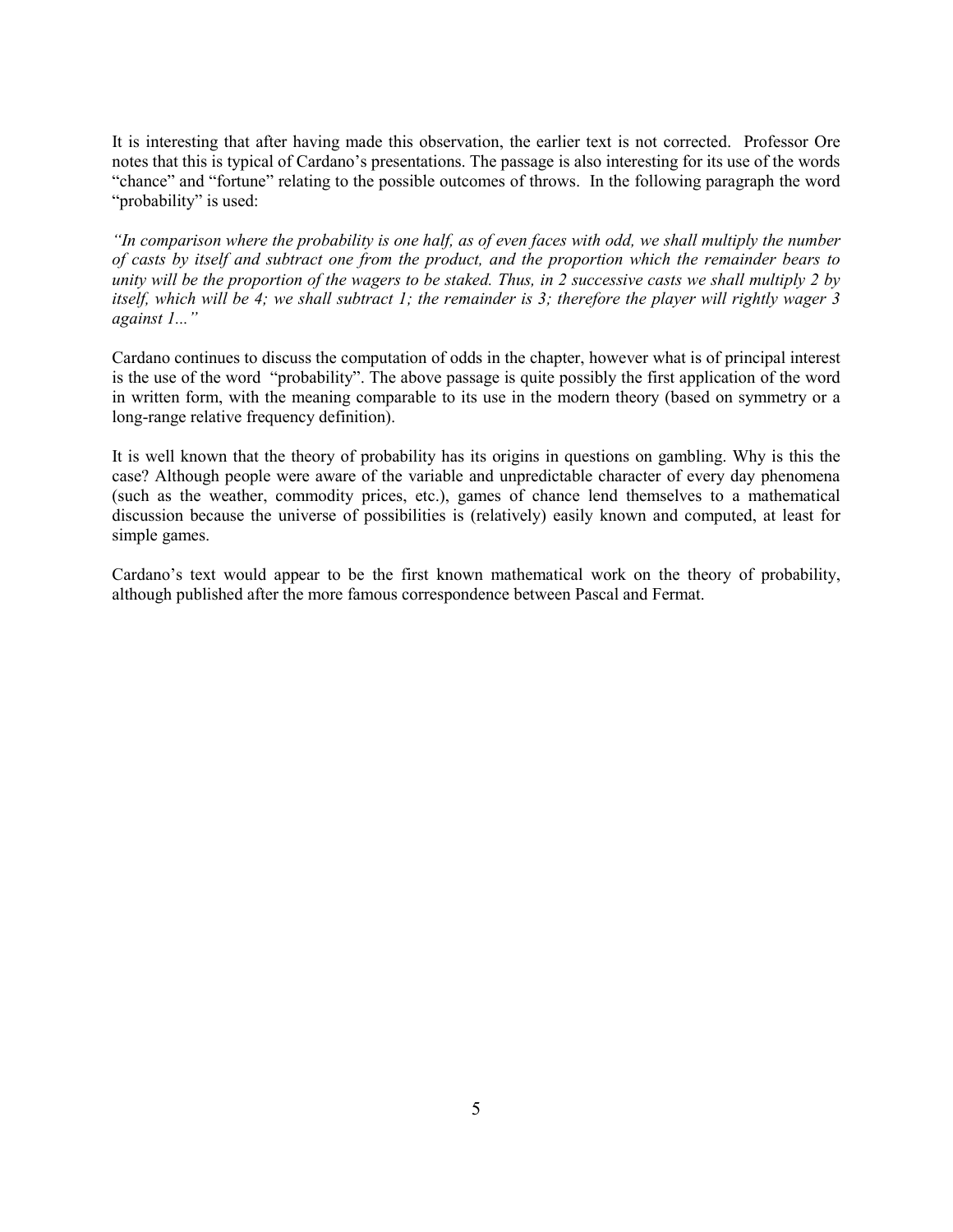# **Review1 of** *Sopra Le Scoperte dei Dadi* **(Concerning an Investigation on Dice)**

### **1. Biographical Notes**

Galileo Galilei was born in Pisa in 1564. His early education was at the Jesuit monastery of Vallombrosa, and attended the University of Pisa (with the original intention of studying medicine). He became a professor of mathematics at Pisa in 1589, and at Padua in 1592. He is famous for his interest in astronomy and physics, including hydrostatics, and dynamics (through his study of properties relating to gravitation). Works published in 1632 include support for the Copernican system. Although the publication was approved by the papal censor, it did (to some degree) contradict an edict in 1616, declaring the proposition that the sun was the centre of the solar system to be false. After an inquiry, Galileo was placed under house arrest, and died near Florence in 1642.

### **2. Review of Sopra Le Scoperte dei Dadi**

Galileo's brief research summary on dice is believed to have been written between  $1613$  and  $1623<sup>2</sup>$ . It is a response to a request for an explanation about an observation concerning the playing of three dice. While the possible combinations of dice sides totalling 9, 10, 11, and 12 are the same, in Galileo's words:

*"…it is known that long observation has made dice-players consider 10 and 11 to be more advantageous than 9 and 12."*

Galileo notes in the opening paragraph of his article:

*"The fact that in a dice-game certain numbers are more advantageous than others has a very obvious reason, i.e. that some are more easily and more frequently made than others…"*

Galileo explains the phenomenon by enumerating the possible combinations of the three numbers composing the sum, and presents a tabular summary. The principles allowing the enumeration are explained:

*"…we have so far declared these three fundamental points; first, that the triples, that is the sum of three-dice throws, which are made up of three equal numbers, can only be produced in one way; second, that the triples which are made up of two equal numbers and the third different, are produced in three ways; third, that those triples which are made up of three different numbers are produced in six ways. From these fundamental points we can easily deduce in how many ways, or rather in how many different throws, all the numbers of the three dice may be formed, which will easily be understood from the following table:"*

| 10  |                |     |             | 8   |                |     |                | 6   |    | 5   |   |     |   | 3   |  |
|-----|----------------|-----|-------------|-----|----------------|-----|----------------|-----|----|-----|---|-----|---|-----|--|
|     |                |     |             |     |                |     |                |     |    |     |   |     |   |     |  |
| 631 | 61             | 621 | 61          | 611 | 31             | 511 | 3 <sup>1</sup> | 411 | 31 | 311 | 3 | 211 | 3 | 111 |  |
| 622 | 31             | 531 | 6           | 521 | 61             | 421 | 61             | 321 | 61 | 221 | 3 |     |   |     |  |
| 541 | 6              | 522 | 31          | 431 | 61             | 331 | 31             | 222 |    |     |   |     |   |     |  |
| 532 | 6              | 441 | 31          | 422 | 3              | 322 | 3              |     |    |     |   |     |   |     |  |
| 442 | 31             | 432 | 6           | 332 | 3 <sub>l</sub> |     |                |     |    |     |   |     |   |     |  |
| 433 | 3 <sub>l</sub> | 333 | $\mathbf 1$ |     |                |     |                |     |    |     |   |     |   |     |  |
|     | 27             |     | 25          |     | 21             |     | 15             |     | 10 |     |   |     |   |     |  |

1 Submitted for STA 4000H under the direction of Professor Jeffrey Rosenthal.

 $\overline{a}$ 

2 Refer to F.N. David's *Games, Gods and Gambling – A History of Probability and Statistical Ideas*, Dover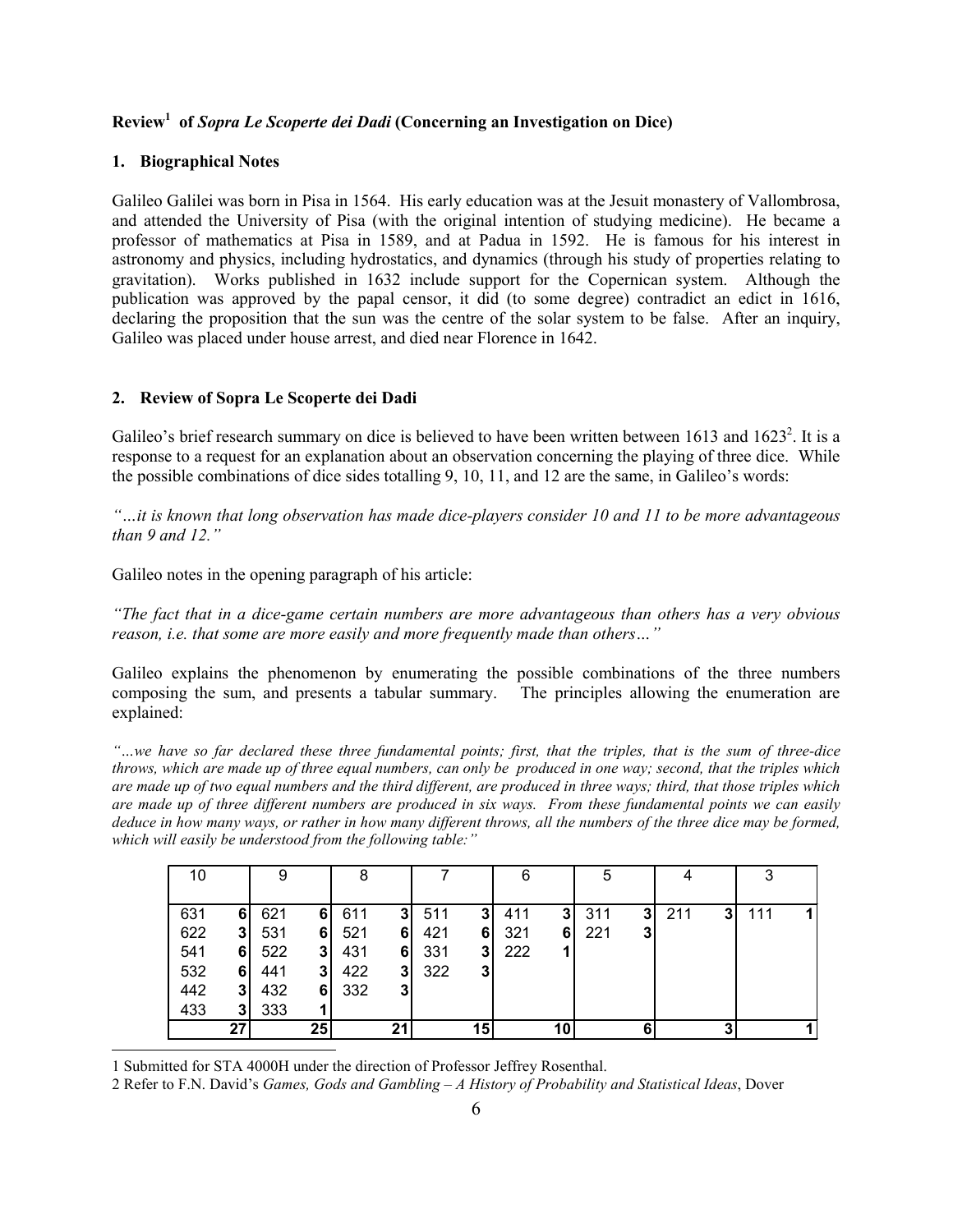The top row of the table presents the sum of the three dice. Galileo does not provide the enumeration for sums 11 to 18, indicating earlier in his article that an investigation from 3 to 10 is sufficient because:

*"…what pertains to one of these numbers, will also pertain to that which is the one immediately greater."*

While the wording is awkward, he is referring to the symmetrical nature of the problem, however does not provide any more explanation.

The possible triples are shown under the sums, and to the right of each is the number of combinations for the triple. The last row sums those combinations.

From Galileo's table, it can be seen that 10 will show up in 27 ways out of all possible throws (which Galileo does indicate as 216). Since 9 can be found in 25 ways, this explains why it is at a "disadvantage" to 10 (even though each sum can be made from 6 different triples).

The article is of interest for its antiquity in the development of ideas relating to the science of probability. Although words like "chance" and "probability" are not directly used, the idea is conveyed by the application of terms such as "advantage" or "disadvantage". Combinatorial mathematics, and an appreciation for the equipossibility of individual events (gained either by a recognition of the symmetry of the die, or observation of results) form the building material for early probability science.

## Publications 1962, page 62.

l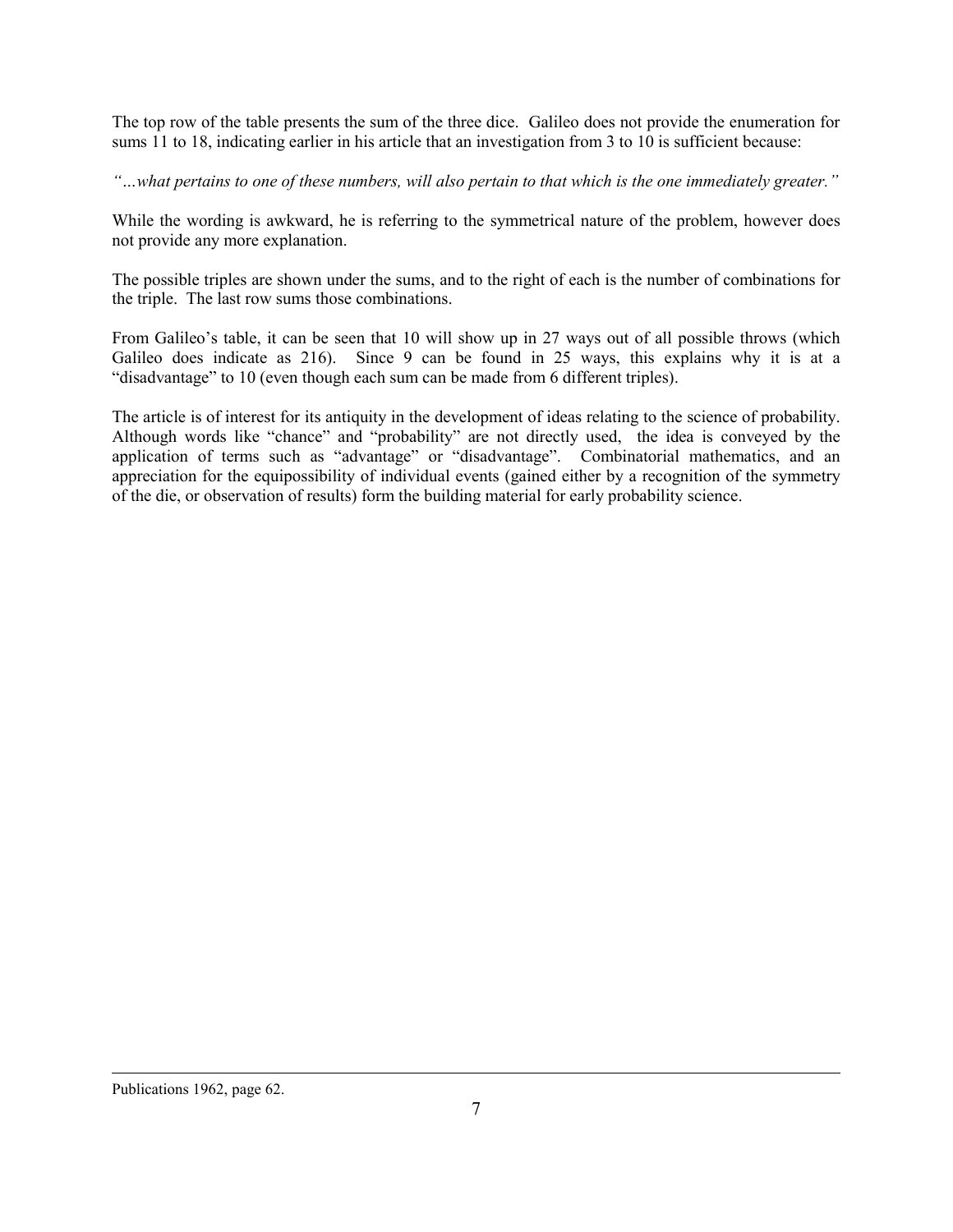# **Review1 of** *Correspondence* **between Pierre de Fermat and Blaise Pascal**

## **1. Biographical Notes**

Pierre de Fermat was born in 1601 at Beaumont-de-Lomagne, studied law at the University of Toulouse, and served there as a judge. He appears to have corresponded a great deal with scientists in Paris, as well as with others, including Pascal, about mathematical ideas. His interests included the theory of numbers, and is well known for the proposition that the equaton  $x^n + y^n = z^n$  has no solutions in the positive integers (>2). He died at Castres in 1665.

Blaise Pascal was born at Clermont in 1623, and died in Paris in 1662. In addition to his contribution, along with Fermat, to the science of probability, he is well known for his work in geometry and hydrostatics. Pascal wrote the *Essai pour les Coniques*, and invented (and sold) a mechanical calculating machine. He may be most famous for his philosophical and religious writings, and is the author of the *Pensees*.

## **2. Review of the correspondence**

This summary is primarily concerned with ideas presented in the first two letters of a collection of correspondence written over a period from 1654 to 1660. The first letter in this series is from Fermat to Pascal, and is undated, although it was likely written in June or July of 1654 (based on the dates of subsequent correspondence from Pascal). It would seem that Pascal had earlier written to Fermat, discussing the problem relating to the division of stakes in a wager on a game of dice, when the game is suspended before completion. The question appears to have been: If a player needs to get 1 point (a specific side of the die) in eight throws of the die, and after the first three throws has not obtained the required point, how much of the wager should be distributed to each player if they agree to discontinue play?

Fermat's letter suggests that Pascal reasoned 125/1,296 of the wager should be given to the player. Fermat disagrees with this, proposing that the player should receive 1/6 of the wager. Fermat's argument is surely based on the equal possibility of outcomes for points 1 to 6, due to the symmetry of the die.

Fermat distinguishes between an assessed value for a throw not taken, with subsequent continuation of the game, and the agreed completion of play before eight throws. His reasoning is as follows:

*"If I try to make a certain score with a single die in eight throws…[and] we agree that I will not make the first throw; then, according to my theory, I must take in compensation*  $1/6<sup>th</sup>$  *of the total sum...Whilst if we agree further that I will not make the second throw, I must, for compensation, get a sixth of the remainder which comes to 5/36th of the total sum…If, after this, we agree that I will not make the third throw, I must* have ... a sixth of the remaining sum which is 25/216<sup>th</sup> of the total... And if after that we agree that I will not make the fourth throw...I must again have a sixth of what is left, which is 125/1,296<sup>th</sup> of the total, and *I agree with you that this is the value of the fourth throw, assuming that one has already settled for the previous throws."*

The argument can be summarised in the following table:

l

<sup>1</sup> Submitted for STA 4000H under the direction of Professor Jeffrey Rosenthal.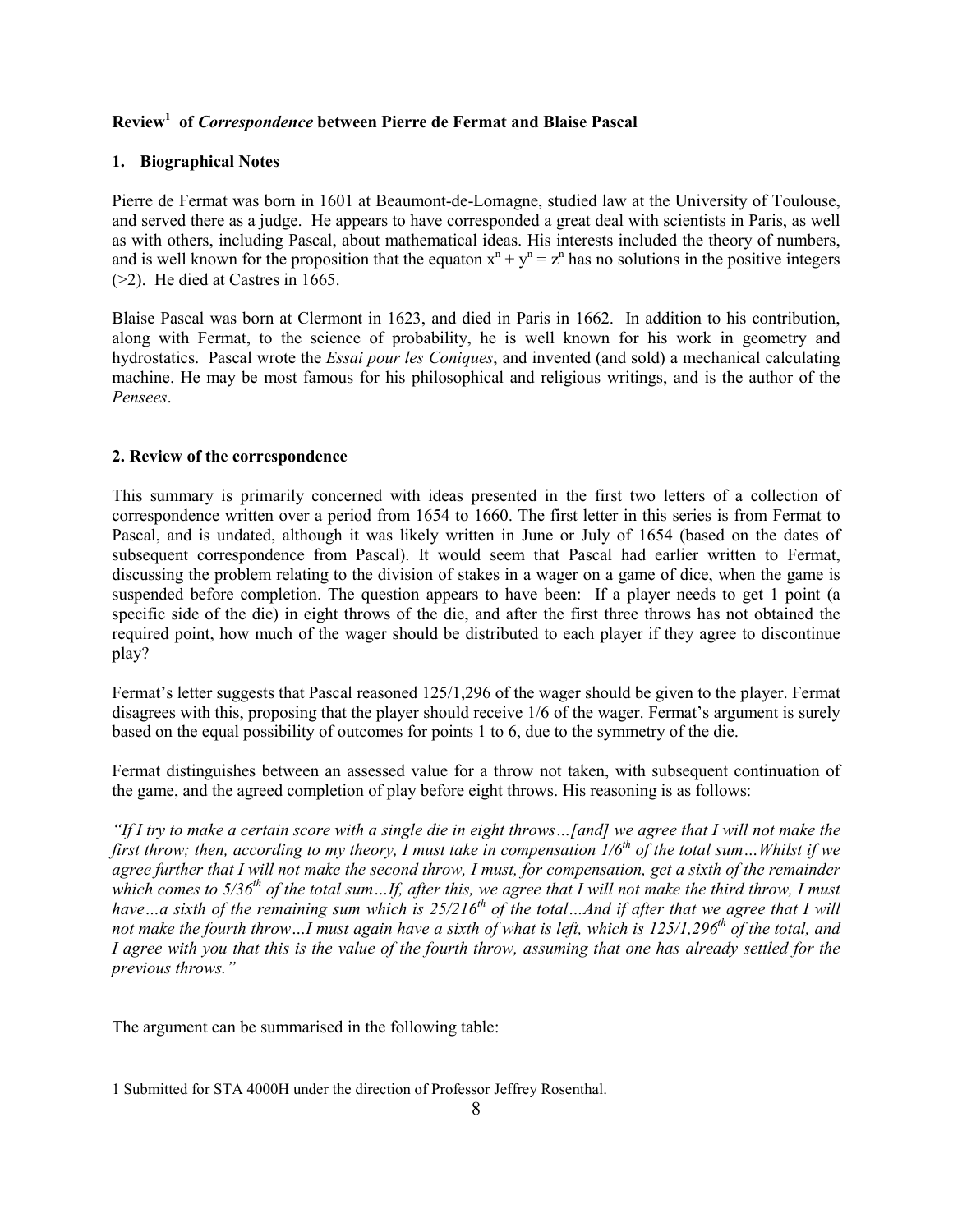| Throw                 | Proportion of Wager | Remainder of original |  |  |
|-----------------------|---------------------|-----------------------|--|--|
|                       | distributed         | Wager                 |  |  |
|                       |                     |                       |  |  |
|                       | 1/6                 | 5/6                   |  |  |
| 2                     | 1/6(5/6)            | 25/36                 |  |  |
| 3                     | 1/6 (25/36)         | 125/216               |  |  |
| 4                     | 1/6 (125/216)       | 625/1,296             |  |  |
| 5                     | 1/6 (625/1296)      | 3125/7,776            |  |  |
| 6                     | 1/6 (3125/7776)     | 15,625/46,656         |  |  |
|                       | 1/6 (15625/46656)   | 78,125/279,936        |  |  |
| 8                     | 1/6 (78125/279936)  | 390,625/1,679,616     |  |  |
|                       |                     |                       |  |  |
| Accumulated<br>Totals | 1,288,991/1,679,616 | 390,625/1,679,616     |  |  |
|                       | (0.77               | (0.23)                |  |  |

In Fermat's theory, the player always has a chance of obtaining the whole wager (a chance at least proportional to the ratio of the one number needed and the six sides of the die – that is, a one in six chance). The table above shows the sequence of probabilities associated with the occurrence of the needed point on the last throw (1/6, 5/61/6, 5/6. 5/6. 1/6 etc.). These are the probabilities associated with the negative binomial distribution, having the required point occur on the last of a sequence of 1,2,…,8 throws.

In his response letter, dated July 29, 1654, Pascal agrees with Fermat's reasoning, and presents solutions to two specific cases of the problem of points:

- 1) The case involving a player needing one more point.
- 2) The case in which a player has acquired the first point.

For the first case, Pascal uses a recursive process to illustrate the solution. He provides the example of two players wagering 32 pistoles (gold coins of various denominations) each, and begins by considering a dice game in which three points are needed. The players' numbers have equal chances of turning up. The following table illustrates Pascal's argument: (the ordered pair notation  $(a,b)$  refers to the "state" of the game at some stage, with player A having thrown *a* points, and player B, *b* points; the pair {c,d} refers to the division of the wager).

| State of Game | Division if player A's<br>number turns up next                           | Division if player B's<br>number turns up next                          | Division if players<br>agree to suspend the<br>game |  |
|---------------|--------------------------------------------------------------------------|-------------------------------------------------------------------------|-----------------------------------------------------|--|
| (2,1)         | ${64,0}$                                                                 | ${32,32}$                                                               | ${48,16}$                                           |  |
| (2,0)         | ${64,0}$                                                                 | ${48,16}^*$<br>*this corresponds to<br>the state $(2,1)$ shown<br>above | ${56,8}$                                            |  |
| (1,0)         | ${56,8}$ **<br>**this corresponds to<br>the state $(2,0)$ shown<br>above | ${32,32}$                                                               | ${44,20}$                                           |  |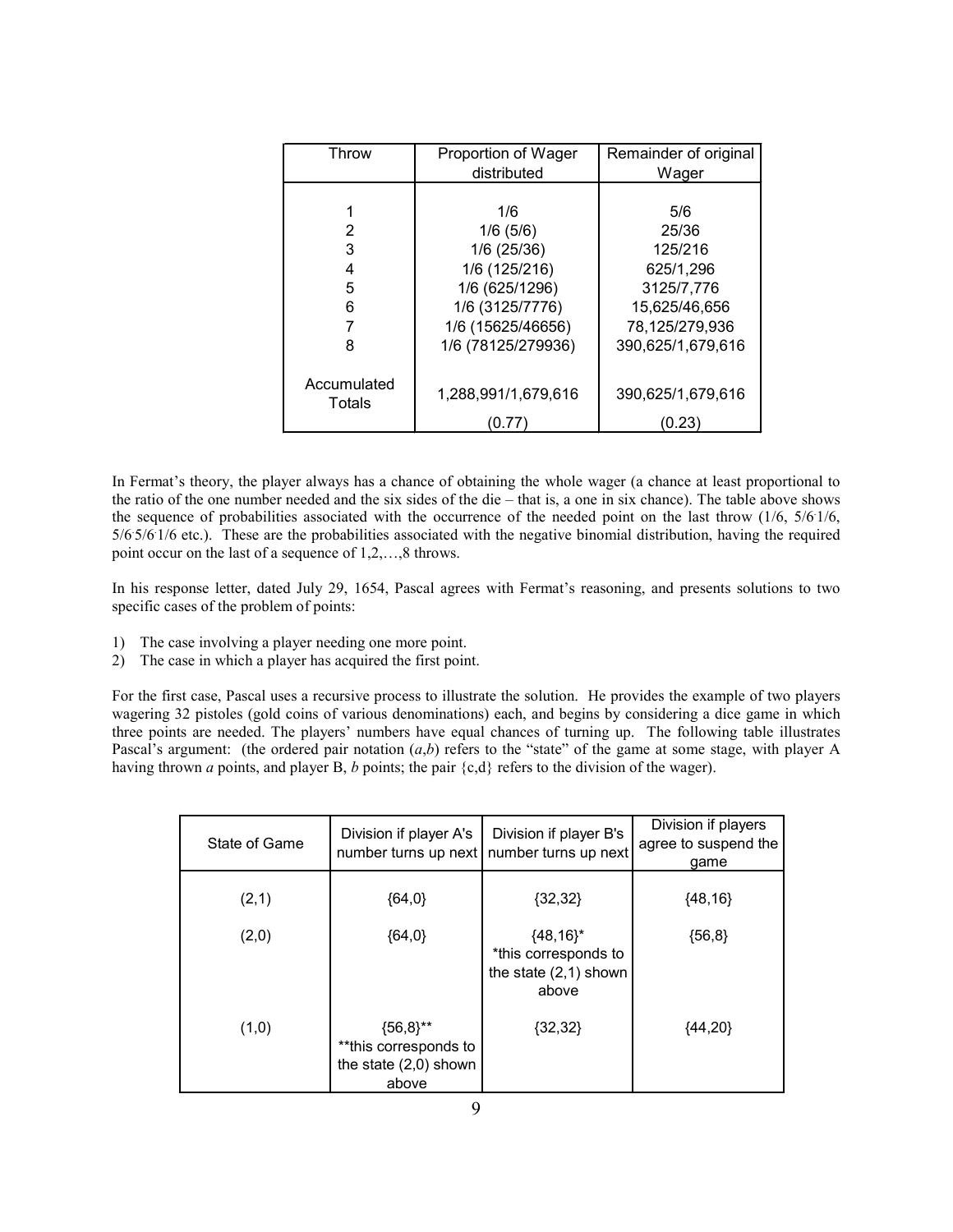The values distributed upon suspension of the game, conform to the expected values.

The argument is an (early) example of the application of a "minimax" principle. Both players wish to maximize the amount they would receive, and minimize their losses. The "motivation" is illustrated by the following "payoff matrix", with the expected proceeds for player A indicated under the relevant circumstances.

|          |                                      |                                     | Player B |                                        |                |
|----------|--------------------------------------|-------------------------------------|----------|----------------------------------------|----------------|
|          |                                      | Agreement to<br>settle the<br>wager |          | No agreement<br>to settle the<br>wager |                |
|          |                                      |                                     |          |                                        | Row<br>Minimum |
| Player A | Rolls a favourable<br>number         | 48                                  |          | 64                                     | 48             |
|          | Does not roll a<br>favourable number | 48                                  |          | 32                                     | 32             |
|          | Column Maximum                       | 48                                  |          | 64                                     |                |

Player A would like to maximize the row minimums, while player B wishes to minimize the column maximums. Both would settle on 48 (for player A).

After discussing his theory relating to the equitable distribution of the wager amount, Pascal presents the following rule :

*"…the value (by which I mean only the value of the opponent's money) of the last game of two is double that of the last game of three and four times the last game of four and eight times the last game of five, etc."*

Using the recursive procedure applied by Pascal in the case of a game of *three*, with a game of *four*, we would proceed as follows:

| State of Game | Division if player A's | Division if player B's<br>number turns up next   number turns up next    | Division if players<br>agree to suspend the<br>qame |  |
|---------------|------------------------|--------------------------------------------------------------------------|-----------------------------------------------------|--|
| (3,2)         | ${64,0}$               | ${32,32}$                                                                | ${48,16}$                                           |  |
| (3,1)         | ${64,0}$               | ${48,16}^*$<br>*this corresponds to<br>the state $(3,2)$ shown<br>above  | ${56,8}$                                            |  |
| (3,0)         | ${64,0}$               | ${56,8}$ **<br>**this corresponds to<br>the state $(3,1)$ shown<br>above | ${60,4}$                                            |  |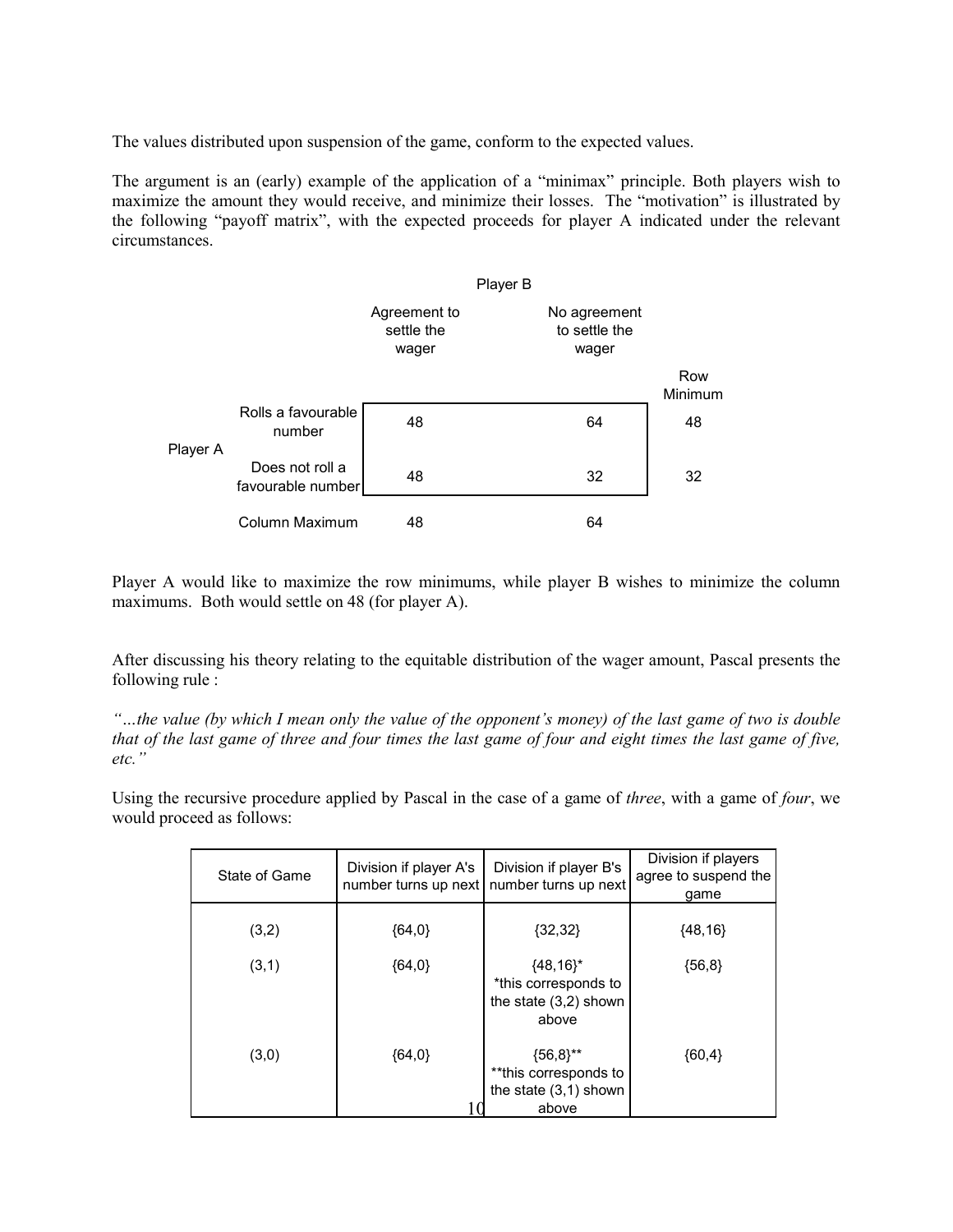Using Pascal's terminology, the value of the last game of *four* is four.

The rule for distributing a wager of 2W (each player providing W), when one of the players requires one more point, is then 2W-W/2<sup>n</sup>, where n represents the number of points needed for the game (before play commences).

Pascal suggests that the solution to the second class of problems is more complicated:

*"…the proportion for the first game is not so easy to find…[it] can be shown, but with a great deal of trouble, by combinatorial methods…and I have not been able to demonstrate it by this other method which I have just explained to you but only by combinations."*

A rule is presented, without detailing a proof:

"*Let the given number of games be, for example, 8. Take the first eight even numbers and the first eight odd numbers thus:*

*2, 4, 6, 8, 10, 12, 14, 16 and 1, 3, 5, 7, 9, 11, 13, 15.*

*Multiply the even numbers in the following way: the first by the second, the product by the third, the product by the fourth etc.; multiply the odd numbers in the same way…*

*The last product of the even numbers is the denominator and the last product of the odd numbers is the numerator of the fraction which expresses the value of the first one of eight games…"*

If each player wagers W, then the distribution of the wager after the first throw would be

 $W + W(1/2 \cdot 3/4 \cdot 5/6 \dots (2n-1)/2n)$ 

Where n is the number of points required (after getting the first point).

How can this formula be shown to be reasonable, using elementary principles of probability? One approach is to examine the possible ways for completing various games after one player acquires the first point. The tree diagrams in Exhibit 1 (last page) illustrate three cases.

Player A has one point and needs in case a) one more point; b) two more points and c) three more points. Each connecting line between possible states of the game represents an event with probability 1/2, the probability of going from one state to the next. Using the diagrams, the probabilities for player A obtaining the required points may be assessed. For example, in a) there is a  $1/2$  probability of going from  $(1,0)$  to  $(2,0)$ , and a  $1/2 \cdot 1/2 = 1/4$  probability of going from  $(1,0)$  to  $(1,1)$  to  $(2,1)$ . The probability for player A getting two points (given one point) is then  $1/2+1/4 = 3/4$ . Similarly, for case b) the probability is 11/16 and for case c) 21/32.

If these probabilities are used to obtain the expected values for player A, we have:

In case a)  $3/4 \cdot 2W = (2/4 + \frac{1}{4})2W = W + W(1/2)$ 

In case b)  $11/162W = (8/16 + 3/16)2W = W + 3/8 \cdot W = W + W(1/2 \cdot 3/4)$ 

In case c)  $21/322W = (16/32 + 5/32)2W = W + 5/16W = W + W(1/2.3/4.5/6)$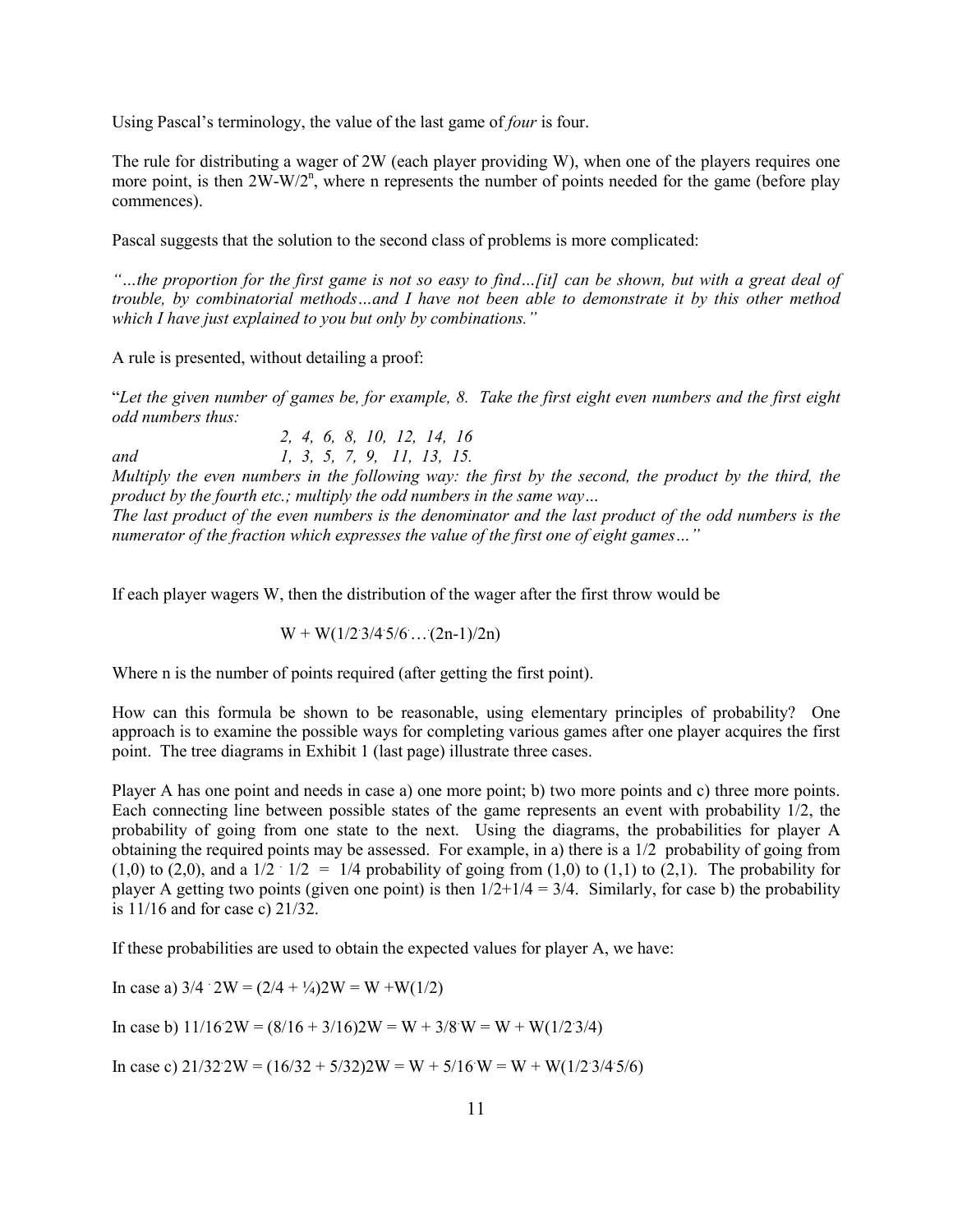The above sequence of expected values conforms to Pascal's rule.

To illustrate, Pascal considers a game in which a player has obtained 1 point and needs 4 more. He notes that at most 8 plays would be required to complete the game (either player A throws 4 more points, or player B will throw the required 5). He observes that 1/2 of the number of combinations of 4 from 8, divided by a sum consisting of this same value, plus the combinations of 5,6,7 and 8 from 8, gives the same proportion as  $1/2 \frac{3}{4} \frac{5}{6} \frac{7}{8} = \frac{35}{128}$ .

This is the case, since in general:

 $1/2 \frac{3}{4} \frac{5}{6} \dots \frac{(2n-1)}{(2n)} = \frac{(2n-1)!}{n!(n-1)!} \cdot \frac{1}{2^{2n-1}}$ , with:

 $(2n-1)!/n!(n-1)! = 1/2$   $(2n!/n!n!)$ , and

$$
2^{2n-1} = 1/2 \ (1+1)^{2n}
$$
, and

$$
1/2 \cdot (1+1)^{2n} = 1/2 \cdot \sum_{i=0}^{2n} {2n \choose i}
$$

In the July  $29<sup>th</sup>$  letter, Pascal also provides two tables indicating a division of wagers for games of dice suspended at different stages. The tables are not accompanied with detailed explanations. Pascal also relates the observations, and questions of Monsieur de Mere, relating to a game of dice requiring (at least) one six to turn up in 4 throws. The odds given in favour of this event are 671 to 625. Again, the computations are not provided, however, they correspond to the probability given by:

$$
\sum_{i=1}^{4} {4 \choose i} (1/6)^{i} (5/6)^{4-i}
$$

Also, it is noted that there is a "disadvantage" in throwing two sixes in 24 such plays. Using the above formula, summing the combinations of 1,2,…24 out of 24, with associated probabilities 1/36 and 35/36 (to the appropriate exponents) the probability for the event can be shown to be about 0.49. That Monsieur de Mere noticed in practice this "disadvantage" is remarkable (he must have observed, and / or played, many such games).

The remaining correspondence includes an interesting dispute over the interpretation of combinations of events, used as a means for computing equitable settlements for wagers (establishing the proportion of funds to be distributed).

However, for our purposes, at this stage, it is sufficient to appreciate that combinatorial methods, and the identification of equipossible events, are the cornerstones for the emerging theory of probability, with early applications for binomial expansions. Instead of using the terms "chance" or "probability", our correspondents used words such as "favour" or "advantage" and "disadvantage", which convey the same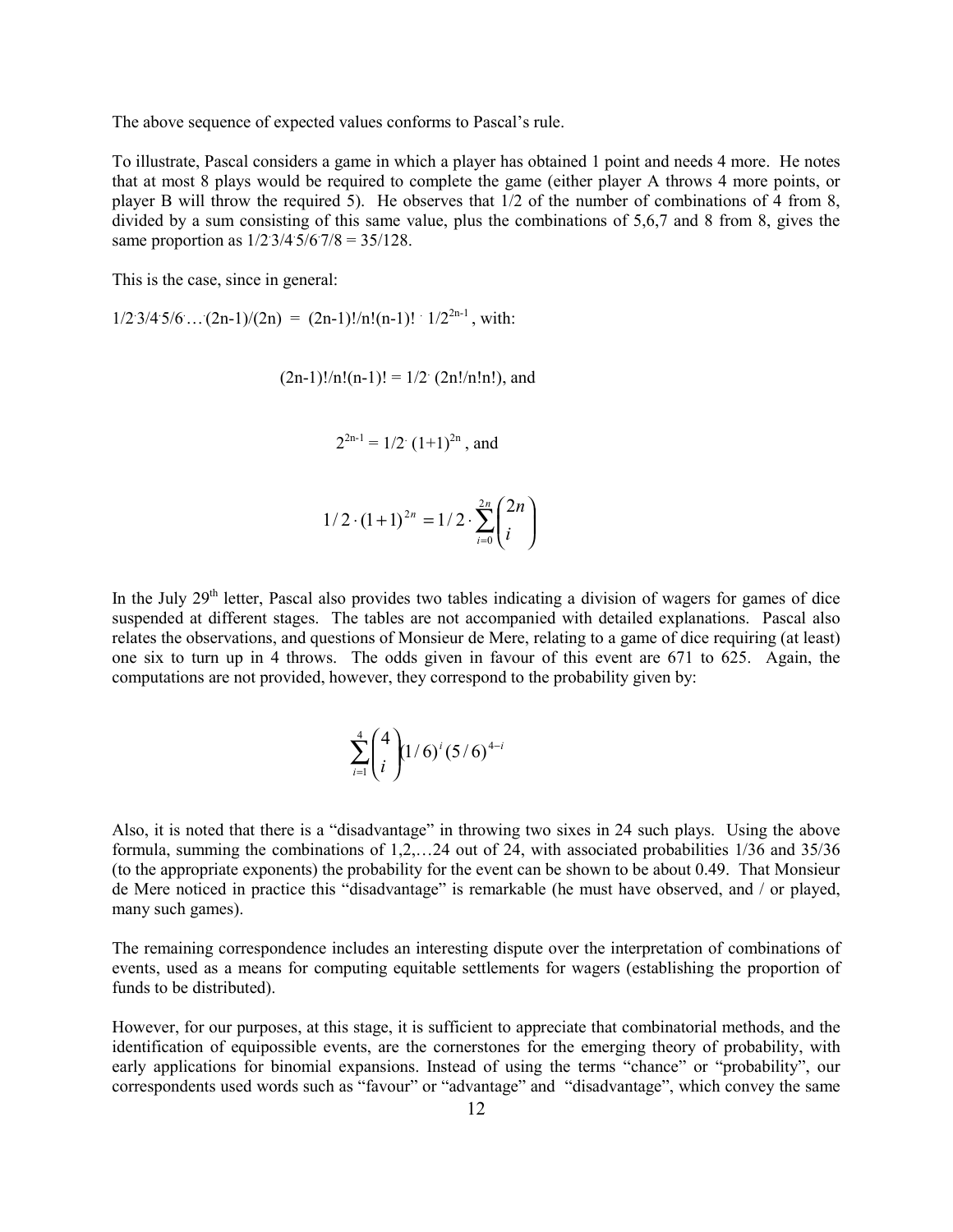meaning, in the context of a gambling environment. We also noted the early decision theory motivation, and its influence on what we will later call expected value.

A survey of the literature does give the impression that Fermat and Pascal, got the "die rolling" for the mathematical development of the science of probability.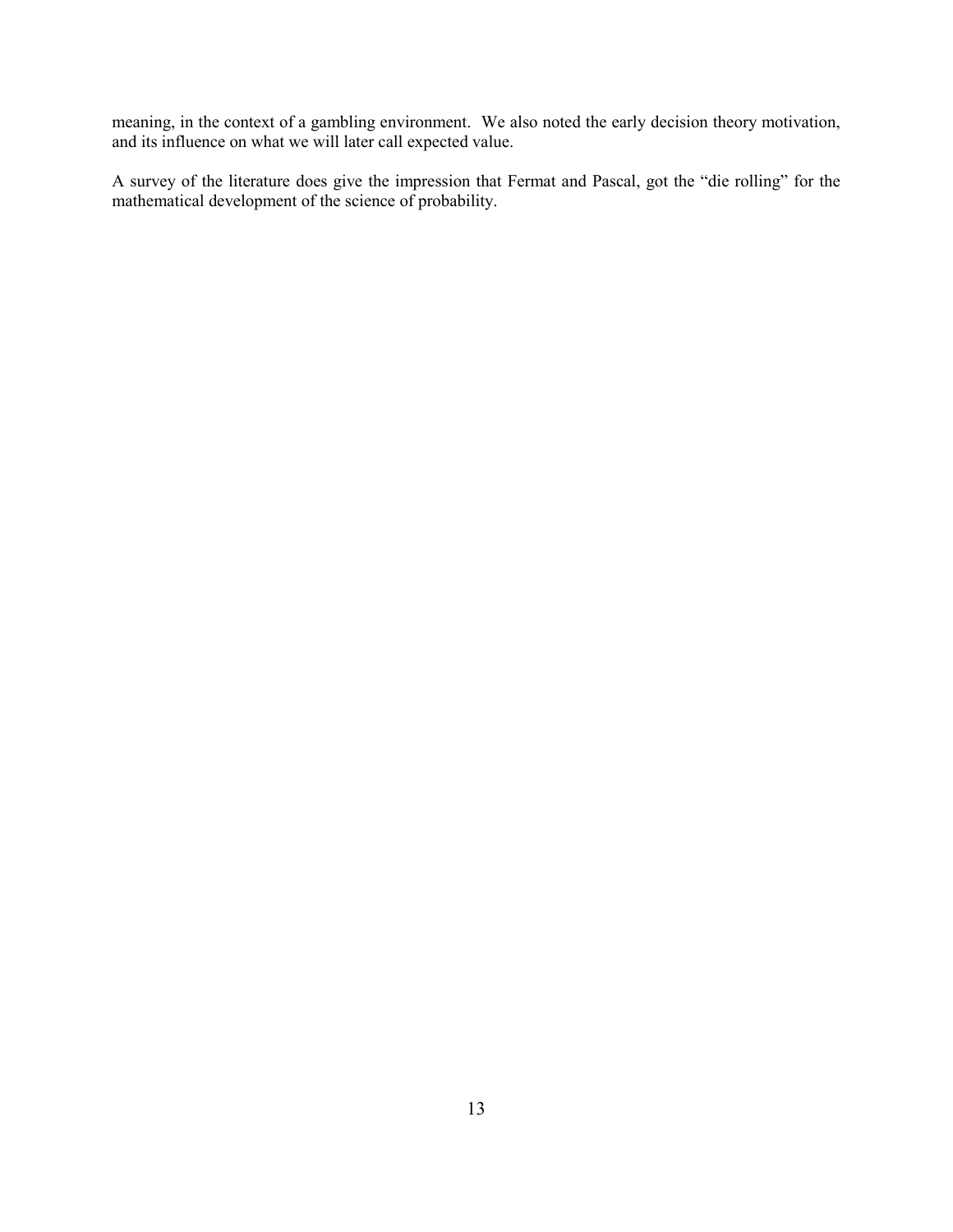# Exhibit1

## Tree graphs of possible ways for completing two player games of dice after one player has acquired the first point

a) Game requiring two points



b) Game requiring three points



c) Game requiring four points

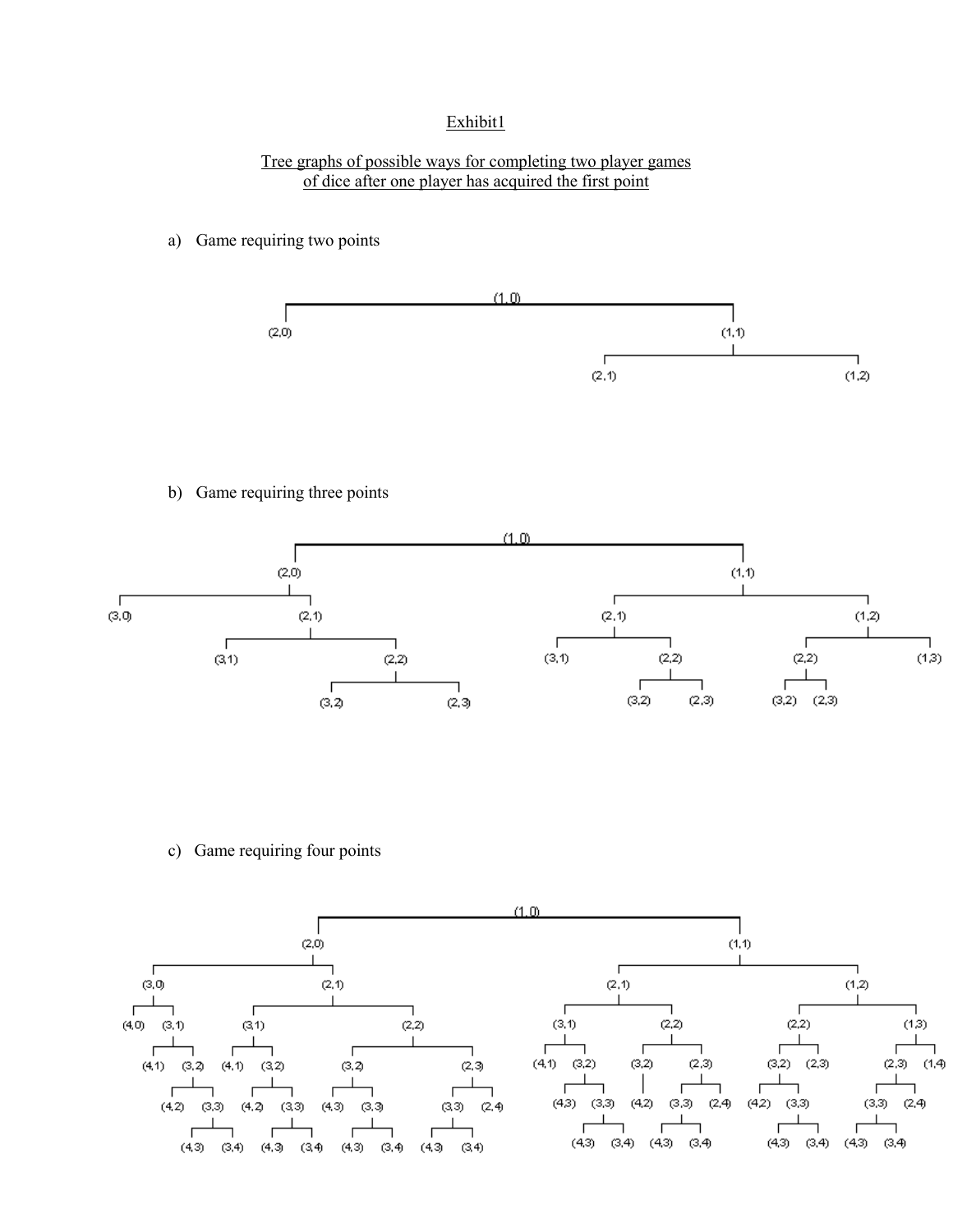# **Review1 of Christiaan Huygen's** *De Ratiociniis in Ludo Aleae* **(On Reasoning or Computing in Games of Chance)**

#### **1. Biographical Notes**

Christiaan Huygens was born at The Hague, Netherlands, in 1629. He studied mathematics and law at the University of Leiden, and at the College of Orange in Breda. His father was a diplomat, and it would have been the normal practice for Huygens to follow in that vocation. However, he was more interested in the natural sciences, and with support from his father he was able to conduct studies and research in mathematics and physics. He is well known for his work relating to the manufacturing of lenses, which improved the quality of telescopes and microscopes. He discovered Titan, identified the rings of Saturn, and invented the first pendulum clock. He resided in Paris for some time, and made the acquaintance of persons familiar with Fermat and Pascal, and with their correspondence relating to "the problem of points" and similar concepts concerning games of chance. It is believed that Huygens died at The Hague, in 1695.

### **2. Review of the** *De Ratiociniis in Ludo Aleae*

*On Reasoning in Games of Chance*, is cited in the literature as the first published mathematical treatise on the subject of probability<sup>2</sup>. The work was first printed in 1657, before the earlier correspondence between Fermat and Pascal was published, although clearly influenced by the content of those letters. The present review uses an English translation printed in 1714 by S. Keimer, at Fleetstreet, London.

The treatise is composed of a brief introduction, entitled *The Value of Chances*; the statement of a fundamental postulate; 14 propositions, a corollary and a set of five problems for the reader to consider.

The development of the theory is very systematic. Introducing the subject, Huygen's writes:

*"Although in games depending entirely upon Fortune, the Success is always uncertain; yet it may be exactly determined at the same time how much more probability there is that* [one] *should lose than win*"

Games of chance have outcomes that are (generally) unpredictable. At the same time, Huygens claims that it is possible to make meaningful statements, or measurements, relating to those systems. While the concept of probability, perhaps even the word itself<sup>3</sup>, is observed within our earlier readings, Huygens' association of the phenomena (games of chance) with a relative measure of chance, is comparable to a modern treatment of the theory by first defining a random system or process, and the concept of probability. Having defined the system and the measure, Huygen's states his fundamental principle:

*"As a Foundation to the following Proposition, I shall take Leave to lay down this Self-evident Truth: That any one Chance or Expectation to win any thing is worth just such a Sum, as would procure in the same Chance and Expectation at a fair Lay* [or wager]*"*.

The wording is somewhat difficult follow, however he gives an example, from which it is evident that the

 $\overline{a}$ 

<sup>1</sup> Submitted for STA 4000H under the direction of Professor Jeffrey Rosenthal.

<sup>2</sup> See for example, Ian Hacking's *The Emergence of Probability* (Cambridge University Press, 1975), page 92 or William S. Peters' *Counting for Something – Statistical Principles and Personalities* (Springer – Verlag, 1987), page 39.

<sup>3</sup> Refer to Gerolamo Cardano's De Ludo Aleae.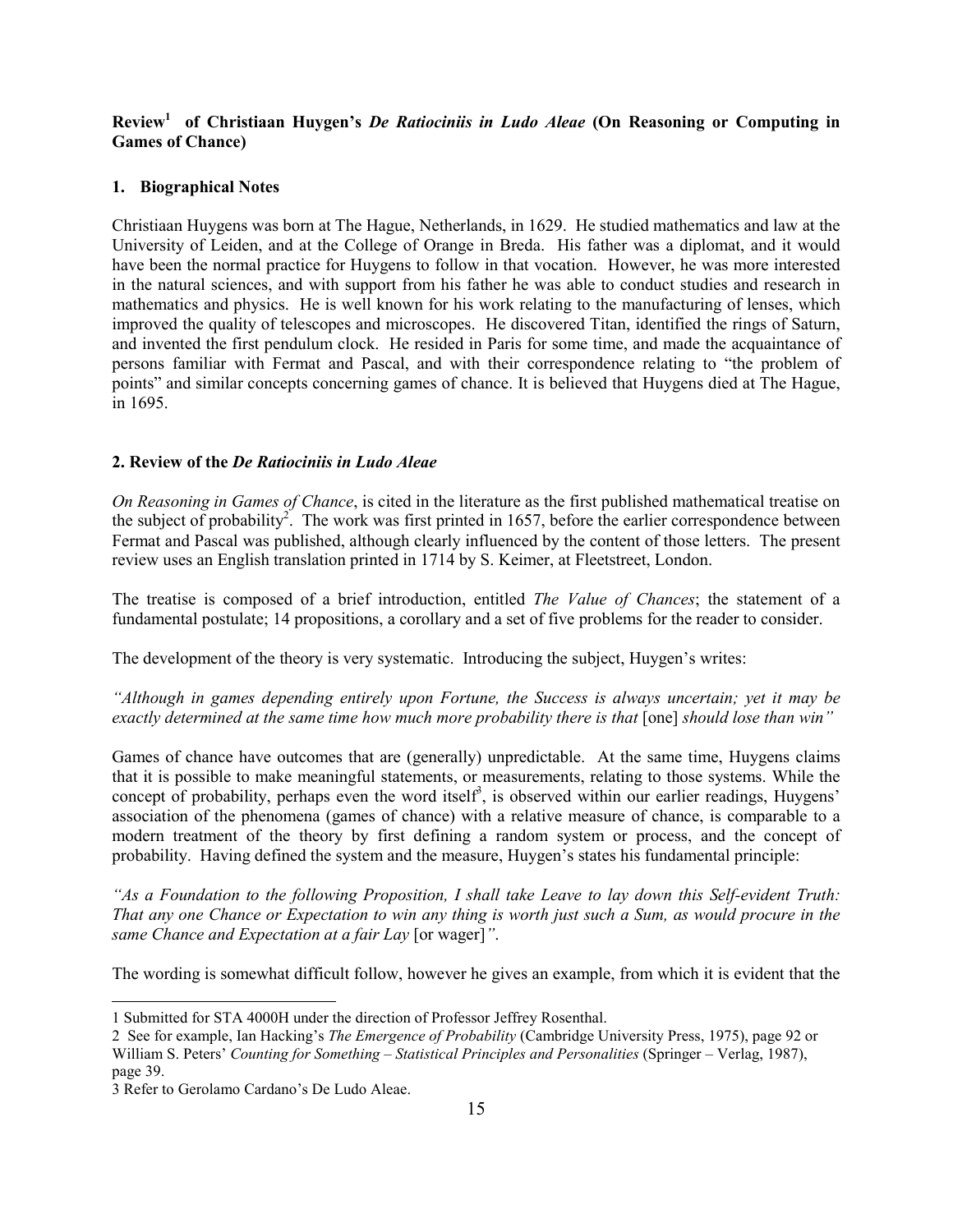"Expectation" or value of a wager, is the mean of the possible proceeds:

*"If any one should put 3 Shillings in one Hand, without telling me* [which hand it is in], and 7 in the *other, and give me Choice of either of them; I say, it is the same thing as if he should give me 5 Shillings."*

Although the word "expectation" (the Latin "expectatio" was used in the original work)<sup>1</sup> is used to refer to the value of a wager, its meaning in this example does correspond to its use in modern probability theory.

The first proposition states:

*"If I expect a or b, and have an equal chance of gaining either of them, my Expectation is worth*  $(a+b)/2$ ."

The expectation is the fair value for a wager. How can this value be calculated in a game where the prizes are received with equal chance? Huygens reasons as follows: Suppose there is a lottery with two players, and each player buys a ticket for **x**, and that it is agreed that the proceeds are **a** and 2**x**-**a**, then each player could just as easily receive **a** or  $2x - a$ . Setting  $2x - a = b$ , it follows that the value of the lottery ticket is **x**  $=(a+b)/2$ .

The second proposition extends the first to the case of three prizes, **a**,**b** and **c**, such that  $\mathbf{x} = (\mathbf{a} + \mathbf{b} + \mathbf{c})/3$  is the value of the expectation; then in the same manner to four prizes, and so on.

Proposition III states:

*"If the number of Chances I have to gain a, be p, and the number of Chances I have to gain b, be q. Supposing the chances equal; my Expectation will then be worth*  $ap + bq / p + q$ *."* 

This proposition generalizes the expectation to lotteries with prizes having different chances of being distributed. Huygens gives the following example:

*"If I have 3 Expectations of 13 and 2 Expectations of 8, the value of my Expectation would by this rule be 11."*

Propositions IV to IX illustrate solutions to "the problem of points", in a manner analogous to the reasoning of Pascal, although Huygens is looking more generally at the problem, not using any specific type of game as an example. Beginning with simple cases, Huygens solves more complicated problems, suggesting:

*"The best way will be to begin with the most easy Cases of the Kind."*

To appreciate the form of Huygens' arguments, consider Proposition VII:

"*Suppose I want two Games, and my Adversary four*.

*Therefore it will either fall out, that by winning the next Game, I shall want but one more, and he four, or by losing it I shall want two, and he shall want three. So that by Schol Prop.5. and Prop.6., I shall have an equal Chance for 15/16a or 11/16a, which, by Prop.1 is just worth 13/16a.*"

l

<sup>1</sup> See Ian Hacking, page 95.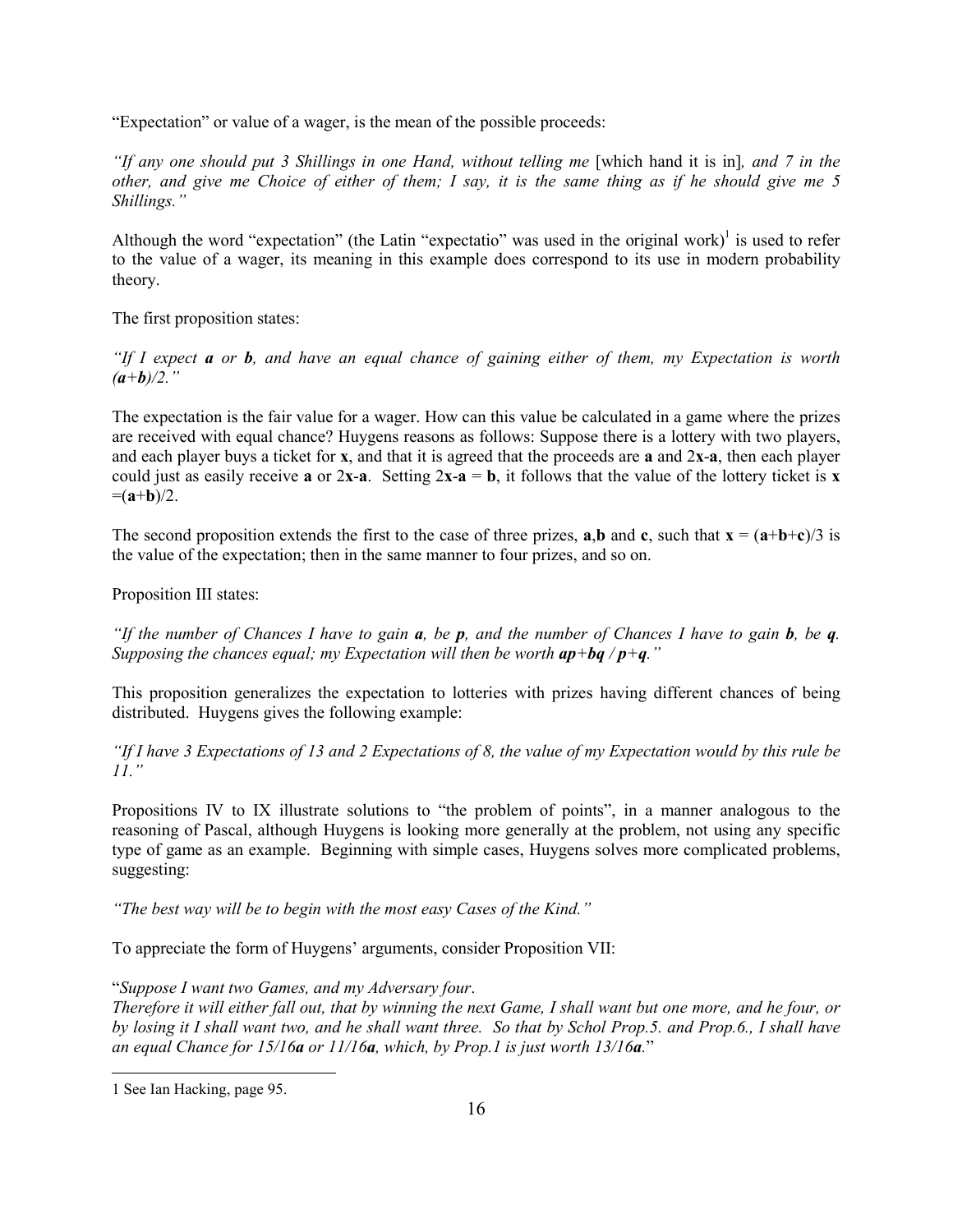Propositions 5 and 6 explain the expectations when one player needs 1 game, and the other 4 games, and when one player needs 2 and the other 3 games. Then applying Proposition 1, the expectations are effectively averaged to provide the relevant value. A corollary is then given:

*"From whence it appears, that he who is to get two Games, before another shall get four, has a better Chance than he is to get one, before another gets two Games. For in this last Case, namely of 1 to 2 his Share by Prop. 4 is but 3/4a, which is less than 13/16a."*

This corollary compares the probabilities relevant to the two cases, using the expectations. This form of comparison has been made by earlier writers, using the "odds" approach<sup>1</sup>.

In Poposition IX, Huygens provides a table showing the relative chances for three players in various game states.

Propositions IX to XIV present solutions for problems relating to games of dice. The solutions rely upon the earlier propositions, especially Proposition 3. As an example, Proposition X relates to the rolling of a single die:

*"To find how many Throws one may undertake to throw the Number 6 with a single Die."*

Huygens reasons that for the simplest case, one throw, there is 1 chance to get a six, receiving the wager proceeds **a**, and 5 chances to receive nothing, so that by Proposition 3, the expectation is  $(1a + 50)$  $(1+5) = 1/6a$ . To compute the expectation for 1 six in two throws, it is noted that if the six turns up on the first die, the expectation will again be **a**. If not, then referring to the simplest case, there is an expectation of 1/6**a**. Using Proposition 3, there is one way to receive **a**, and 5 ways to receive the 1/6**a** (the sides 1 to 5 on the die):

$$
(1 \mathbf{a} + 5 \cdot (1/6 \mathbf{a})) / (1+5) = 11/36 \mathbf{a}
$$

This corresponds to the six appearing on the first throw with probability 1/6, or on the second throw with probability  $(5/6)$   $(1/6)$ . In Huygens system, expectations for simpler cases are combined using Proposition 3, to solve more complex problems.

Proposition XIV uses two linear equations to derive the ratio of expected values for two players in the following case:

*"If my self and another play by turns with a pair of Dice upon these Terms, That I shall win if I throw the Number 7, or he if he throw 6 soonest, and he to have the Advantage of first Throw: To find the Proportion of our Chances."*

With total proceeds set at **a**, Huygens uses **a-x** to represent the expectation of the player to throw first, and **x** for the second player. When it is the first player's turn, the second player's expectation is **x**. Huygens reasons that when the second player is to throw, the expectation must be higher (it is conditioned on the first player not throwing a 6). He refers to this expectation as **y**. On the first player's turn, the second player's expectation (using proposition 3) will be  $(5.0 + 31y)/36 = 31/36y$  (as there are 5 ways for the first player to get 6). It follows that  $31/36y = x$  (or  $x=36/31y$ ). On the second player's turn the expectation is  $(6a + 30x)$  / 36 (there are 6 ways to roll 7) which equals **y**. Then:

l

<sup>1</sup> Odds are given in the text by Cardano and in the correspondence between Fermat and Pascal.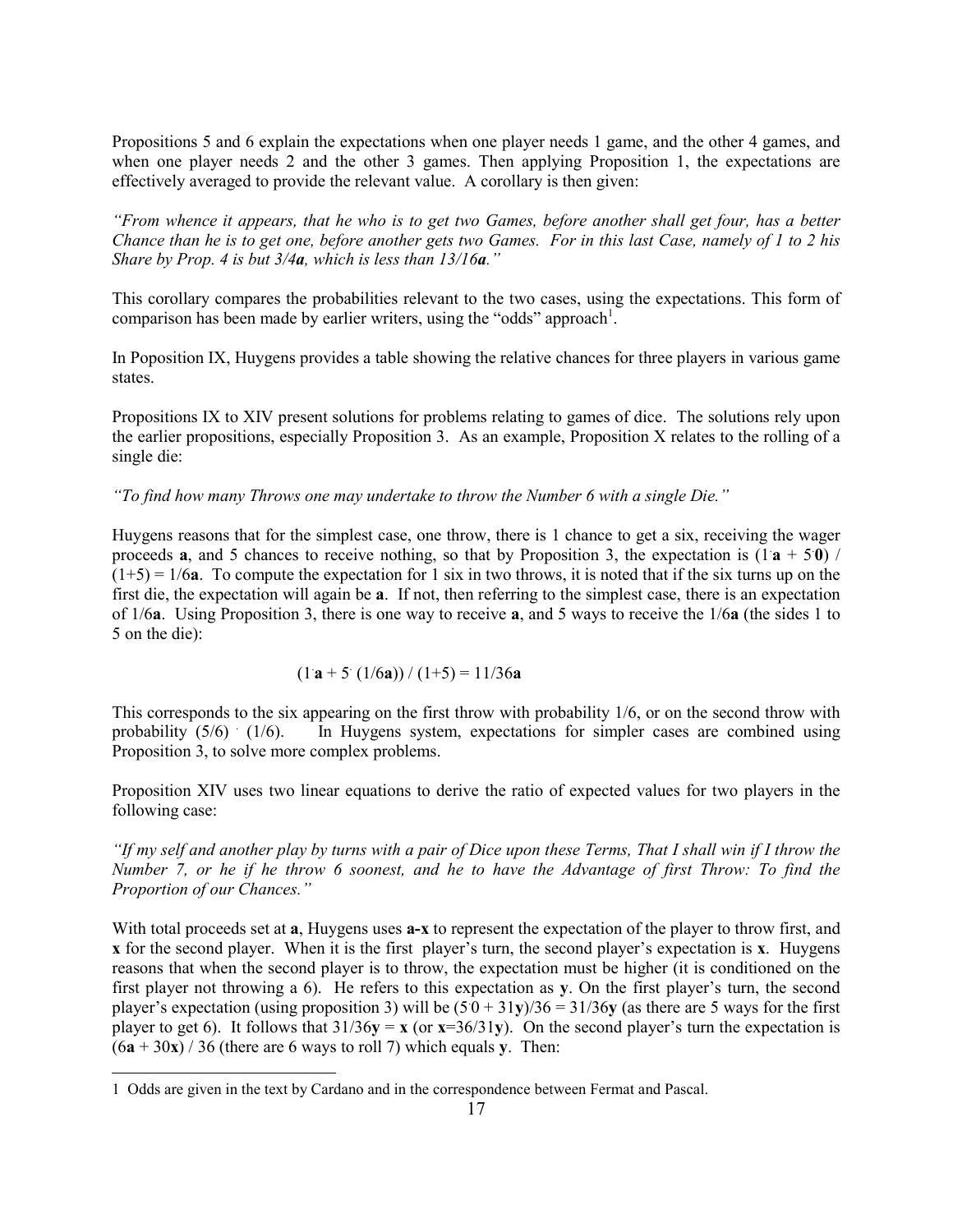# $(6a +30x) / 36 = 36/31x$ ,

with solution  $\mathbf{x} = 31/61\mathbf{a}$ . The ratio of the expected values **x** to  $\mathbf{a}-\mathbf{x}$  is then 31:30.

The text concludes with a set of five problems for the reader to solve (also the practice in most contemporary texts in mathematics).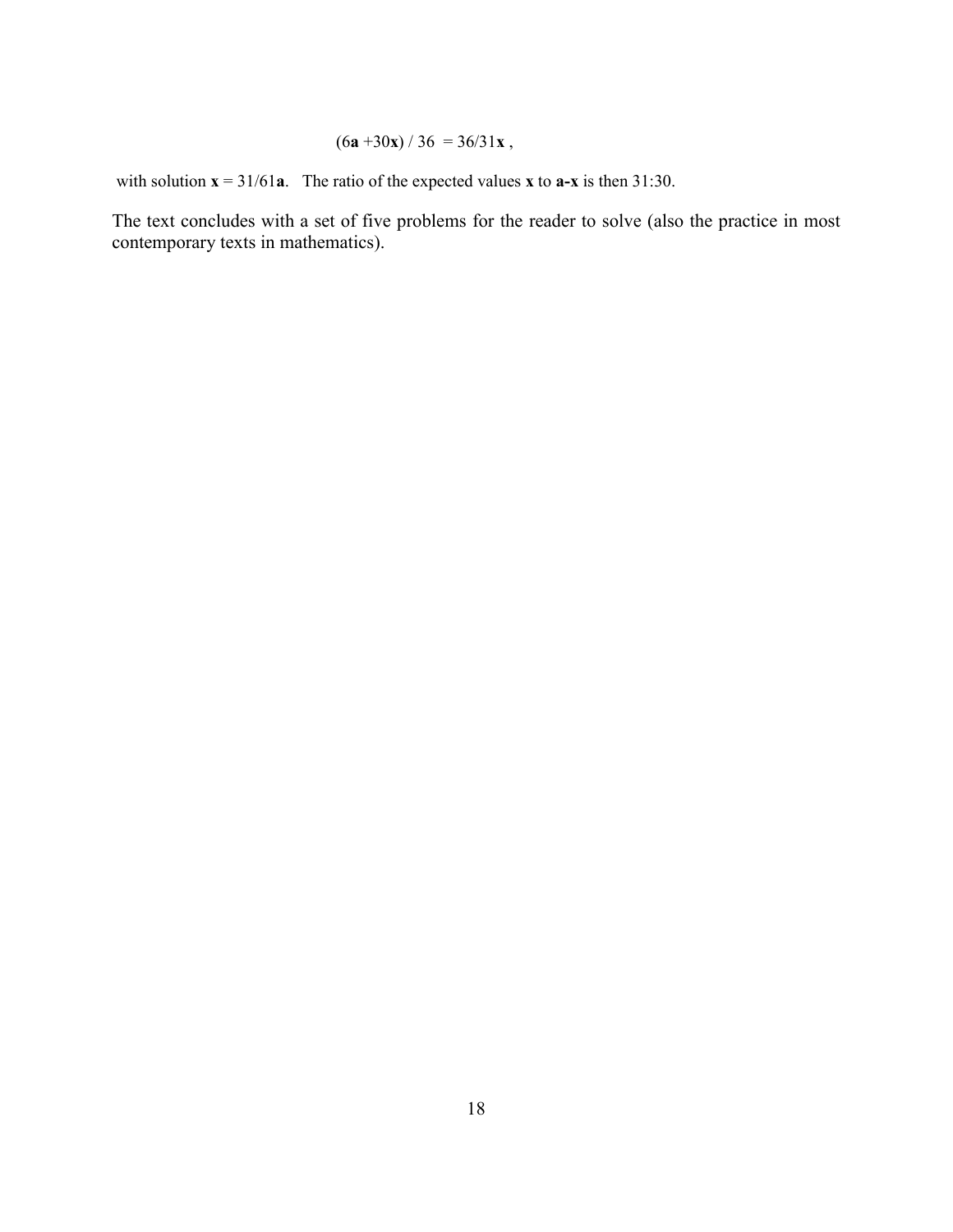Review<sup>1</sup> of Dr. John Arbuthnott's An Argument for Divine Providence, taken from the constant **Regularity observed in the Births of both Sexes**

## **1. Biographical Notes**

John Arbuthnott was born in 1667 at Kincardineshire, Scotland. The following passage from *Annotated Readings in the History of Statistics*, by H.A. David and A.W.F Edwards, provides interesting biographical information:

*John Arbuthnott, physician to Queen Anne, friend of Jonathan Swift and Isaac Newton…was no stranger to probability…In 1692 he had published (anonymously) a translation of Huygens' De ratiociniis in ludo aleae (1657) as Of the Laws of Chance, adding "I believe the Calculation of the Quantity of Probability might be improved to a very useful and pleasant Speculation, and applied to a great many events which are accidental, besides those of Games." There exists a 1694 manuscript of Arbuthnott's which foreshadows his 1710 paper [An Argument for Divine Providence].*

Dr. Arbuthnott died at London in 1735.

## **2. Review of** *An Argument for Divine Providence*

Dr. Arbuthnott's paper is the first in our series of readings to apply the developing theory of probability to phenomena other than games of chance. Earlier, Pascal did use probabilistic reasoning in his article *"The Wager*" to advocate a life of faith, in an "age of reason". Interestingly, Arbuthnott's subject is related to Pascal's.

There are two principal arguments made in the article:

- 1) It is not by chance that the number of male births is about the same as the number of female births.
- 2) It is not by chance that there are more males born than females, and in a constant proportion.

To support the first proposition, application is made of the binomial expansion relating to a die with two sides marked M (male) and F (female). Essentially,  $(M+F)^n$  is a model for the possible combinations of male and female children born. Arbuthnott observes that as n increases, the binomial coefficient associated with the term having identical numbers of M and F, becomes small compared to the sum of the other terms.

*"It is visible from what has been said, that with a very great number of Dice…(supposing M to denote Male and F Female) that in the vast number of Mortals, there would be but a small part of all the possible Chances for its happening at any assignable time, an equal Number of Males and Females should be born."*

Arbuthnott is aware that in reality there is variation between the number of males and females:

*"It is indeed to be confessed that this Equality of Males and Females is not Mathematical but Physical,*

l

<sup>1</sup> Submitted for STA 4000H under the direction of Professor Jeffrey Rosenthal.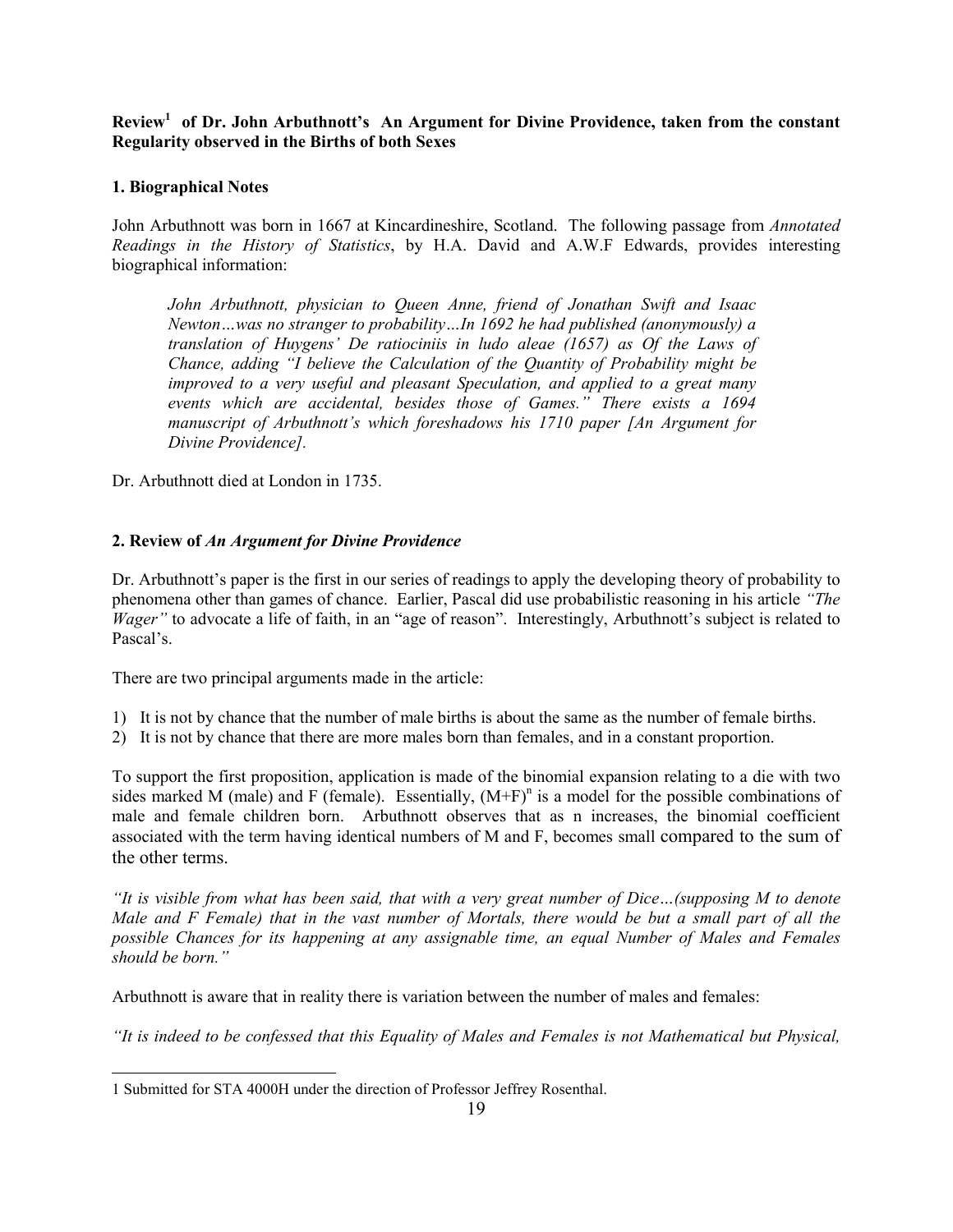*which alters much of the foregoing Calculation; for in this Case* [the number of male and female terms] *…will lean to one side or the other."*

## However, he writes:

# *"But it is very improbable (if mere Chance governed) that they would never reach as far as the Extremities…"*

While it would be possible to have large differences in the numbers of males and females (with binomially distributed data having probability 1/2), the probability of this becomes very small when n is large. Contrary to Arbuthnott's argument, it could be reasoned that chance would account for the approximate equality in numbers of males and females.

The second proposition discounts chance as the cause for the larger number of male births observed annually. The form of the argument is interesting, because it is similar to a test of significance. Arbuthnott states the *Problem*:

## *"A lays against B, that every Year there shall be born more Males than Females: To find A's Lot, or the Value of his Expectation."*

A hypothesis is being made in the form of a wager. Arbuthnott notes that the probability that there are more males than females born must be less than 1 /2 (assuming that there is an equal chance for a male or female birth). For this "test" however, he sets the chance at 1 /2 (which would result in a higher probability), and notes that for the number of males to be larger than the number of females in 82 consecutive years (for which he has data on christenings), the lot would be  $1/2^{82}$ . The lot would be even less if the numbers were to be in "constant proportion". Since the data do not support B (in every year from 1629 to 1710, male christenings outnumber female christenings), Arbutnott reasons:

## *"From whence it follows, that it is Art, not Chance, that governs."*

The hypothesis of equal probability is rejected, and Arbuthnott attributes the observed proportions to Divine Providence.

The second argument has been referred to as the first published test of significance<sup>1</sup>.

l

<sup>1</sup> Ian Hacking, *The Emergence of Probability*, page 168.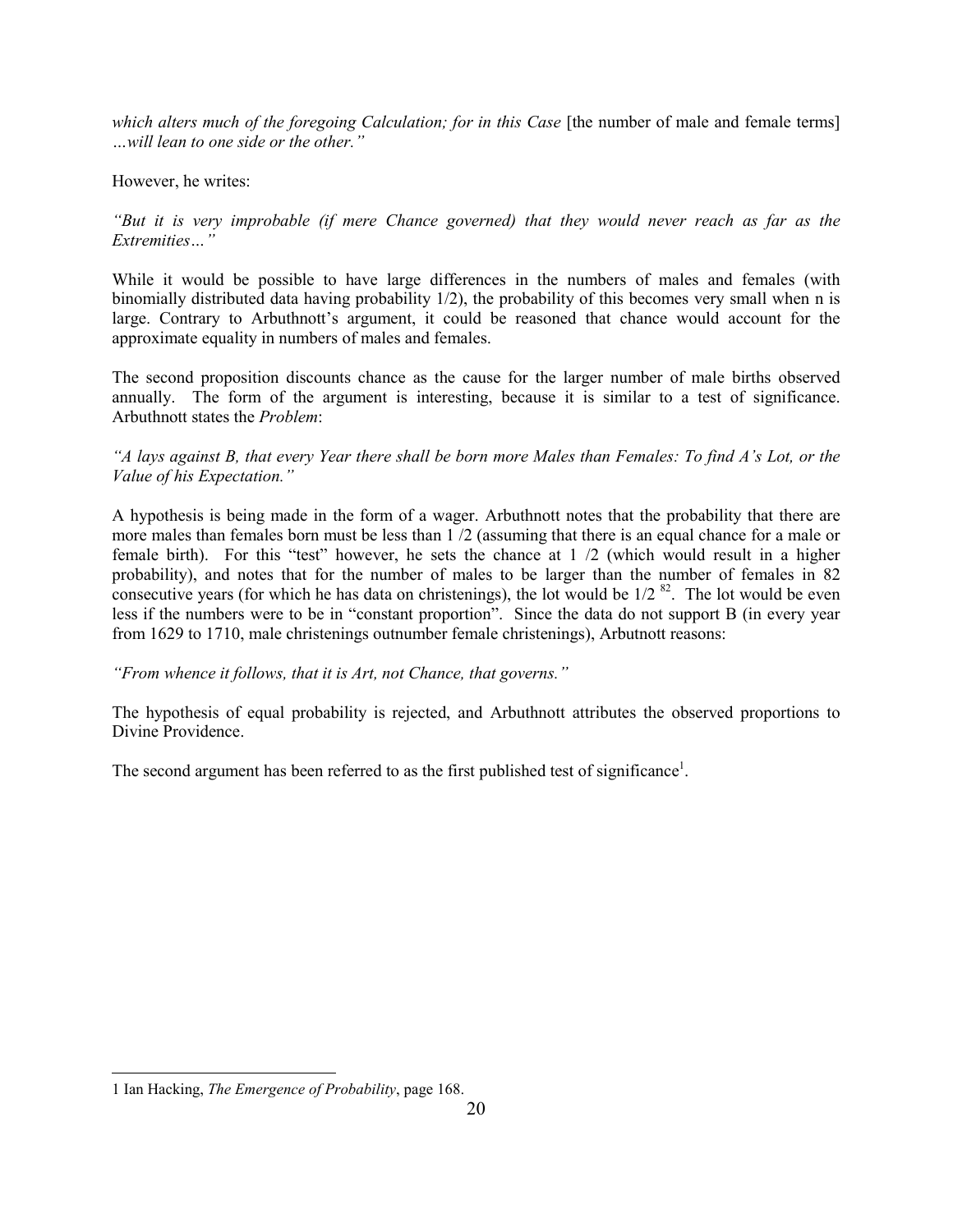# **Review1 of Pierre Remond de Montmort's** *On the Game of Thirteen*

#### **1. Biographical Notes**

With reference to Isaac Todhunter's text*, A History of the Mathematical Theory of Probability*2, Pierre Remond de Montmort devoted himself to religion, philosophy and mathematics. He served in the capacity of cathedral canon at Notre-Dame in Paris, from which he resigned, in order to marry. In 1708 he published his treatise on "chances", *Essai d'Analyse sur les Jeux de Hazards*. L.E Maistrov, in his text*, Probability Theory – A Historical Sketch*3, provides the following biographical information:

> *"Pierre Remond de Montmort (1678-1719) was a French mathematician as well as a student of philosophy and religion. He was in correspondence with a number of prominent mathematicians (N. Bernoulli, J. Bernoulli, Leibniz, etc.) and was a well-established and authoritative member of the scientific community. In particular, Leibniz selected him as his representative at the commission set up by the Royal Society to rule on the controversy between Newton and Leibniz concerning priority in the discovery of differential and integral calculus…His basic work on probability theory was the "Essai d'Analyse sur les Jeux de Hazard". It went through two editions, the first of which was printed in Paris in 1708…the second…appeared in 1713, although Todhunter claims* [1714]*. The first part contains the theory of combinatorics; the second discusses certain games of chance with cards; the third deals with games of chance with dice, the fourth part contains the solution of various problems including the five problems proposed by Huygens…"*

### **2. Review of the article**

 $\overline{\phantom{a}}$ 

The present review concerns an article in the second part of Montmort's *Essai d'Analyse*, entitled "On the Game of Thirteen". An English translation of that article is available in *Annotated Readings in the History of Statistics* by H.A. Davids and A.W.F. Edwards.4

In the first section of the article, Montmort provides a description of the play of Thirteen:

*"The players first draw a card to determine the banker. Let us suppose that this is Peter and that the number of players is as desired. From a complete pack of fifty-two cards, judged adequately shuffled, Peter draws one after the other, calling one as he draws the first card, two as he draws the second, three as he draws the third, and so on, until the*

<sup>1</sup> Submitted for STA 4000H under the direction of Professor Jeffrey Rosenthal.

<sup>2</sup> *A History of the Mathematical Theory of Probability*, page 78, by Isaac Todhunter, Chelsea Publishing Co., New York (1965 unaltered reprint of the First Edition, Cambridge 1865).

<sup>3</sup> *Probability Theory – A Historical Sketch*, page 76, by Leonid E. Maistrov, Academic Press Inc., New York 1974. 4 *Annotated Readings in the History of Statistics* , Springer-Verlag, New York 2001.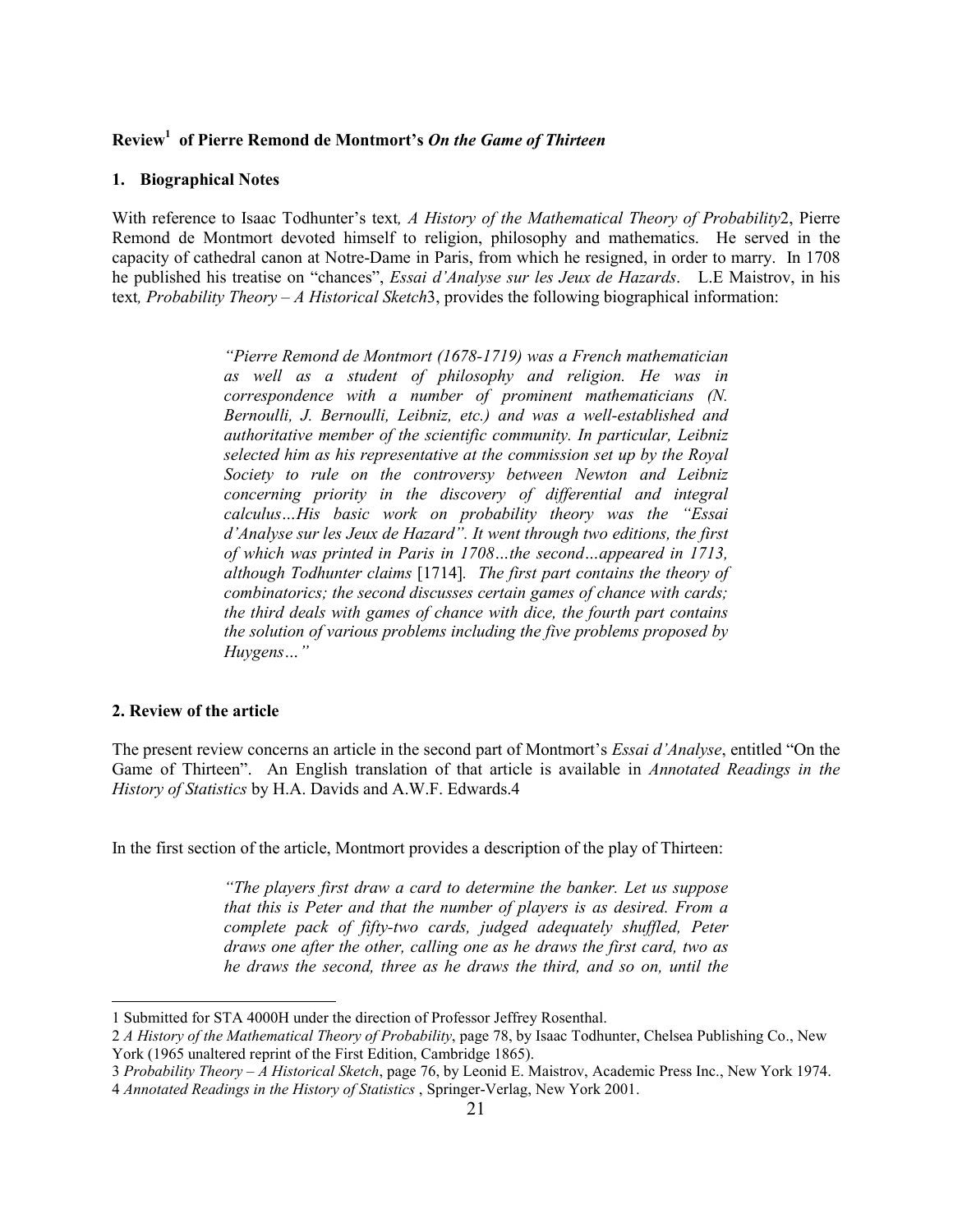*thirteenth, calling king. Then, if in this entire sequence of cards he has not drawn any with the rank he has called, he pays what each of the players has staked and yields to the player on his right. But if in the sequence of thirteen cards, he happens to draw the card he calls, for example, drawing an ace as he calls one, or a two as he calls two, or a three as he calls three, and so on, then he takes all the stakes and begins again as before, calling one, then two, and so on…"*

Provision is made in the rules for a new deck of cards should the dealer use all the cards in the first set.

The game of Thirteen provides an early example of a problem relating to coincidences or matches. Montmort describes a method for computing the chance or expectation of drawing a card matching the number called by the banker. Since the time of Cardano, questions relating to expectation have been solved by enumerating the favourable cases and the total possible events. Montmort observes:

> "*Let the cards with which Peter plays be represented by a,b,c, d, etc… it must be noted that these letters do not always find their place in a manner useful to the banker. For example, a, b, c produces only one to the person with the cards although each of these three letters is in its place. Likewise, b, a, c, d produces only one win for Peter, although of the letters c and d is in its place. The difficulty of this problem is in disentangling how many times each letter is in its place useful and how many times it is useless."*

To solve the problem, Montmort first considers a game with only two cards, an ace and a two. There is only one way in which the banker can receive the proceeds of the wager, an ace has to be the first card. Montmort then computes the expectation, essentially an application of Huygens' 3rd Proposition in De Ratiociniis. If the proceeds total A, then the banker's expectation is  $(1 A + 10)/2 = 1/2 A$ .

The next case considered is a game with three cards, represented by the letters a,b,c. Montmort observes that of the six possible combinations for the letters (representing the possible orders for dealing the cards), four are favourable to the banker (and two are not favourable):

> *"...there are two with a in first place; there is one with b in second place, a not having been in first place; and one where c is in third place, a not having been in first place and b not having been in second place."*

It follows that the expectation is  $(4 \text{ A} + 20) / 6 = 2/3 \text{ A}$ .

Similarly four and five card games are considered, indicating the expectations as 5/8 A and 19/30 A, respectively. The expectations for games with one to five cards allows Montmort to suggest a formula for computing the banker's expectation generally, in a recursive manner:

 $[g(p-1)+d]/p$ 

where:

p is the number of cards; g is the espectation when there are p-1 cards, and d is the expectation when there are p-2 cards.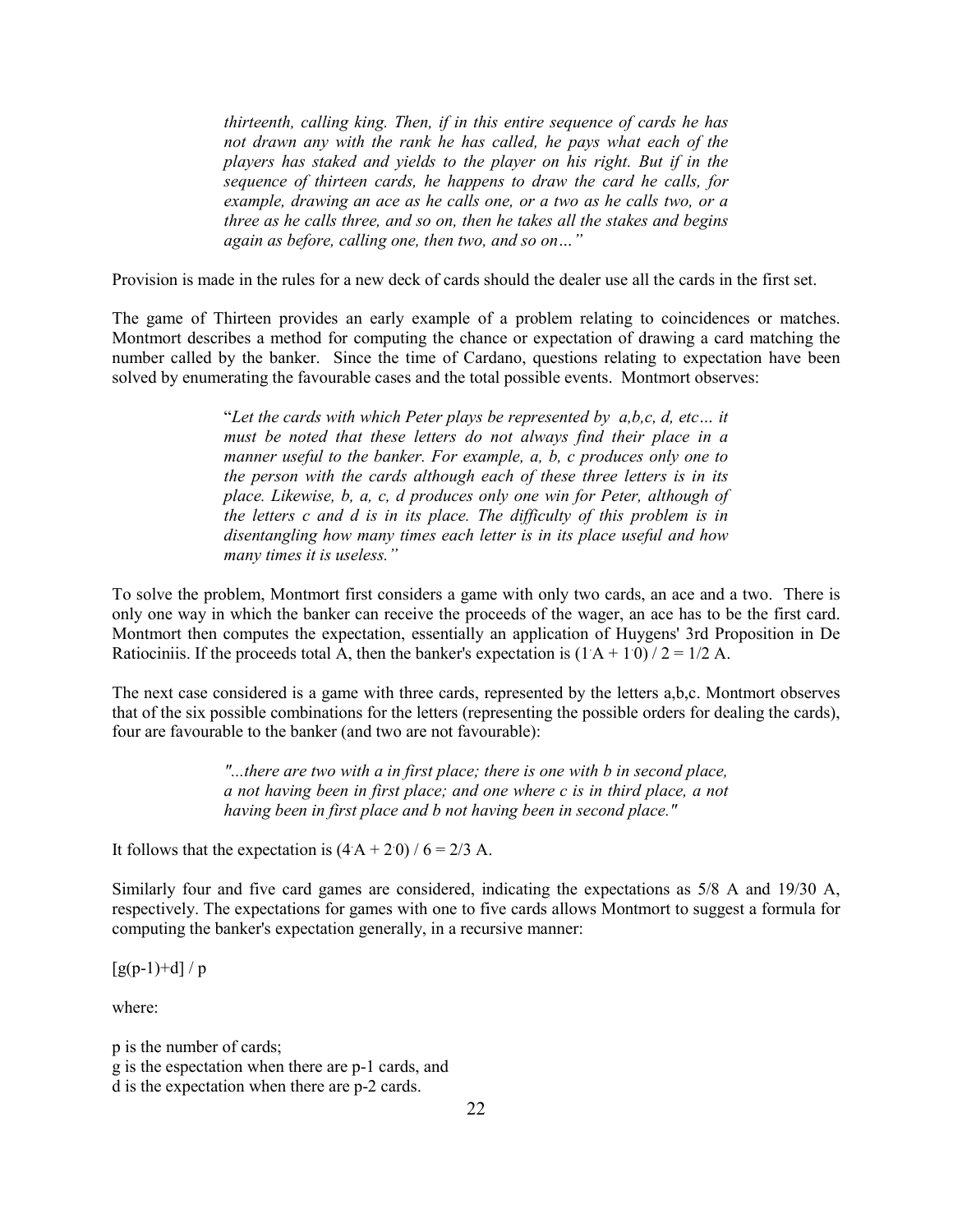A table is given showing the expectations for games up to 13 cards. The banker's expectation for the game of Thirteen is presented as 109,339,663/172,972,800 A.

Montmort observes that the expectations can be expressed as series in the form:

 $1 - 1/(1.2) + 1/(1.2.3) - 1/(1.2.3.4) + \ldots$ 

with alternating positive and negative terms, consisting of numerators 1 and denominators  $1 \dots (p-2)(p-1)p$ , where p is the number of cards. The rapid convergence of the expectations to a value between 5/8 and 19/30, does not appear to have been noticed. An examination of the recursive formula may have indicated that as the number of cards (p) in the game increases, the value identified as g (expectation) stabilizes, since (p-1)/p gets closer to 1, and d/p becomes small. Montmort is principally interested in explaining *how* the expectation is computed in the game of Thirteen, and describing the mathematical expressions from which the expectations can be computed.

In addition to explaining how the expectation is derived, Montmort provides a table showing the number of possible favourable deals from specific cards in a game. For example, in a game with five cards, there are 24 ways for an ace to be dealt as the banker calls one, 18 ways for the two to be dealt as two is called and so on. The table can be used for games having up to eight cards. Montmort completes the article with some commentary relating to patterns in that table.

Montmort's article adds to the variety of problems considered by probability science since the time of Cardano. Montmort has clearly used Huygens approach, and the principle stated in Proposition IV of De Ratiociniis:

*"…the best way will be to begin with the most easy Cases of the kind."*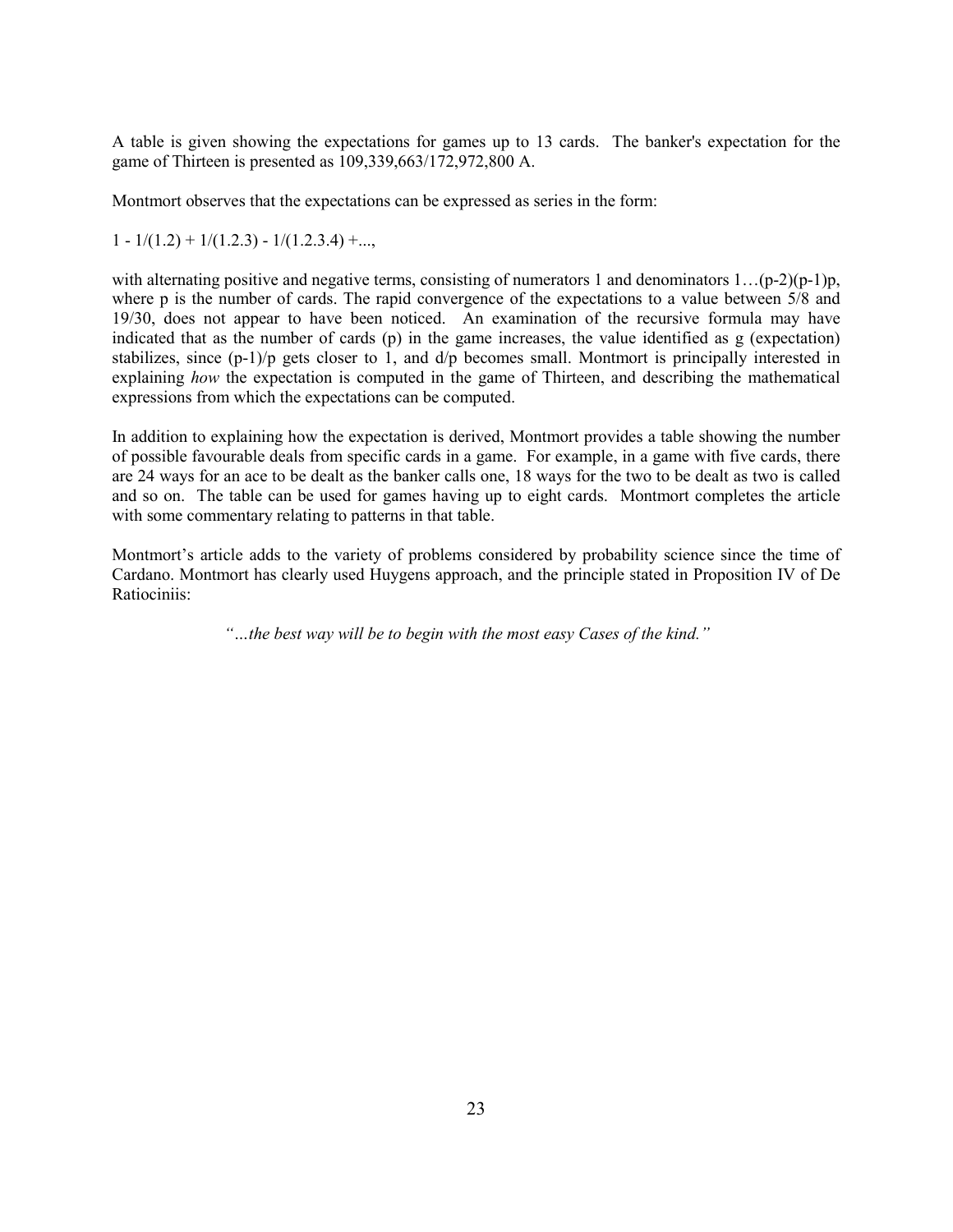# **Review1 of James Bernoulli's** *Theorem…***From** *Artis Conjectandi*

#### **1. Biographical Notes**

According to W.W.R. Ball in *A Short Account of the History of Mathematics2:*

*"Jacob or James Bernoulli was born at Bâle on December 27, 1654; in 1687 he was appointed chair of mathematics in the university there; and occupied it until his death on August 16, 1705…In his Artis Conjectandi, published in 1713, he established the fundamental principles of the calculus of probabilities…His higher lectures were mostly on the theory of series…"*

#### **2. Review of the article**

In Chapter IV of Part IV of his text on probability, *Artis Conjectandi* (published in 1713), James Bernoulli writes:

> *"Something further must be contemplated here which perhaps no one has thought of about till now. It certainly remains to be inquired whether after the number of observations has been increased, the probability is increased of attaining the true ratio between the numbers of cases in which some event can happen and in which it cannot happen, so that the probability finally exceeds any given degree of certainty…"3*

This review summarizes Bernoulli's proposed solution to this inquiry largely in his own words, as presented in Chapter V of Part IV of *Artis Conjectandi*.

For the purpose of this summary, an abridged English translation of a copy available in German4 has been prepared. The Latin, German and abridged English versions are attached for reference. It should be noted that in the German and English copies, some mathematical notation differs from the original, using instead a more contemporary system.

Bernoulli begins by presenting a set of increasingly complex lemmas which will be used to prove his proposition:

#### *Lemma 1*

 $\overline{\phantom{a}}$ 

*Given a set of natural numbers*

<sup>1</sup> Submitted for STA 4000H under the direction of Professor Jeffrey Rosenthal.

<sup>2</sup> Originally published by MacMillan & Co. Ltd., London 1912, pages 366 and 367.

<sup>3</sup> Translation by Bing Sung (1966). *Translations from James Bernoulli*. Department of Statistics, Harvard University, Cambridge, Massachusetts.

<sup>4</sup> Electronic Research Archive for Mathematics: (Ostwald's Klassiker d. exact. Wissensch. No. 107 u. 108.) *Published:* (1899).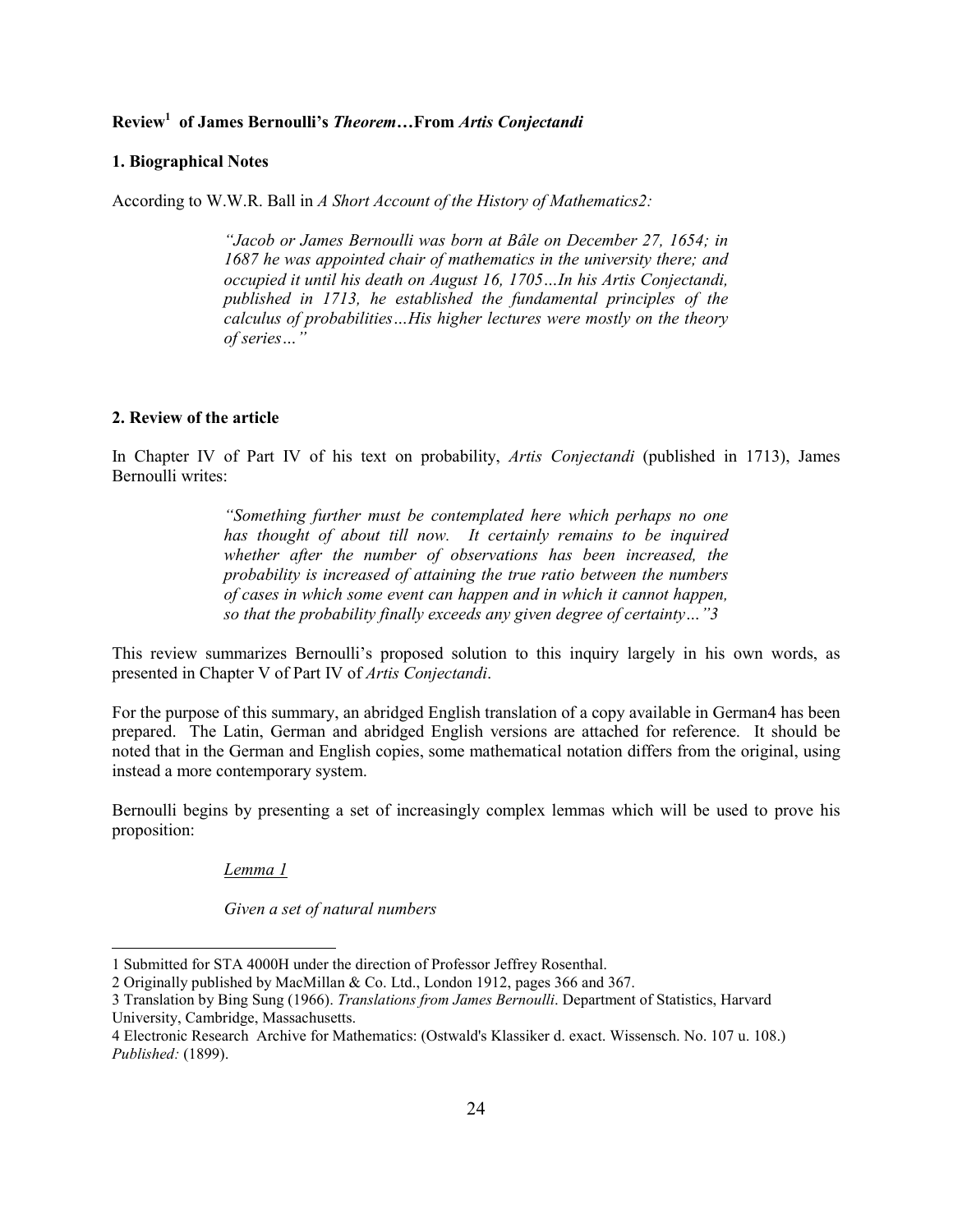*continued such that the last member is a multiple of r+s, for example nr+ns, the new set is:*

#### *0, 1, 2, ..., nr-n, ..., nr, ..., nr+n, ..., nr+ns.*

*With increasing n, the terms between nr and nr+n or nr-n, similarly the terms between nr+n, nr-n or nr+ns and 0 increase. No matter how large n is, the terms greater than nr+n will not exceed s-1 times the number of terms between nr and nr+n. The number of terms below nr-n will not exceed r-1 times the terms between nr-n and nr.*

*Lemma 2*

*…*

If r+s is raised to an exponent, then the expansion will have one more term than the exponent.

#### *Lemma 3*

*In the expansion of the binomial r+s with exponent an integral multiple of r+s=t, for example n(r+s)=nt, then first, there is a term M, the largest value of the terms, if the number of terms before and after M are in the proportion s to r ... the closer terms to M on the left or right are larger than the more distant terms. Secondly, the ratio of M to a term closer to it is smaller than the ratio of that closer term to one more distant, provided the number of intermediate terms is the same.*

#### *Lemma 4*

*In the expansion of a binomial with exponent nt, n can be made so large that the ratio of the largest term M to other terms*  $L_n$  *and*  $R_n$  *which are n terms to the left or right from M, can be made arbitrarily large.*

*The proofs for Lemmas 3 and 4 are detailed in L.E. Maistrov's book* Probability Theory – A Historical Sketch1. *In both cases binomial expansions of the terms are divided, and algebraic simplification presents the required limiting results.*

#### *Lemma 5*

 $\overline{\phantom{a}}$ 

*In the expansion of a binomial with exponent nt, n may be selected so large that the ratio of the sum of all terms from the largest term M to the terms*  $L_n$  *and*  $R_n$  *to the sum of the remaining terms, may be made arbitrarily large.*

<sup>1</sup> *Probability Theory – A Historical Sketch*, pages 72 and 73, by Leonid E. Maistrov, Academic Press Inc., New York 1974.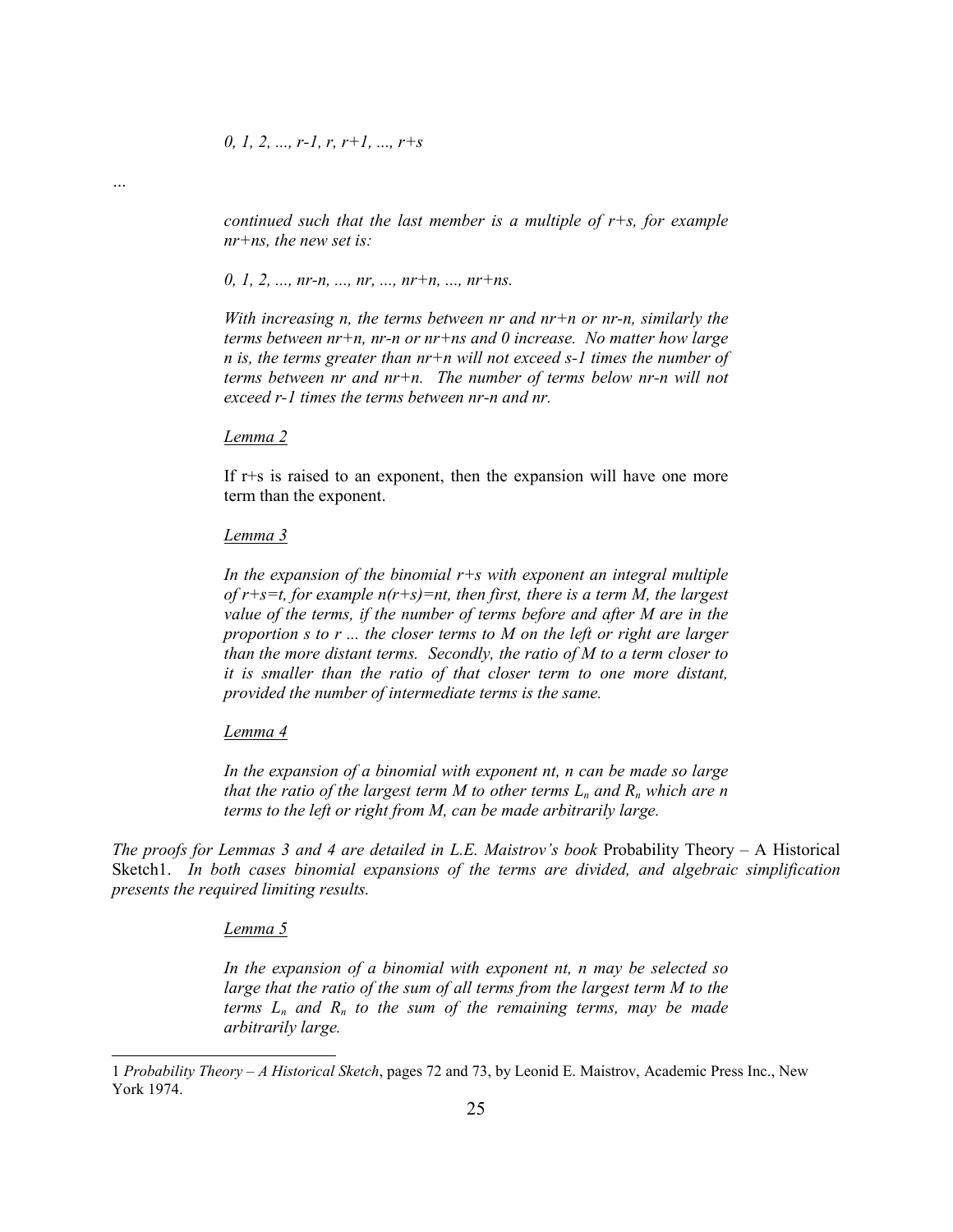#### *Proof of Lemma5*

*According to Lemma 4, as n becomes infinitely large,*  $M / L_n$  *becomes infinite, then the ratios*  $L_1/L_{n+1}$ ,  $L_2/L_{n+2}$ ,  $L_3/L_{n+3}$  become all the more *infinite. So it then follows that:*

$$
\frac{L_1 + L_2 + L_3 + \dots + L_n}{L_{n+1} + L_{n+2} + L_{n+3} + \dots + L_{2n}} = \infty
$$

*that is, the sum of the terms between M and*  $L_n$  *is infinitely greater than the sum of the terms left of Ln. Since by Lemma 1 the number of terms left of*  $L_n$  *exceeds the terms between*  $L_n$  and M by only (s-1) times (that is, *a finite number of times), and then from Lemma 3 the terms become smaller more distant from*  $L_n$ *, then (the sum of) all the terms between*  $L_n$ *and M (even if M is not included) will be infinitely larger than (the sum) left of Ln. In the same way ... [for the right side]*

The Proposition is then stated as:

*Let the number of favourable cases to the number of unfavourable cases be exactly or nearly r/s, therefore to all the cases as r/r+s = r/t - if r+s = t - this last ratio is between r+1/t and r-1/t. We can show, as many observations can be taken that it becomes more probable arbitrarily often (for example, c - times) that the ratio of favourable to all observations lies in the range with boundaries r+1/t and r-1/t.*

Bernoulli observes that given a probability r/t for a favourable outcome, and a probability s/t for an unfavourable outcome, in nt trials (with  $t = r+s$ ), the number of (possible) events with all favourable outcomes, all but one favourable outcomes, all but two favourable outcomes, etc. are

$$
r^{nt}, \qquad \binom{nt}{1} r^{nt-1} s, \qquad \binom{nt}{2} r^{nt-2} s^2,
$$

These correspond to the terms in the expansion of r+s, for which a number of useful properties were established in the lemmas. First, the number of trials with nr favourable outcomes and ns unfavourable outcomes is M. Next, the number of trials with at least nr-n and at most nr+n favourable outcomes is the sum of terms between the two limits  $L_n$  and  $R_n$  defined in Lemma 4. Bernoulli can then write:

> *Since the binomial exponent can be selected so large that the sum of terms which are between both bounds*  $L_n$  *and*  $R_n$  *is more than c times the sum of all the remaining terms outside of these bounds, (from Lemmas 4 and 5), it follows then that the number of observations can be taken so large that the number of trials in which the ratio of the number of favourable cases to all cases will not cross over the bounds (nr+n)/nt and (nr-n)/nt or (r+1)/t and (r-1)/t, is more than c times the remaining cases, that is, that it is more than c times probable that the ratio of the*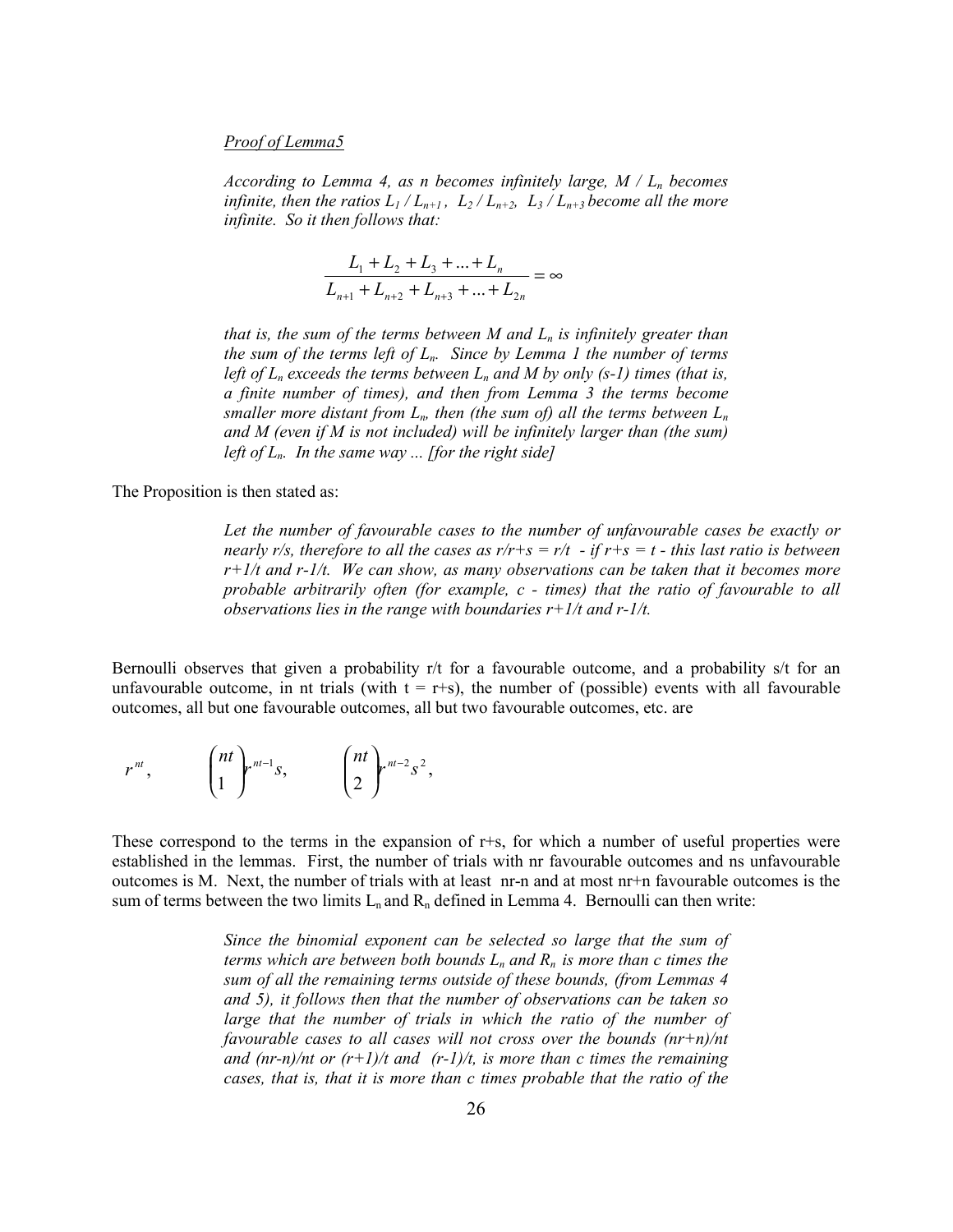*number of favourable to all cases does not cross over the bounds (r+1)/t and (r-*1)/t.

James Bernoulli's solution is apparently the first proof of the Law of Large Numbers, which informally is stated as:

> *The law which states that the larger a sample, the nearer its mean is to that of the parent population from which the sample is drawn*.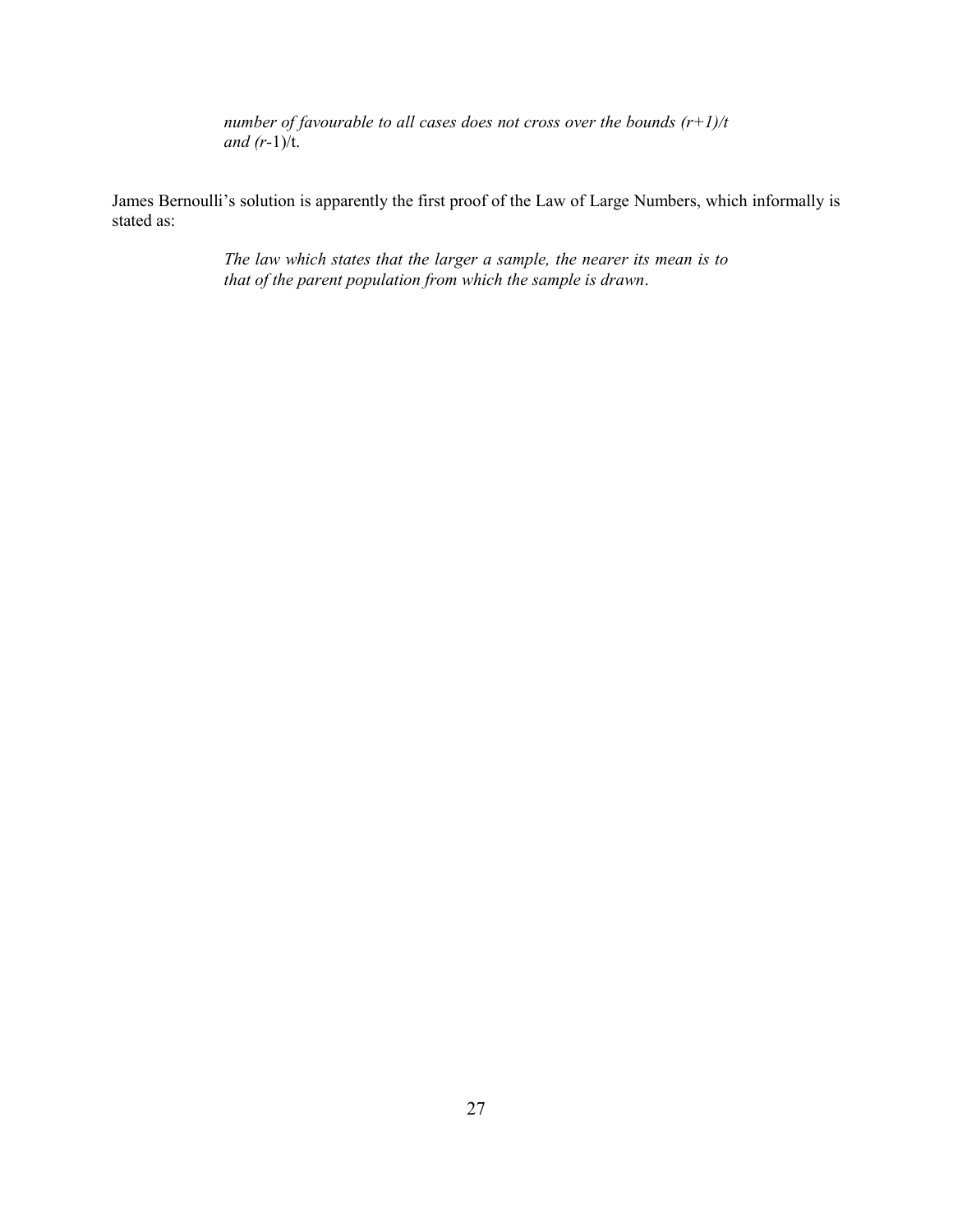**Review1 of Abraham de Moivre's** *A Method of approximating the Sum of Terms of the Binomial (a+b)<sup>n</sup> …***From** *The Doctrine of Chances*

### **1. Biographical Notes**

According to Isaac Todhunter in his text*, A History of the Mathematical Theory of Probability*2:

*"Abraham de Moivre was born at Vitri, in Champagne, in 1667. On account of the revocation of the edict of Nantes3, in 1685, he took shelter in England, where he supported himself by giving instruction in mathematics and answers to questions relating to chances and annuities. He died at London in 1754…De Moivre was elected a Fellow of the Royal Society in 1697…It is recorded that Newton himself, in the later years of his life, used to reply to inquirers respecting mathematics in these words: 'Go to Mr. De Moivre, he knows these things better than I do'…"*

De Moivre is well known for the theorem:

 $[\cos(\theta) + i\sin(\theta)]^n = \cos(n\theta) + i\sin(n\theta)$ 

#### **2. Review of the article**

This review relates to a supplementary article entitled *A Method of approximating the Sum of the Terms of* the Binomial (a+b)<sup>n</sup> expanded into a Series, from whence are deduced some practical Rules to estimate *the Degree of Assent which is to be given to Experiments* (referred to as the *Approximatio*), which appears in later editions (after 1733) of Abraham De Moivre's text on probabilities, *The Doctrine of Chances*, first published in 1718.

De Moivre's mathematical presentation in the *Approximatio* begins with a discussion relating to approximating the ratio of the middle term of the binomial  $(1+1)$  raised to very large n, to the sum of all terms  $(2<sup>n</sup>)$ . It is indicated that this approximation was developed several years earlier. As a result of contributions from James Stirling, it was found that the approximate ratio could be written as

$$
\frac{2}{\sqrt{nc}}
$$

where c is the circumference of a circle with radius equal to 1. The value of c is then  $2\pi$ .

De Moivre next states:

 $\overline{\phantom{a}}$ 

<sup>1</sup> Submitted for STA 4000H under the direction of Professor Jeffrey Rosenthal.

<sup>2</sup> *A History of the Mathematical Theory of Probability*, page 78, by Isaac Todhunter, Chelsea Publishing Co., New York (1965 unaltered reprint of the First Edition, Cambridge 1865).

<sup>3</sup> The Edict of Nantes was a proclamation by King Henry IV of France and Navarre, guaranteeing civil and religious rights to the Huguenots.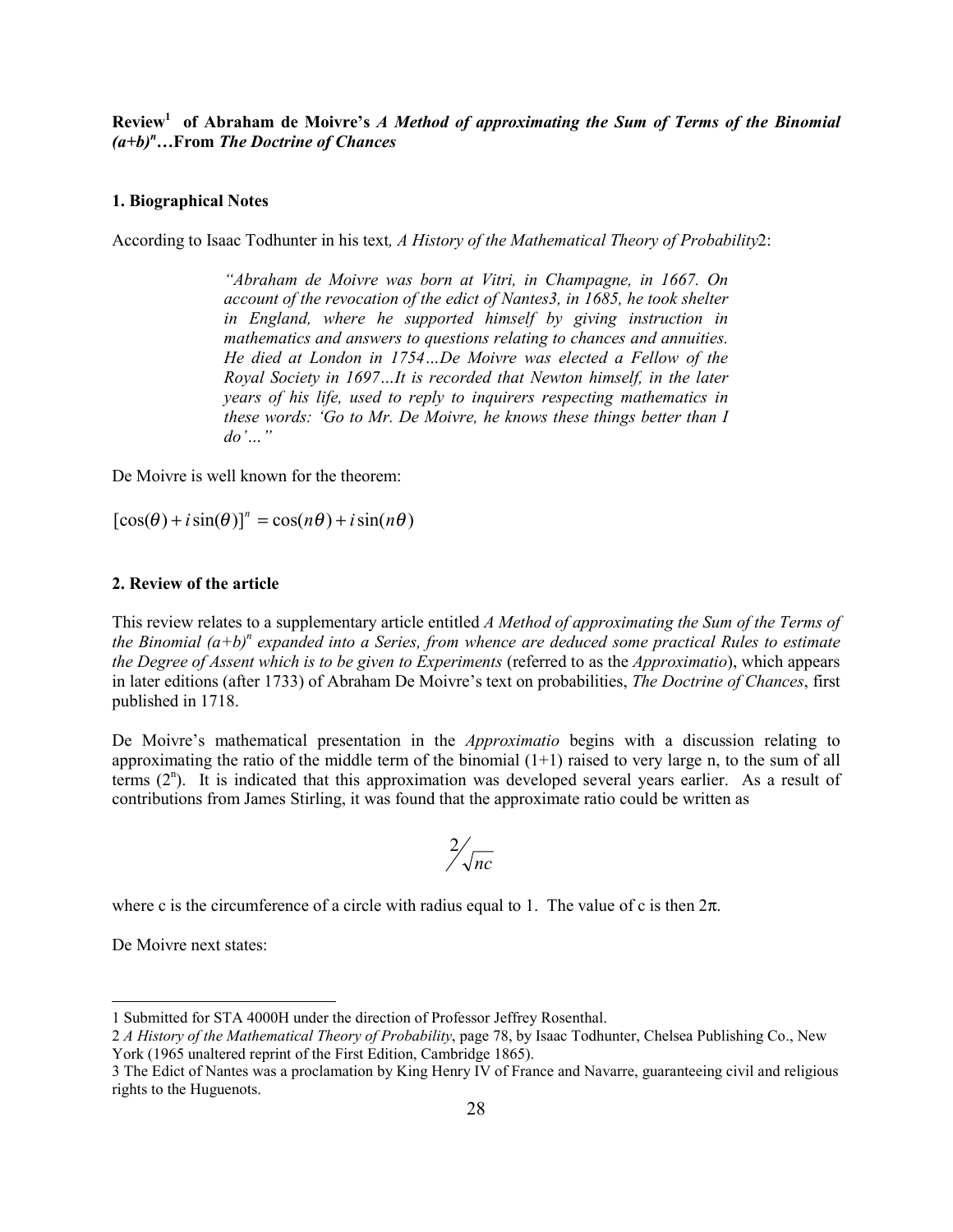*"…the Logarithm of the Ratio which the middle term of a high Power has to any Term distant from it by an Interval denoted l, would be denoted by a very near approximation, (supposing*  $m = 1 / 2n$ *) by the Quantities*

 *(m+l-1/2) x log(m+l-1) + (m-l+1/2) x log(m-l+1)*  $2m x \log m + \log ((m+1)/m)$ . "

De Moivre does not provide details on the derivation of the above formulae. Anders Hald describes their derivation in his *book A History of Probability and Statistics and Their Applications before 1750<sup>1</sup>.* 

He then presents Corollary 1:

*"This being admitted, I conclude, that if m or 1/ 2n be a Quantity infinitely great, then the Logarithm of the Ratio, which a Term distant from the middle by the Interval l, has to the middle Term, is –2ll/n."*

Again, the derivation is not shown. It follows noting that:

*(m+l-1/2)log(m+l-1) +(m-l+1/2)log(m-l+1) –2mlogm + log((m+l)/m)*

is equivalent to

*(m+l-1/2)log(m+l-1) - (m+l-1/2)logm +(m-l+1/2)log(m-l+1) - (m-l+1/2)logm + log((m+l)/m).*

Then approximating  $log(m+1-1)$  by  $log(m+1)$  and  $log(m-1+1)$  by  $log(m-1)$ , for large m, and re-writing the above terms using the properties of logarithms, we have

 $(m+l-1/2)log((m+l)/m) + (m-l+1/2)log((m-l)/m) + log((m+l)/m).$ 

Recalling that  $log(1+x) = x - x^2/2 + x^3/3 - ...$  when  $-1 < x \le 1$ , then the above can be approximated, for *l* less than the square root of n, by

 $(m+l-1/2)(l/m - l^2/2m^2) + (m-l+1/2)(-l/m - l^2/2m^2) + l/m - l^2/2m^2 = 2ll/m$ Then the approximation to the inverse ratio's logarithm is –2ll/n.

In Corollary 2, De Moivre notes that the number with "hyperbolic logarithm" (natural logarithm) *-2ll/n* is:

 $1 - 2ll/n + 4l^2/2nn - 8l^6/6n^3 + ...$ 

This is the series for  $e^{-2I/\hbar}$ , which then approximates the ratio of a term *l* terms distant from the middle term, to the middle term. If we represent the middle term by  $T_0$ , and terms 1, 2, ..., *l* places distant by  $T_1$ ,  $T_2, \ldots, T_l$ , then to this point De Moivre has obtained:

*n T n*  $\sqrt{2\pi}$ 2 2  $\frac{0}{n} \approx$ 

l

<sup>1</sup> Published by John Wiley & Sons, 1990, pages 473 to 476.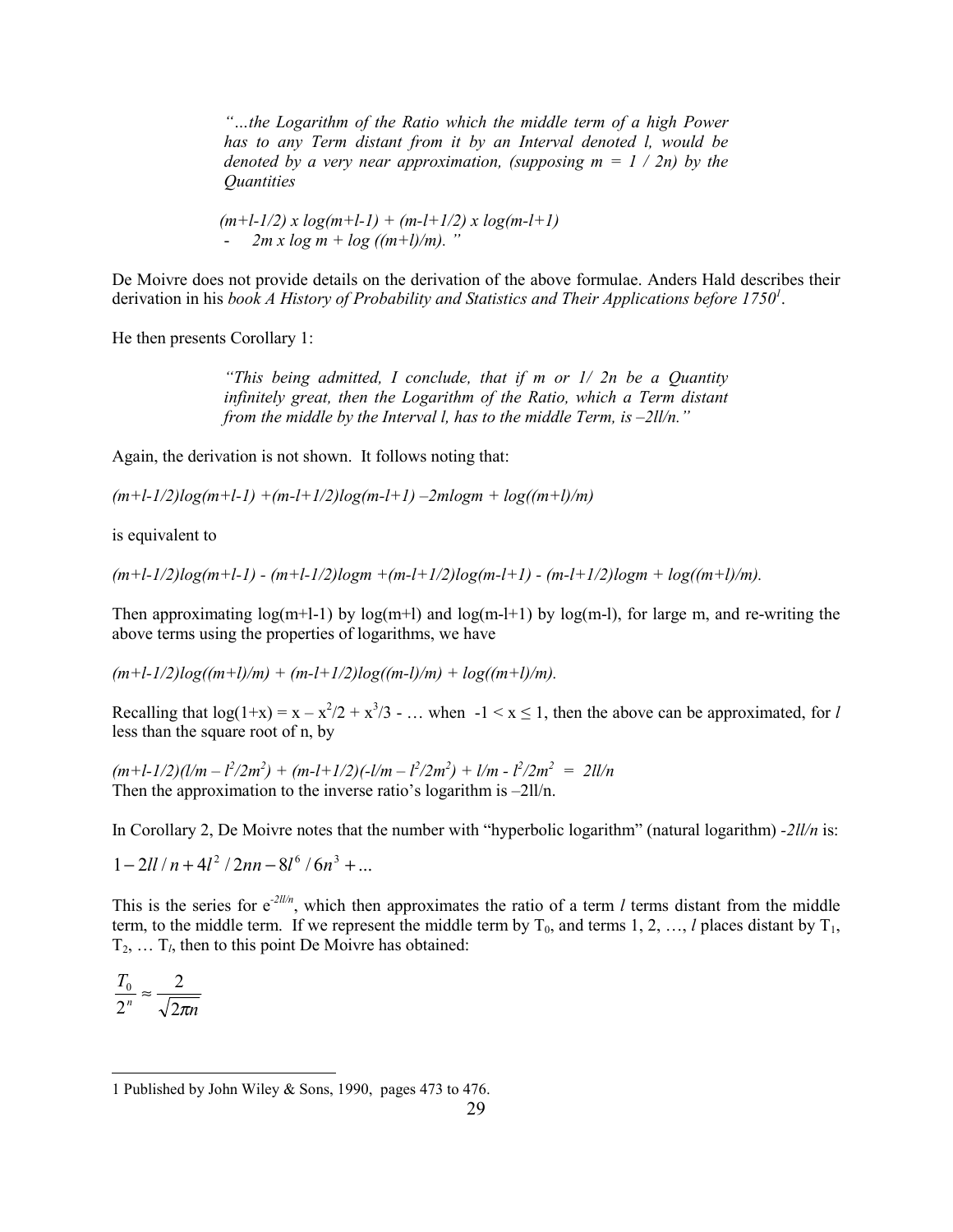and

$$
\log(\frac{T_l}{T_0}) \approx \frac{-2ll}{n}
$$

Then  $T_l = T_0 e^{-2ll/n}$ , or as De Moivre would write:

$$
T_1 = T_0 \left(1 - 2ll / n + 4l^2 / 2nn - 8l^6 / 6n^3 + \ldots\right)
$$

Note that

$$
T_0 \approx \frac{2}{\sqrt{2\pi n}} \cdot 2^n
$$

for a binomial (1+1) to the exponent n very large. If we consider the binomial  $(1/2+1/2)^n$ , which is  $1^n = 1$ , the middle term would be

$$
\binom{n}{n/2} (1/2)^n
$$

Since in the binomial  $(1+1)^n$ , the middle term is

$$
\binom{n}{n/2}
$$

Then this is equivalent to  $T_0$ , and we can write

$$
\frac{2}{\sqrt{2\pi n}} \cdot 2^n \cdot 2^{-n} = \frac{2}{\sqrt{2\pi n}}
$$

for the middle term of the binomial  $(1/2+1/2)^n$ .

Using the previously defined symbols  $T_0, T_1, \ldots, T_l$ , then sums of terms between the middle term and one *l* places distant can be obtained as

 $T_0 + T_1 + T_2 + ... + T_1 = T_0 (1 + \exp(-2 \cdot 1^2/n) + \exp(-2 \cdot 2^2/n) + ... + \exp(-2 \cdot 1^2/n))$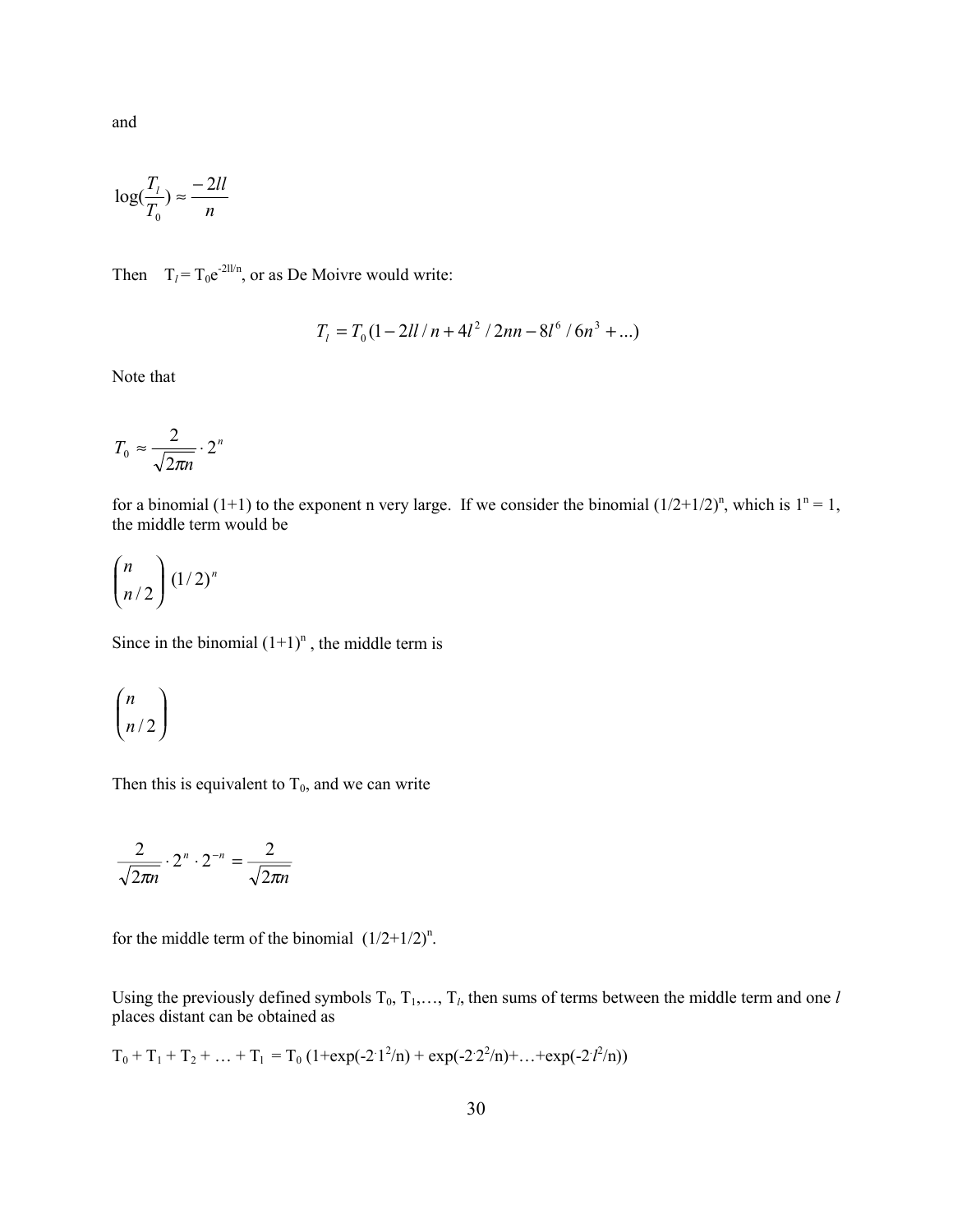This is essentially what De Moivre does in Corollary 2. Using the "hyperbolic logarithm" series expansions for each of the terms, he develops a sum of the binomial terms from the middle, to a term *l* places distant for the case of a binomial  $(1/2 + 1/2)^n$ .

$$
\frac{2}{\sqrt{2\pi n}} \cdot (l - 2l^3 / 1 \cdot 3n + 4l^5 / 2 \cdot 5n^2 - ...)
$$

Setting  $l = s\sqrt{n}$ , with s = 1/2, he gets

$$
\frac{2}{\sqrt{2\pi n}} \cdot (1/2 - 1/3 \cdot 4 + 1/2 \cdot 5 \cdot 8 - \ldots)
$$

Which he observes converges very quickly, and after using a few terms obtains the estimate 0.341344 for the sum of terms from the middle term to a term, which is about  $1/2\sqrt{n}$  terms distant. Having obtained this result, De Moivre states in Corollary 3:

> *"And therefore, if it was possible to take an infinite number of Experiments, the Probability that an Event which has an equal number of Chances to happen or fail, shall neither appear more frequently than 1/2n + 1/2*√*n times, not more rarely than 1/2n – 1/2*√*n times, will be expressed by the double Sum of the number exhibited in the second Corollary, that is by 0.682688…"*

We have here, in 1733, a result about what would later be called a "normal distribution". In his book, *The Life and Times of the Central Limit Theorem1*, William Adams states:

> *"De Moivre did not name*√*n/2, which is what we would today call standard deviation within the context considered, but in Corollary 6 he referred to* √*n as the Modulus by which we are to regulate our estimation."*

De Moivre generalizes the results for the binomial  $(a+b)^n$  acquiring as William Adams indicates in modern notation

 $T_l = T_0 e^{-(a+b)^2 l^2 / 2abn}$ 

l

using the symbols  $T_l$  and  $T_0$  defined earlier.

De Moivre's intention was to develop a method for approximating binomial sums or probabilities when the number of trials was very large. He was able to do this with the aid of mathematics relating to series

<sup>1</sup> Kaedmon Publishing Company, New York 1974, page 24.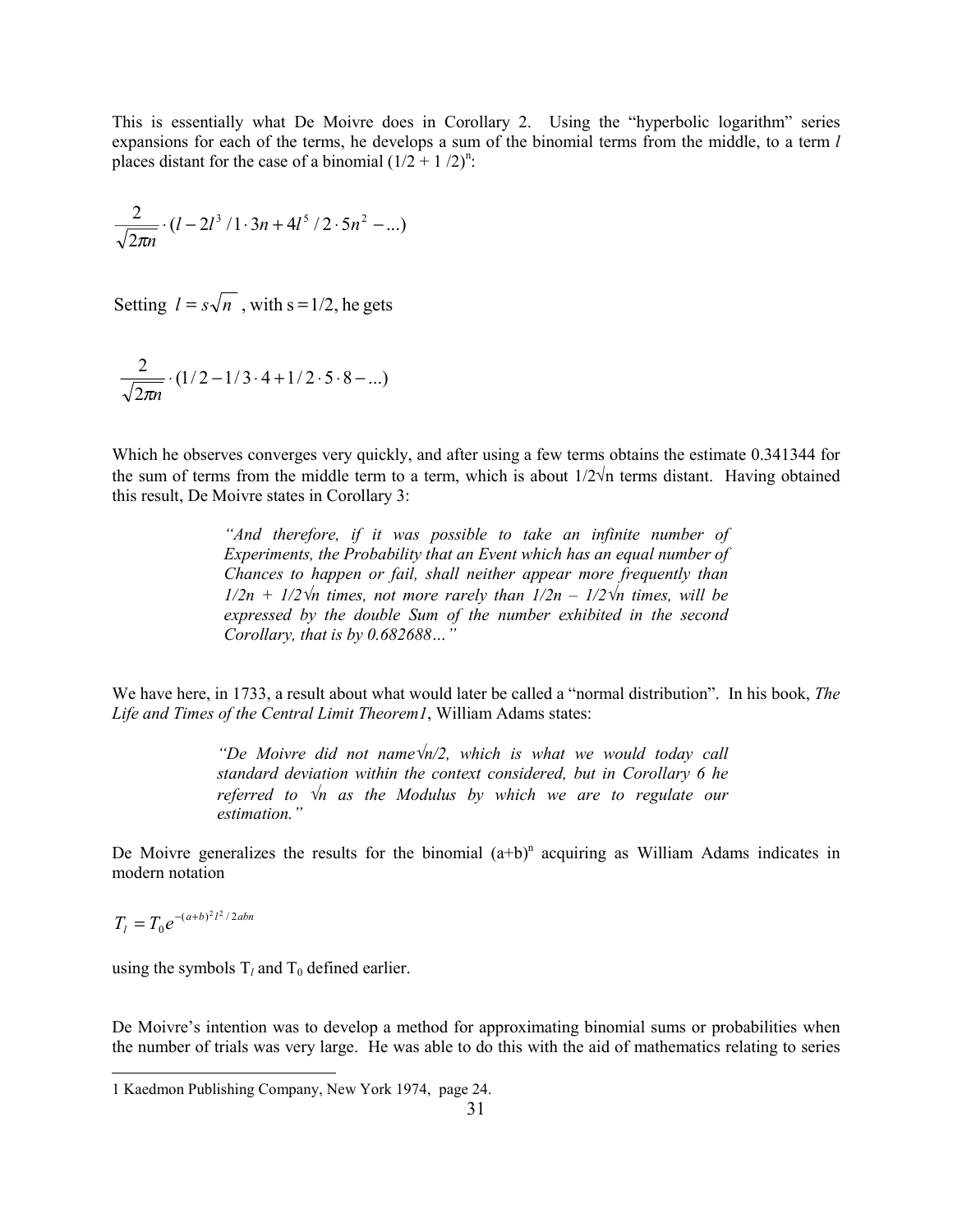expansions for logarithms and exponentials, as well as approximation methods for factorials. The approximation itself is a normal distribution. In addition to being an early occurrence of this distribution, for practical application, the approximation is an early illustration of a central limit theorem. For large n, the middle term (average value) is associated with a normal distribution, and this value can be limited by a measure related to  $\sqrt{n}$ .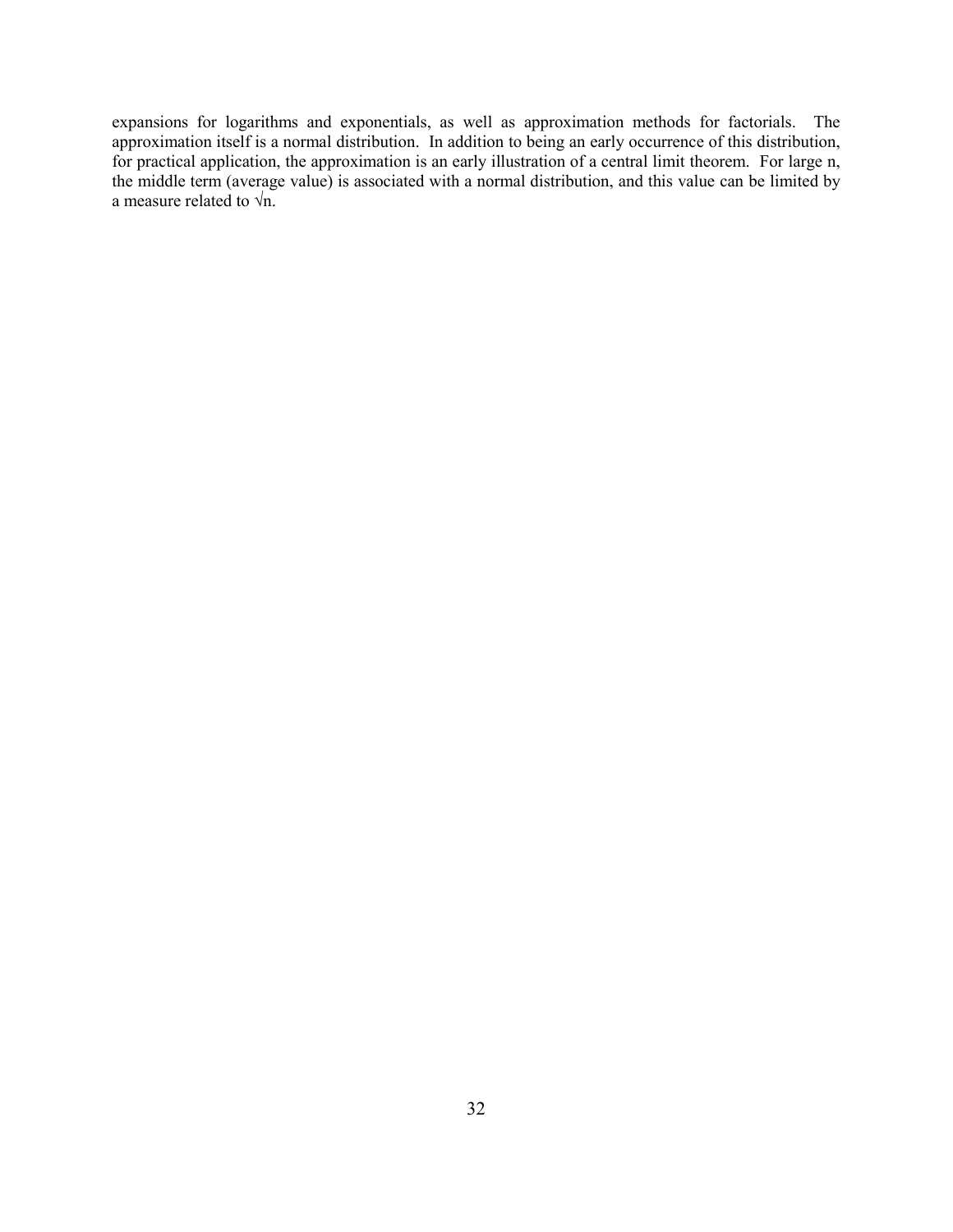**Review1 of Friedrich Robert Helmert's** *The Calculation of the Probable Error from the Squares of the Adjusted Direct Observations of Equal Precision and Fechner's Formula2*

#### **1. Biographical Notes**

 $\overline{\phantom{a}}$ 

Friedrich Robert Helmert was born at Freiberg in 1841. He studied engineering sciences at the technical university in Dresden. He was as a lecturer and professor of geodesy at the technical university in Aachen, where he wrote "The Mathematical and Physical Theories of Higher Geodesy" (2 volumes, Leipzig 1884). In 1886 Helmert became the director of the Prussian Geodetic Institute and the International Earth Measurement Central Office, as well as professor at the university in Berlin. He died at Potsdam in 1917.

#### **2. Review of** *The Calculation of Probable Error…*

In this 1876 article by F.R. Helmert, there is apparently for the first time<sup>3</sup> a demonstration that, given  $X_1, \ldots, X_n$  independent  $N(\mu, \sigma^2)$  random variables, then

$$
\frac{\sum_{i=1}^{n}(X_i-\overline{X})^2}{\sigma^2}
$$

is distributed as (what would be called) a chi-square distribution with n-1 degrees of freedom. The present review is concerned primarily with how Helmert effectively shows this, although his purpose was to apply the result to the calculation of the mean squared error for  $\sigma$ , in order to estimate "the probable" error"<sup>4</sup>.

To begin, Helmert considers  $e_1, \ldots, e_n$ , the "true errors" of a set of observations  $X_1, \ldots, X_n$ . The true errors are defined as  $e_i = X_i - \mu$ , where  $\mu$  is the (true) mean for the population from which the  $X_i$  are observed. The joint probability "volume" (referred to as the "future probability"<sup>5</sup>) of the e<sub>i</sub>, given that  $Xi \sim N(\mu,\sigma^2)$ is presented as:

$$
\left[\frac{h}{\sqrt{\pi}}\right]^n e^{-h^2[\text{ee}]}de_1\cdots de_n
$$

where h (referred to as "the precision") is equal to  $1/\sigma\sqrt{2}$  and [ee] is the sum of squares of the e.  $e^{2}$ <sub>1</sub>+ $e^{2}$ <sub>2</sub>+…+ $e^{2}$ <sub>n</sub>.

<sup>1</sup> Submitted for STA 4000H under the direction of Professor Jeffrey Rosenthal.

<sup>2</sup> An abridged version of the article is found in *Annotated Readings in the History of Statistics* pages 109 to 113, by H.A. David and A.W.F. Edwards (Springer-Verlag, New York 2001). The section relating to Fechner's formula has been deleted.

<sup>3</sup> Refer to *Annotated Readings in the History of Statistics* page 103, by H.A. David and A.W.F. Edwards (Springer-Verlag, New York 2001).

<sup>4</sup> Defined as  $\sigma \Phi^{-1}(0.75)$ , where  $\Phi$  is the standard normal distribution function. See *Annotated Readings*, page 103. 5 The likelihood function from the set of observations.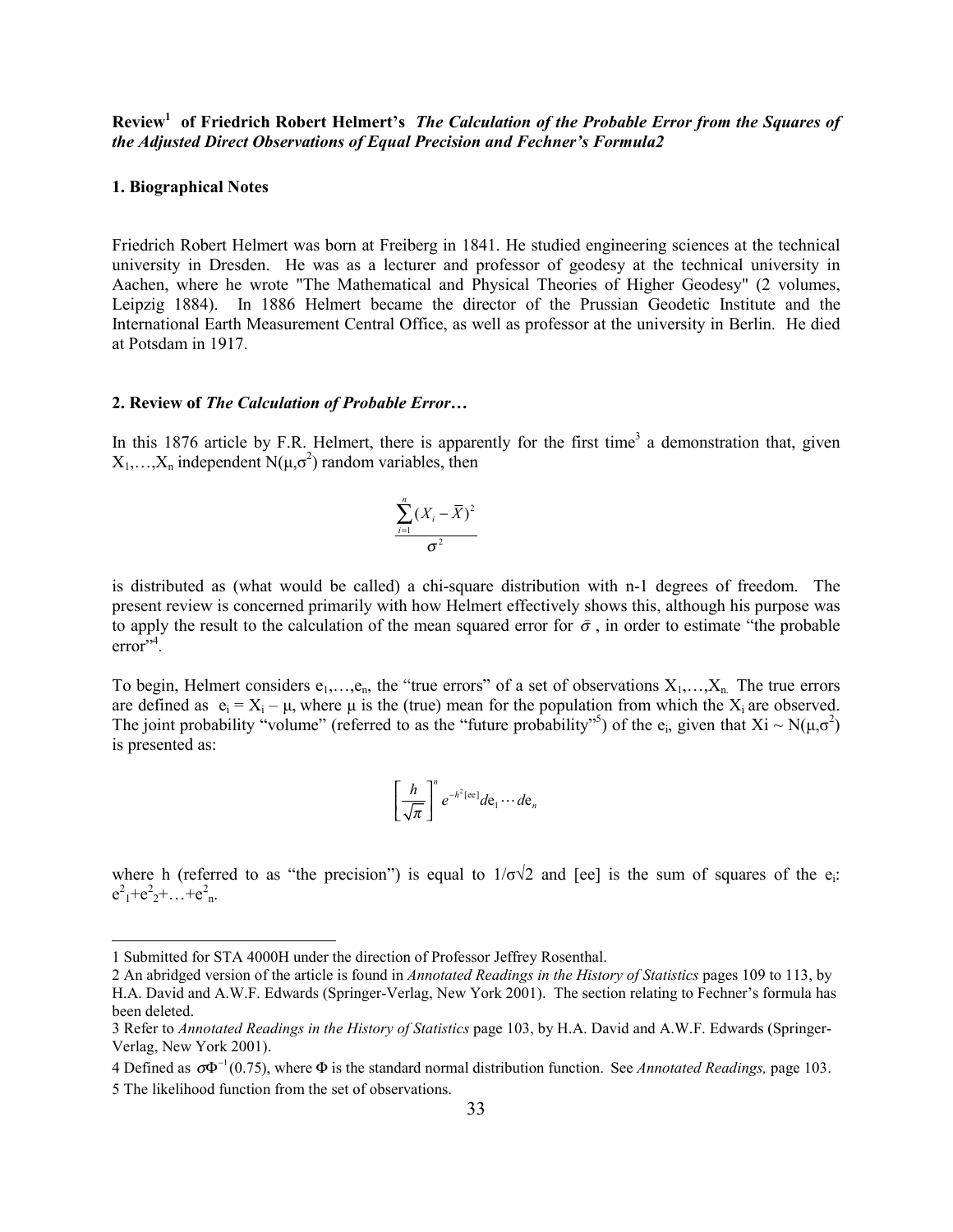Helmert notes that  $[ee]$  is not known, since the parameter  $\mu$  is not known (assuming that only sampling of the population is possible or feasible).

As the true mean can only be estimated by  $\bar{X}$ , then the true errors are estimated by  $X_i - \bar{X}$ , written  $\lambda_i$  by Helmert, and referred to as the "deviations" (from the arithmetic mean of the sample). Noting that  $\lambda_1 + \lambda_2$ + … +  $\lambda_n$  = 0, then  $\lambda_n$  = - $\lambda_1$  –  $\lambda_2$  - … -  $\lambda_{n-1}$ , and with  $\bar{e}$  =  $\bar{X}$  -  $\mu$ , the true errors are related to the deviations as:  $e_1 = \lambda_1 + \bar{a}$ 

$$
e_1 - \lambda_1 + e,
$$
  
\n
$$
e_2 = \lambda_2 + \overline{e}
$$
  
\n
$$
e_{n-1} = \lambda_{n-1} + \overline{e}
$$
  
\n
$$
e_n = -\lambda 1 - \ldots - \lambda_{n-1} + \overline{e}
$$

Helmert identifies the following matrix with the above transformations:

$$
\begin{pmatrix}\n1 & 0 & 0 & 0 & \cdots & 0 & 1 \\
0 & 1 & 0 & 0 & \cdots & 0 & 1 \\
0 & 0 & 1 & 0 & \cdots & 0 & 1 \\
& \ddots & & & & \\
0 & 0 & 0 & 0 & \cdots & 1 & 1 \\
-1 & -1 & -1 & \cdots & -1 & 1\n\end{pmatrix}
$$

which will be referred to as H. In matrix equation form, the transformation may be written:

$$
\begin{pmatrix}\n\mathbf{e}_{1} \\
\mathbf{e}_{2} \\
\mathbf{e}_{3} \\
\vdots \\
\mathbf{e}_{n-1} \\
\mathbf{e}_{n}\n\end{pmatrix}\n=\n\begin{pmatrix}\n1 & 0 & 0 & 0 & \cdots & 0 & 1 \\
0 & 1 & 0 & 0 & \cdots & 0 & 1 \\
0 & 0 & 1 & 0 & \cdots & 0 & 1 \\
\vdots & \vdots & \ddots & \vdots & \vdots & \vdots \\
0 & 0 & 0 & 0 & \cdots & 1 & 1 \\
-1 & -1 & -1 & \cdots & -1 & 1 & 1\n\end{pmatrix}\n\begin{pmatrix}\n\lambda_{1} \\
\lambda_{2} \\
\lambda_{3} \\
\vdots \\
\lambda_{n-1} \\
\hline\n\end{pmatrix}
$$

The determinant of the matrix H is n. This can be shown using two properties relating to determinants:

- 1) If a matrix M is formed by adding a multiple of one column to another column in H, then the determinant of M equals that of H.
- 2) The determinant of a triangular matrix is equal to the product of diagonal elements.

New matrices can be formed by consecutively adding –1 times columns 1 to n-1, to the last column, resulting in: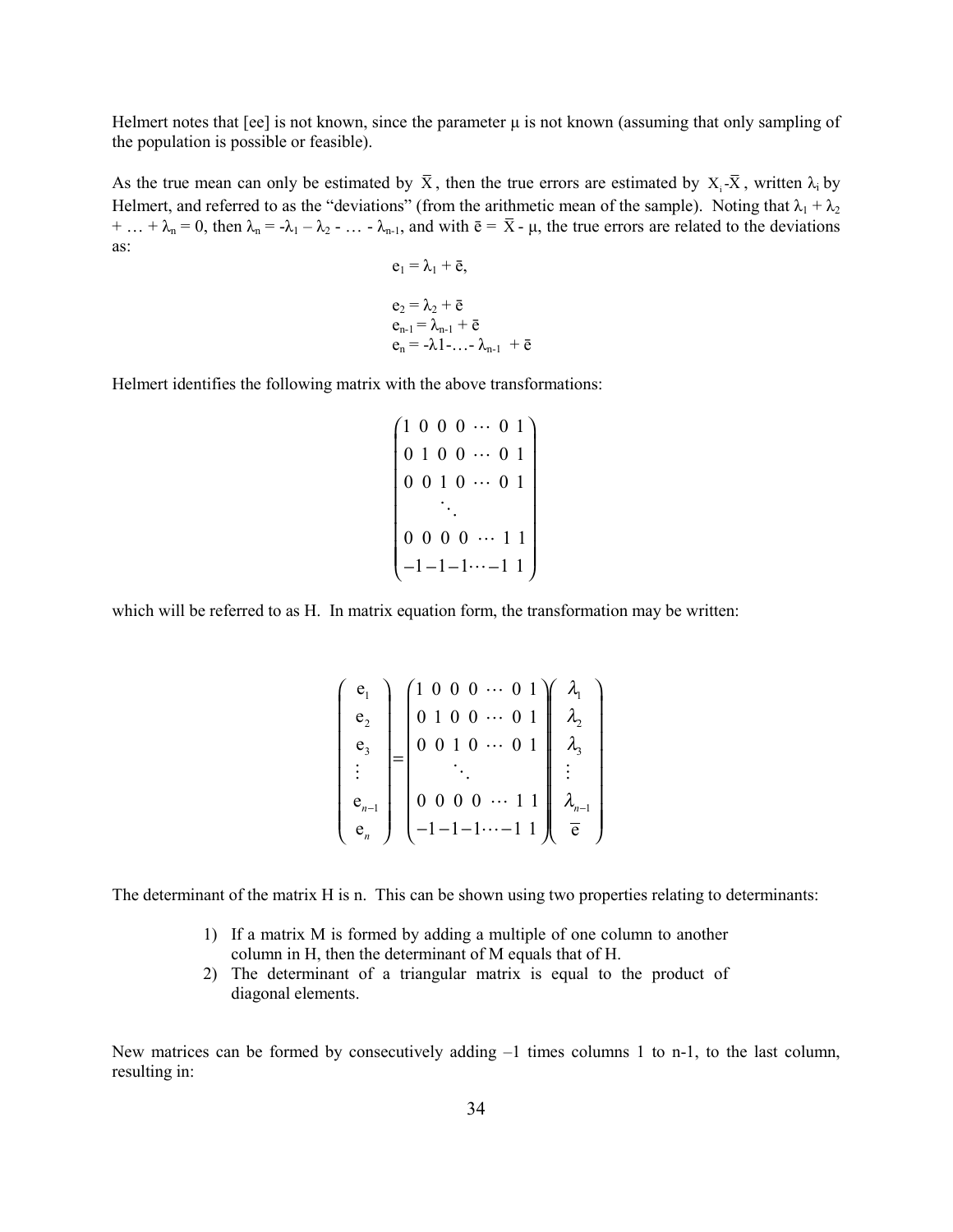$$
\begin{pmatrix}\n1 & 0 & 0 & 0 & \cdots & 0 & 0 \\
0 & 1 & 0 & 0 & \cdots & 0 & 0 \\
0 & 0 & 1 & 0 & \cdots & 0 & 0 \\
\vdots & \vdots & \vdots & \ddots & \vdots & \vdots \\
0 & 0 & 0 & 0 & \cdots & 1 & 0 \\
-1 & -1 & -1 & \cdots & -1 & n\n\end{pmatrix}
$$

The determinant is then  $11... n = n$ .

Observing that the Jacobian of the transformation of variables is equivalent to the determinant of H, the joint probability for the change of variables becomes:

$$
n\left[\frac{h}{\sqrt{\pi}}\right]^{n}e^{-h^{2}[\lambda\lambda]+h^{2}n\overline{e}^{2}}d\lambda_{1}\cdots d\lambda_{n-1}d\overline{e}
$$

Helmert then notes that integrating the above expression over all possible values of ē results in the probability of the set  $\lambda_1, \ldots, \lambda_n$ :

$$
\sqrt{n}\left[\frac{h}{\sqrt{\pi}}\right]^{n-1}e^{-h^2[\lambda\lambda]}d\lambda_1\cdots d\lambda_{n-1}
$$

Then

$$
\sqrt{n}\left[\frac{h}{\sqrt{\pi}}\right]^{n-1}\int\cdots\int e^{-h^2[\lambda\lambda]}d\lambda_1\cdots d\lambda_{n-1}
$$

is the probability that  $[\lambda \lambda]$  lies between values u and u+du.

Next, a transformation is devised for n-1 new variables t,  $i = 1,...,n-1$ , such that [tt] is equivalent to the sum of n-1 true errors. The transformation in matrix form, is given by: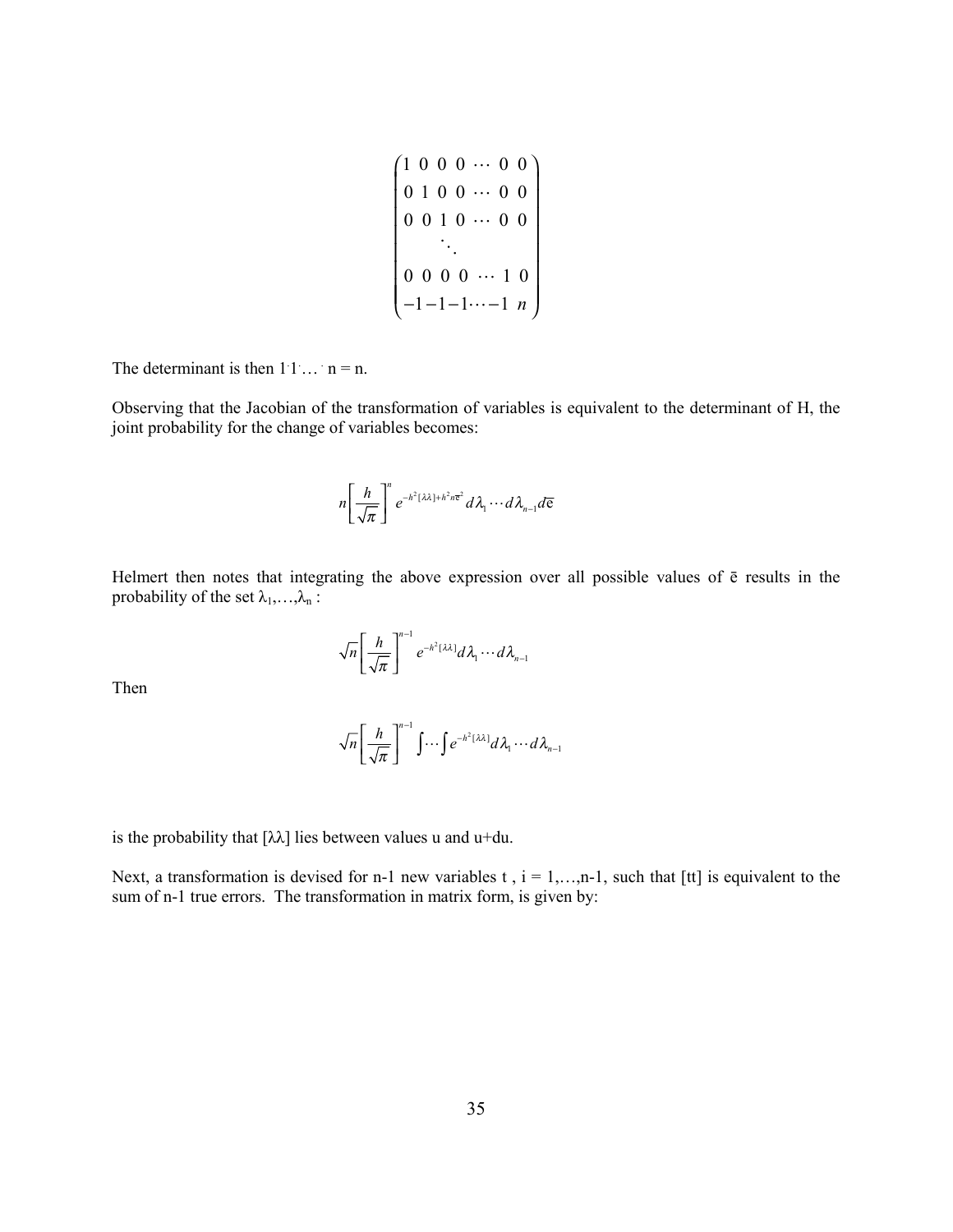$$
\begin{pmatrix}\n t_1 \\
 t_2 \\
 t_3 \\
 \vdots \\
 t_{n-1}\n\end{pmatrix}\n\begin{pmatrix}\n\sqrt{2} & \frac{\sqrt{2}}{2} & \frac{\sqrt{2}}{2} & \frac{\sqrt{2}}{2} & \cdots & \frac{\sqrt{2}}{2} \\
0 & \sqrt{\frac{3}{2}} & \sqrt{\frac{3}{2}} & \frac{1}{3} & \sqrt{\frac{3}{2}} & \frac{1}{3} & \cdots & \sqrt{\frac{3}{2}} & \frac{1}{3} \\
0 & 0 & \sqrt{\frac{4}{3}} & \sqrt{\frac{4}{3}} & \frac{1}{4} & \cdots & \sqrt{\frac{4}{3}} & \frac{1}{4} \\
\vdots & \vdots & \ddots & \vdots & \ddots & \vdots \\
0 & 0 & 0 & 0 & \cdots & \sqrt{\frac{n}{n-1}} & \frac{1}{n}\n\end{pmatrix}\n\begin{pmatrix}\n\lambda_1 \\
\lambda_2 \\
\lambda_3 \\
\vdots \\
\lambda_{n-1}\n\end{pmatrix}
$$

To illustrate this transformation, consider the two variable case, using:

$$
t_1 = \sqrt{2}(\lambda_1 + \sqrt{2}\frac{\lambda_2}{2})
$$

$$
t_2 = \sqrt{\frac{3}{2}}\lambda_2
$$

Then  $t_1^2 + t_2^2 = \lambda_1^2 + \lambda_2^2 + \lambda_1^2 + 2\lambda_1\lambda_2 + \lambda_2^2 = \lambda_1^2 + \lambda_2^2 + \lambda_3^2$ , since  $\lambda_3 = -\lambda_1 - \lambda_2$ .

The determinant of the transformation is  $\forall n$ , noting that the associated matrix is upper triangular, with product of the diagonal terms:

$$
\sqrt{2} \cdot \sqrt{\frac{3}{2}} \cdot \sqrt{\frac{4}{3}} \cdots \sqrt{\frac{n}{n-1}}
$$
  
=  $\sqrt{2} \cdot \frac{1}{\sqrt{2}} \cdot \sqrt{3} \cdot \frac{1}{\sqrt{3}} \cdots \sqrt{n-1} \cdot \frac{1}{\sqrt{n-1}} \cdot \sqrt{n}$   
=  $\sqrt{n}$ 

Then the probability that [tt] is between u and  $u + du$  is given by

$$
\left[\frac{h}{\sqrt{\pi}}\right]^{n-1}\int\cdots\int e^{-h^2\left[u\right]}dt_1\cdots dt_{n-1}
$$

Helmert then refers to a result he obtained in 1875: The probability that the sum [tt] of n-1 true errors equals u, is given by:

$$
\frac{h^{n-1}}{\Gamma\left(\frac{n-1}{2}\right)}\cdot u^{\frac{n-3}{2}}\cdot e^{-h^2u}du
$$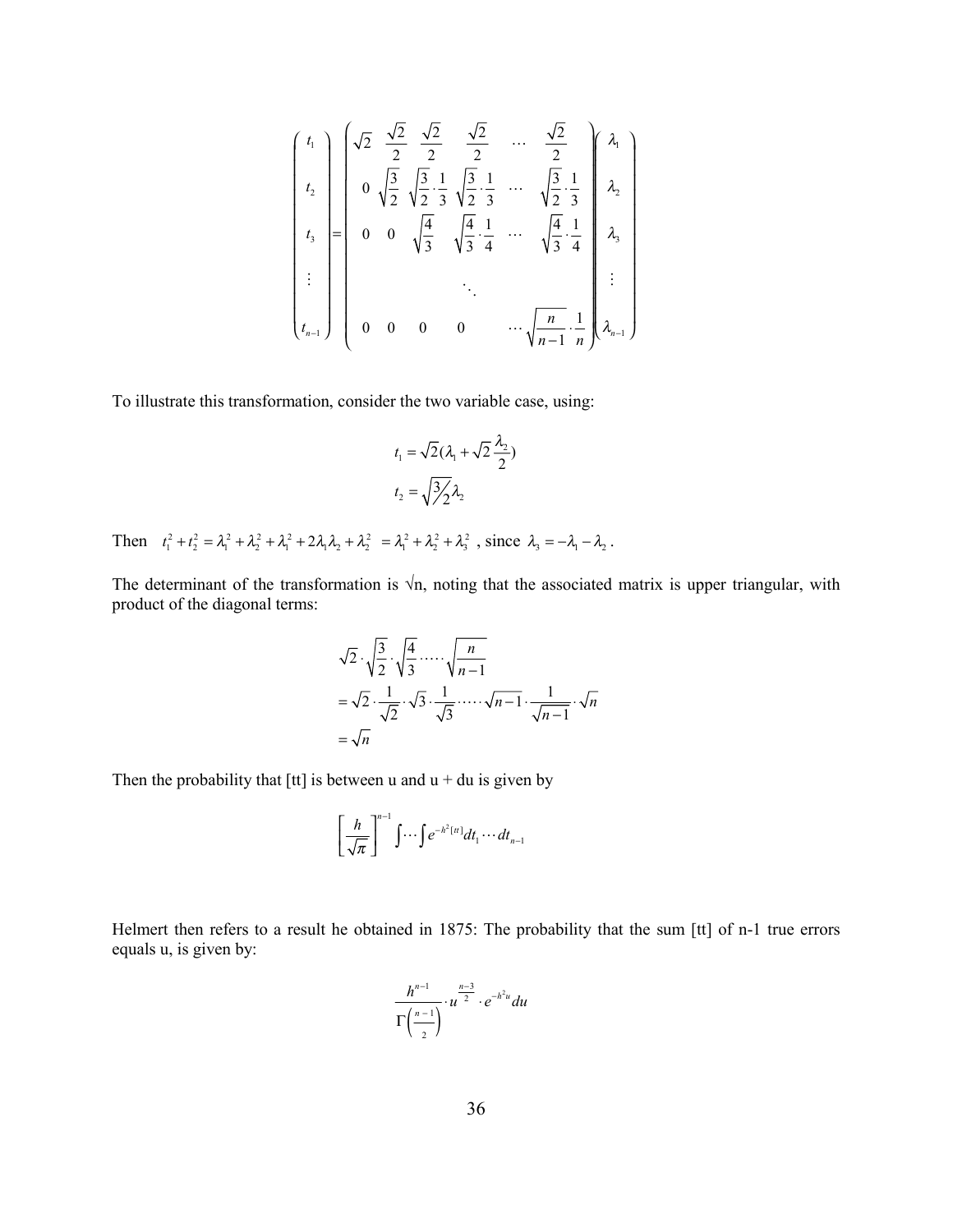where again, h is "the precision". Since  $[t] = [\lambda \lambda]$ , the density applies to the sum of squares of n deviations. The above density is Gamma $\binom{n-1}{2}$ , h) for variable hu. This can seen, recalling that if a random variable v ~ Gamma  $(\alpha, \beta)$ , then the probability density function can be written as:

$$
\frac{\beta^{\alpha}}{\Gamma(\alpha)}v^{\alpha-1}e^{-\beta v}
$$

Substituting hu for v,  $\frac{n-1}{2}$  for  $\alpha$ , and h for  $\beta$ :

$$
= \frac{h^{\frac{n-1}{2}}}{\Gamma(\frac{n-1}{2})} \cdot (hu)^{\frac{n-3}{2}} \cdot e^{-h^2 u}
$$

$$
= \frac{h^{(\frac{n-1}{2} + \frac{n-3}{2})}}{\Gamma(\frac{n-1}{2})} \cdot u^{\frac{n-3}{2}} \cdot e^{-h^2 u}
$$

$$
= \frac{h^{n-2}}{\Gamma(\frac{n-1}{2})} \cdot u^{\frac{n-3}{2}} \cdot e^{-h^2 u}
$$

Then the probability associated with volume d(hu) is:

$$
= \frac{h^{n-2}}{\Gamma(\frac{n-1}{2})} \cdot u^{\frac{n-3}{2}} \cdot e^{-h^2 u} d(hu)
$$

$$
= \frac{h^{n-1}}{\Gamma(\frac{n-1}{2})} \cdot u^{\frac{n-3}{2}} \cdot e^{-h^2 u} du
$$

Since hu ~ Gamma $\left(\frac{n-1}{2},h\right)$ , then u ~ Gamma $\left(\frac{n-1}{2},h\right)/h$ . For  $h = 1/\sigma\sqrt{2}$ , it can be shown that the probability density function for u is:

$$
\frac{\left(\frac{u}{\sigma^2}\right)^{\frac{n-1}{2}} \cdot e^{-\frac{1}{2}\frac{u}{\sigma^2}}}{2^{\frac{n-1}{2}-1} \Gamma\left(\frac{n-1}{2}\right)}
$$

Then  $\frac{u}{\sigma^2} \sim \chi^2_{n-1}$ , so that  $u \sim \frac{\chi^2_{n-1}}{\sigma^2}$  $\frac{\lambda n-1}{\sigma^2}$ . Recalling that  $u = [\lambda \lambda]$ , and that  $[\lambda \lambda] = \sum_{i=1}^{\infty} (X_i - \overline{X})^2$ 1  $\sum_{i=1}^{n} (X_i - \overline{X})$  $\sum_{i=1}^{I}$ <sup> $\sum_{i=1}^{I}$ </sup>  $X_i - X$  $\sum_{i=1}^{\infty} (X_i - \overline{X})^2$ , we have the result: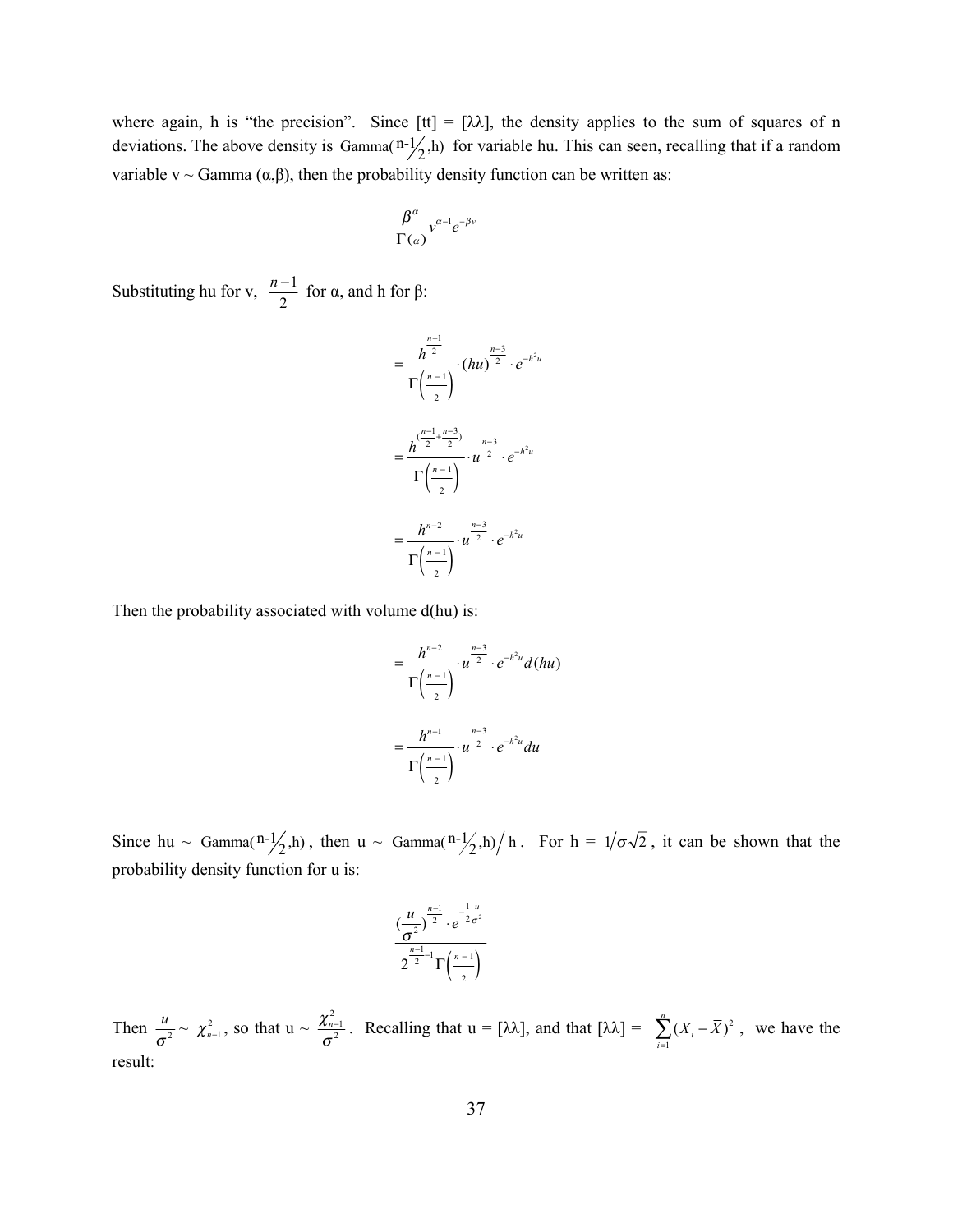$$
\frac{\sum_{i=1}^{n} (X_i - \overline{X})^2}{\sigma^2} \square \chi^2_{n-1}
$$

Helmert does not assign a name to the distribution of the sum of squares [λλ]. His objective is to use the result to estimate the probable error.

Also of interest in the article is the estimation related to the precision h (and thereby  $\sigma$ ) in a maximum likelihood manner in section 2, such that:

$$
\frac{1}{2h^2} = \sigma = \frac{[\lambda \lambda]}{n-1}
$$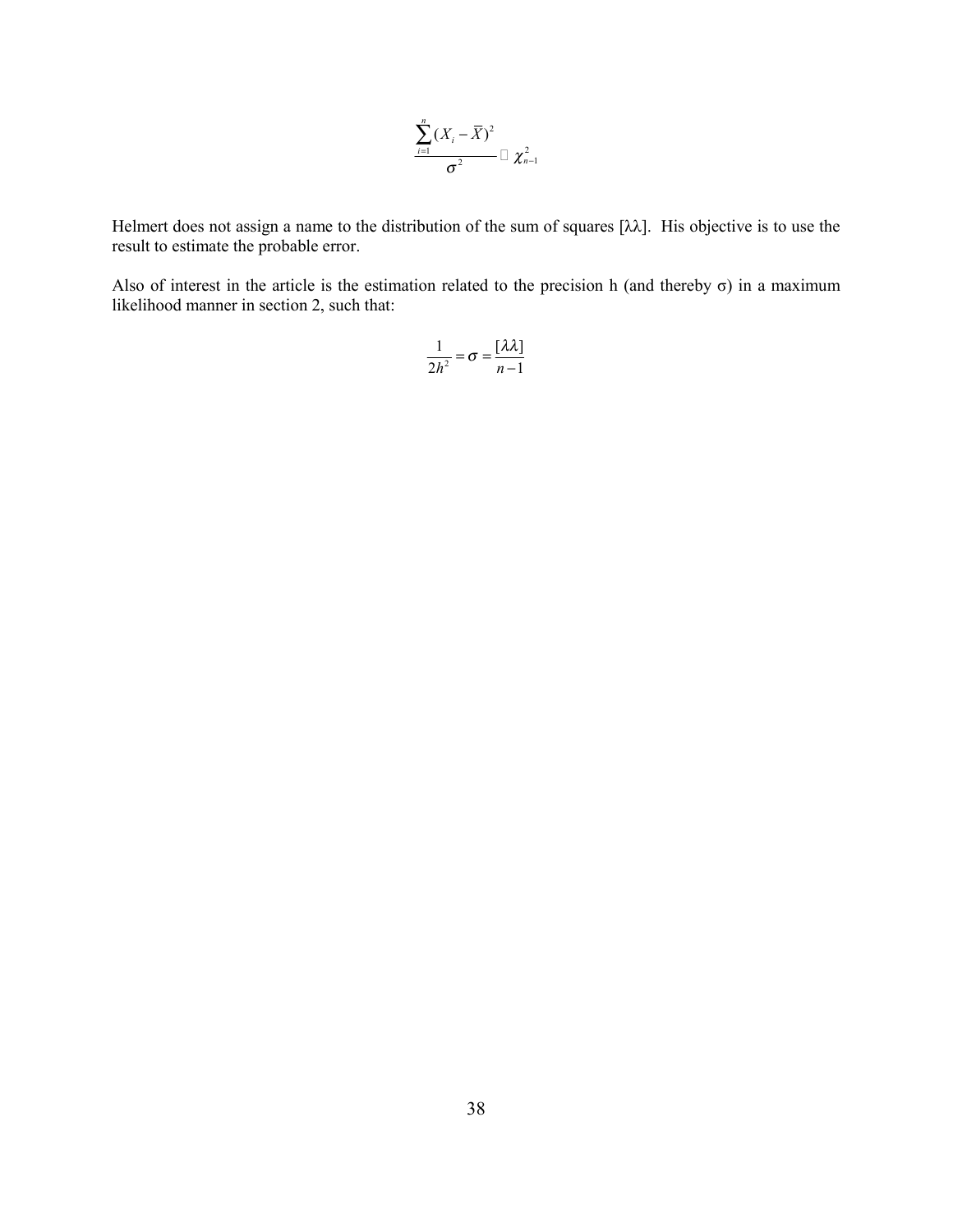# **Review1 of R.A. Fisher's** *Inverse Probability*

#### **1. Biographical Notes**

Ronald Aylmer Fisher was born in London in 1890. He received scholarships to study mathematics, statistical mechanics and quantum theory at Cambridge University, where he also studied evolutionary theory and biometrics. After graduation, he worked for an investment company and taught mathematics and physics at public schools from 1915 to 1919. From 1919 to 1943, he was associated with the Rothamsted (Agricultural) Experimental Station, contributing to experimental design theory and the development of a Statistics Department. In 1943 he became professor of genetics at Cambridge, remaining there until his retirement in 1957. He died at Adelaide in Australia, in 1962.

### **2. Review of** *Inverse Probability*

In this article, published in 1930, R.A. Fisher cautions against the application of prior probability densities for parameter estimation using inverse probability<sup>2</sup>, when *a priori* knowledge of the distribution of the parameters is not available (e.g., from known frequency distributions). Fisher indicates in the first paragraph, that the subject had been controversial for some time, suggesting that:

> "Bayes, who seems to have first attempted to apply the notion of probability, not only to effects in relation to their causes but also to causes in relation to their effects, invented a theory<sup>3</sup>, and evidently doubted its soundness, for he did not publish it during his life."

Fisher describes the manner in which a (known) prior density can be used in the calculation of probabilities:

> *"Suppose that we know that a population from which our observations were drawn had itself been drawn at random from a super-population*...that the probability that  $\theta_1, \theta_2, \theta_3, \dots$  shall lie *in any defined infinitesimal range*  $d\theta_1 d\theta_2 d\theta_3 ...$  *is given by*

> > $dF = \Psi(\theta_1, \theta_2, \theta_3, \ldots) d\theta_1 d\theta_2 d\theta_3 \ldots$

*then the probability of successive events (a) drawing from the super-population a population with parameters having the particular values*  $\theta_1, \theta_2, \theta_3, \dots$  *and (b) drawing from such a population the sample values*  $x_1, \ldots, x_n$ , will have a joint *probability*

 $\overline{\phantom{a}}$ 

<sup>1</sup> Submitted for STA 4000H under the direction of Professor Jeffrey Rosenthal.

<sup>2</sup> According to H.A. David and A.W.F. Edwards in *Annotated Readings in the History of Statistics*, Springer-Verlag 2001, page 189:

*<sup>&</sup>quot;…"Inverse probability"…would not necessarily have been taken to refer exclusively to the Bayesian method (which in the paper Fisher calls "inverse probability strictly speaking") but to the general problem of arguing "inversely" from sample to parameter…"*

<sup>3</sup> In the mid-1700s.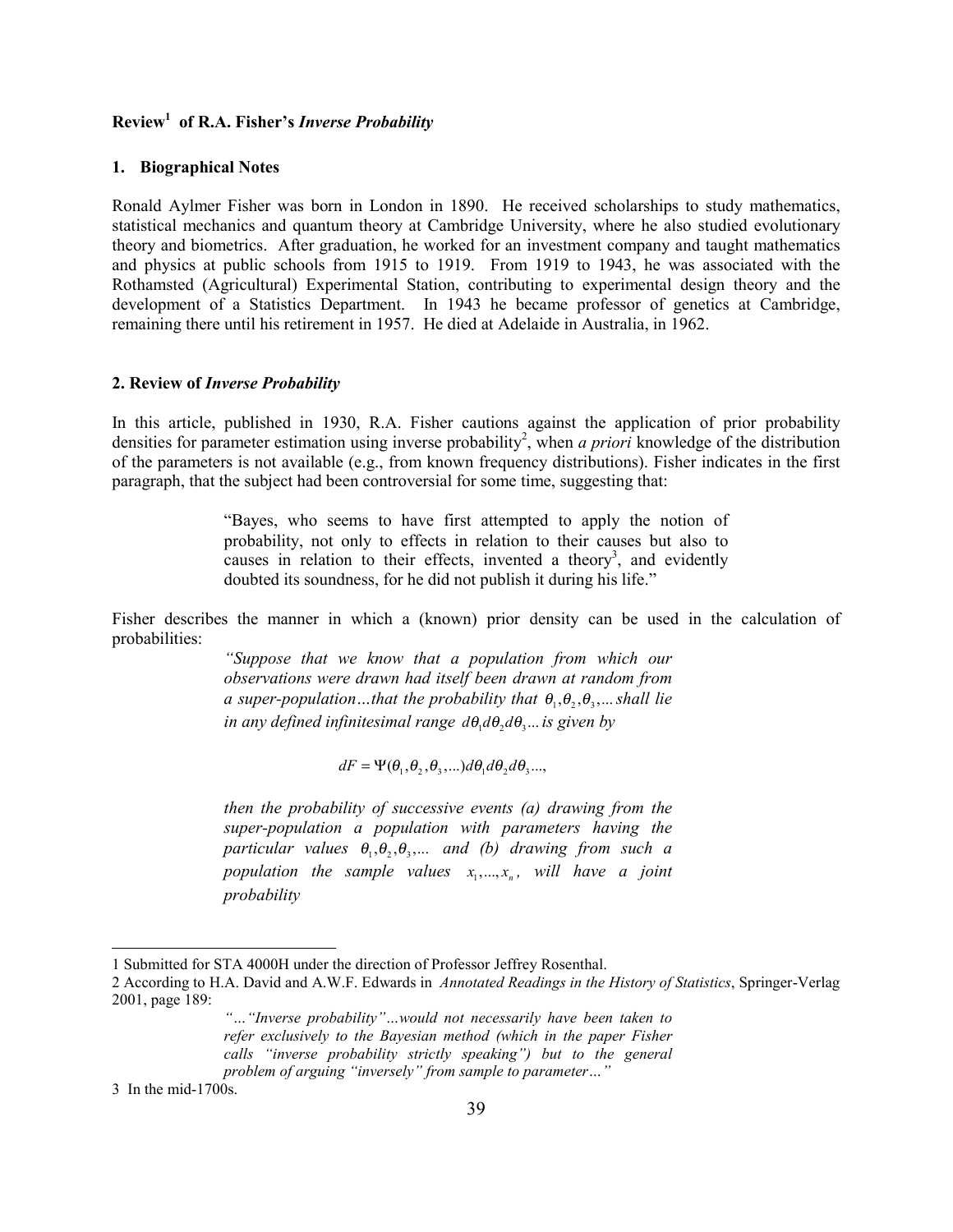$$
\Psi(\theta_1,\theta_2,\theta_3,...)\,d\theta_1 d\theta_2 d\theta_3...\times\prod_{p=1}^n\{\phi(x_p,\theta_1,\theta_2,\theta_3,...)\,dx_p\}.
$$

*If we integrate this over all possible values of*  $\theta_1, \theta_2, \theta_3, \dots$  *and divide the original expression by the integral we shall then have a perfectly definite value for the probability…that*  $\theta_1, \theta_2, \theta_3, \dots$  shall lie in any assigned limits."

It is noted that this is a direct argument, which provides the frequency distribution of the population parameters *θ*. Fisher's caution relates to cases in which the function Ψ is not known, and is then taken to be constant. He argues that this assumption is as arbitrary as any other, and will have inconsistent results. While an example is not given in the *Inverse Probability* paper, it is helpful to consider an illustration provided elsewhere by Fisher, related by Anders Hald in *A History of Mathematical Statistics From 1750 to 19301 .*

Consider the posterior probability element:

$$
P(\theta|a,n)d\theta \approx \theta^a(1-\theta)^{n-a}d\theta, \quad 0 \le \theta \le 1
$$

Then if the parameter  $\varsigma$  is defined by

$$
\sin \varsigma = 2\theta - 1, \quad -\frac{1}{2}\pi \le \varsigma \le \frac{1}{2}\pi
$$

such that

$$
\varsigma = \arcsin(2\theta - 1)
$$

and  $\varsigma$  is assumed to be uniformly distributed, the posterior probability element becomes:

$$
P(\zeta|a,n)d\zeta \; \propto \; (1+\sin\zeta)^{a}(1-\sin\zeta)^{n-a}d\zeta
$$

Since

$$
\frac{d\zeta}{d\theta} = \frac{d\arcsin(2\theta - 1)}{d\theta}
$$

$$
= \frac{1}{\sqrt{1 - (2\theta - 1)^2}} \cdot \frac{d(2\theta - 1)}{d\theta}
$$

$$
= \theta^{-\frac{1}{2}} (1 - \theta)^{-\frac{1}{2}}
$$

$$
d\zeta = \theta^{-\frac{1}{2}} (1 - \theta)^{-\frac{1}{2}} d\theta,
$$

it follows that:

l

<sup>1</sup> *A History of Mathematical Statistics From 1750 to 1930,* John Wiley and Sons Inc., 1998, page 277.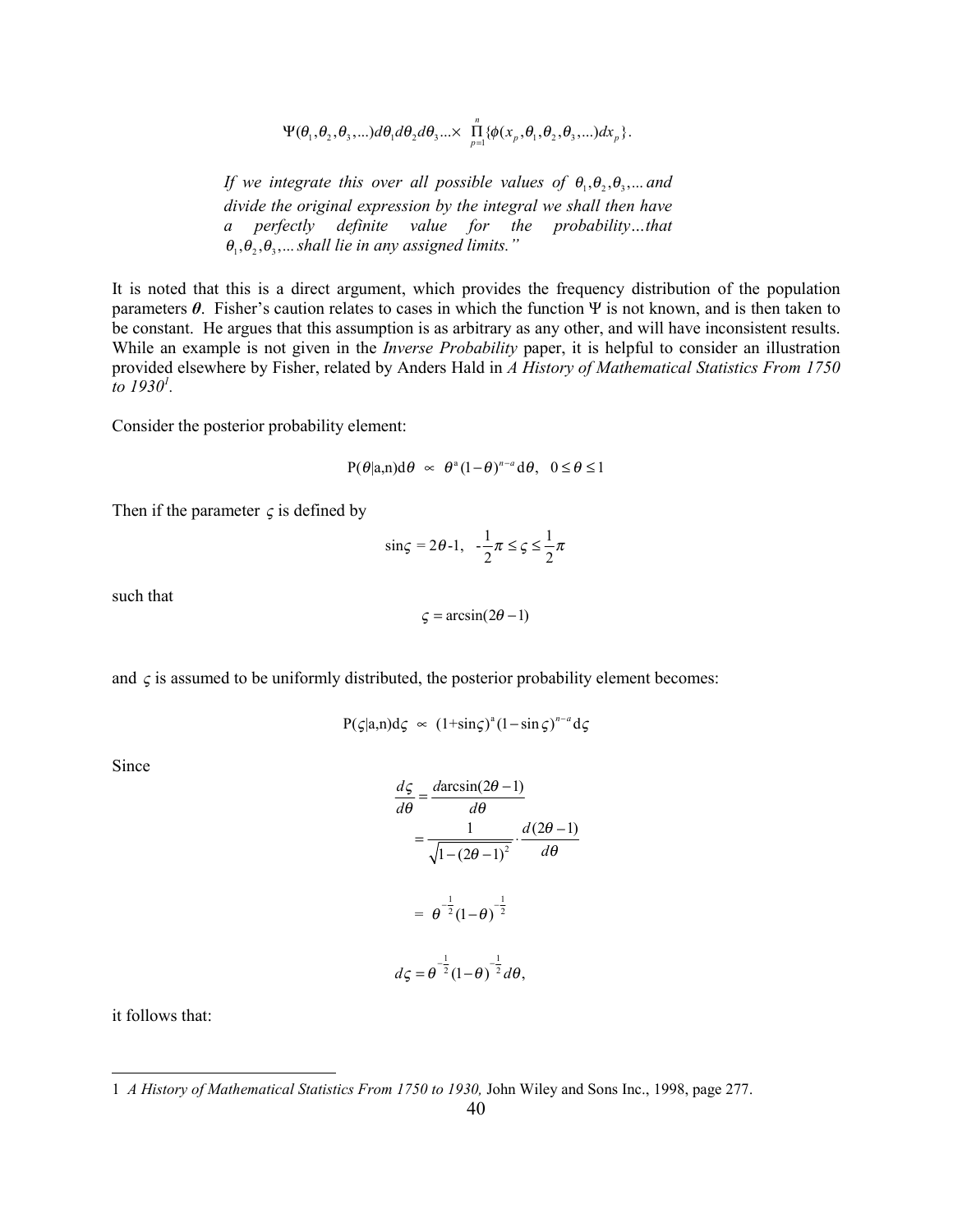$$
P(\zeta|a,n)d\zeta \sim \theta^{a-\frac{1}{2}}(1-\theta)^{n-a-\frac{1}{2}}d\theta.
$$

However, since under the assumptions we can show that  $P(\theta | a,n)d\theta \approx P(\zeta | a,n)d\zeta$ , then  $P(\zeta|a,n)d\zeta \propto \theta^{a-\frac{1}{2}}(1-\theta)^{n-a-\frac{1}{2}}d\theta$  is inconsistent with  $P(\theta|a,n)d\theta \propto \theta^{a}(1-\theta)^{n-a}d\theta$ .

To Fisher, the use of prior densities (not based on known frequencies) implies that nothing can be known about the parameters, regardless of the amount of information available in the observations. What is needed, according to Fisher, is a "rational theory of learning by experience".

It is noted that (for continuous distributions) the likelihood (function) is not a probability, however it is a measure of "rational belief". He writes:

> *"Knowing the population we can express our incomplete knowledge of, or expectation of, the sample in terms of probability; knowing the sample we can express our incomplete knowledge of the population in terms of likelihood."*

Next the concept of *fiducial* distribution is introduced, which is an example of the *confidence concept* described by H.A. David and A.W.F. Edwards as:

> *"…the idea that a probability statement may be made about an unknown parameter (such as limits between which it lies, or a value which it exceeds) will be correct under repeated sampling from the same population."1*

Fisher writes:

 $\overline{\phantom{a}}$ 

"In many cases the random sampling distribution of a statistic, T, calculable directly from the observations, is expressible solely in terms of a single parameter, of which T is the estimate found by the method of maximum likelihood. If T is a statistic of continuous variation, and P the probability that T should be less than any specified value, we have then a relation of the form

 $P = F(T, \theta)$ 

If we now give to P any particular value such as .95, we have a relationship between the statistic T and the parameter θ, such that T is the 95 per cent. Value corresponding to a given  $\theta$ ..."

In *Principles of Statistics*, by M.G. Bulmer<sup>2,</sup> an illustration from a 1935 paper by Fisher is described, with sampling from a normal distribution. If a sample of size n is taken, the quantity

<sup>1</sup> *Annotated Readings in the History of Statistics*, page 187.

<sup>2</sup> *Principles of Statistics* by M.G. Bulmer, Dover Publications, Inc., New York 1979, page 177.